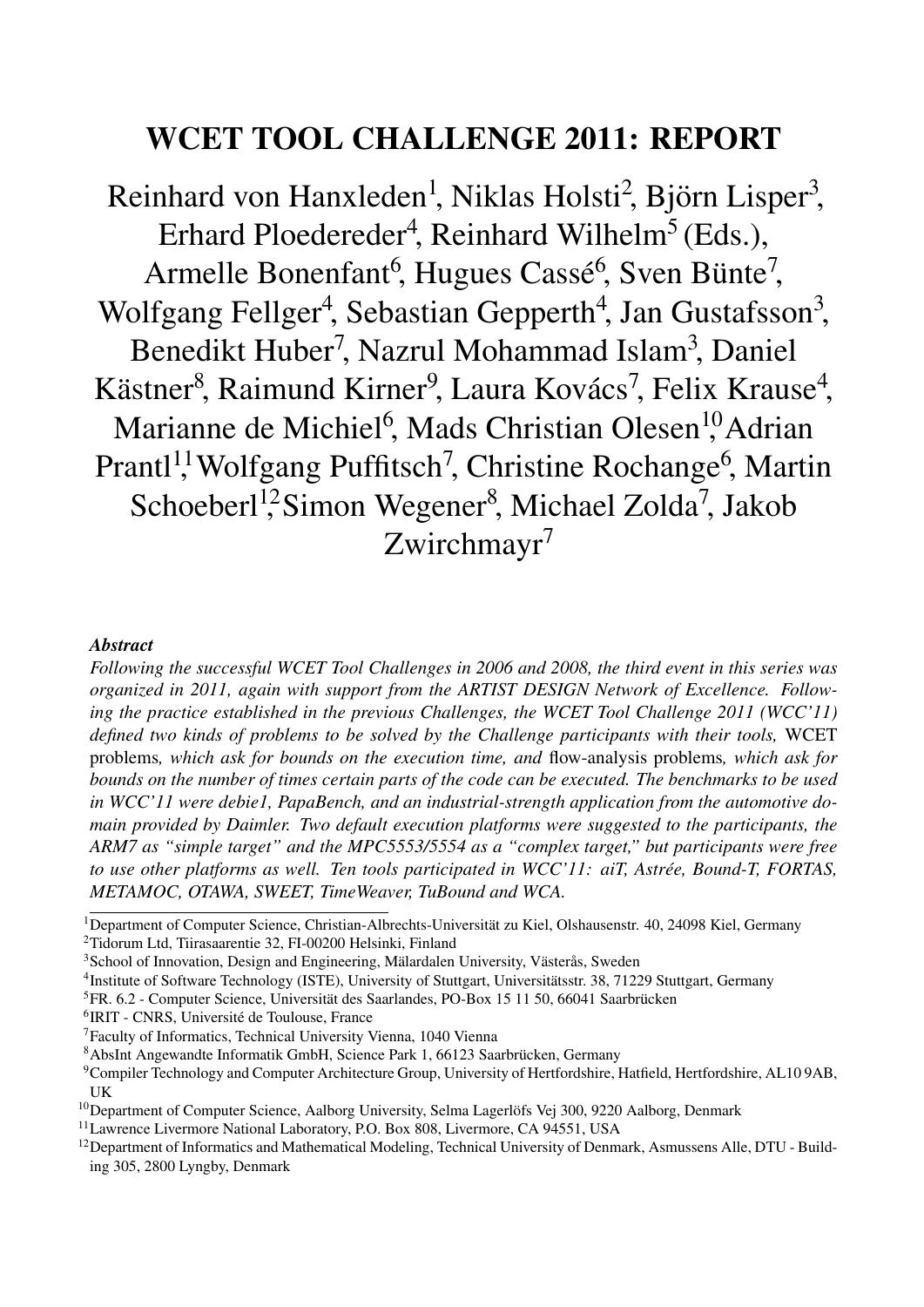## 1. Introduction

The chief characteristic of (hard) real-time computing is the requirement to complete the computation within a given time or by a given deadline. The computation or execution time usually depends to some extent on the input data and other variable conditions. It is then important to find the worst-case execution time (WCET) and verify that it is short enough to meet the deadlines in all cases.

## 1.1. The WCET Problem Statement

Several methods and tools for WCET analysis have been developed. Some tools are commercially available. The survey by Wilhelm et al. [\[42\]](#page-37-0) is a good introduction to these methods and tools. Some tools use pure static analysis of the program; other tools combine static analysis with dynamic measurements of the execution times of program parts. Unlike most applications of program analysis, WCET tools must analyse the *machine code*, not (only) the source code. This means that the analysis depends on the target processor, so a WCET tool typically comes in several versions, one for each supported target processor or even for each target system with a particular set of caches and memory interfaces. Some parts of the machine-code analysis may also depend on the compiler that generates the machine code. For example, the analysis of control-flow in switch-case statements may be sensitive to the compiler's idiomatic use of jumps via tables of addresses.

In general, WCET tools use simplifying approximations and so determine an *upper bound* on the WCET, not the *true* WCET. The pessimism, that is the difference between the true WCET and the upper bound, may be large in some cases. For most real, non-trivial programs a fully automatic WCET analysis is not (yet) possible which means that manual *annotations* or *assertions* are needed to define essential information such as loop iteration bounds. The need for such annotations, and the form in which the annotations are written, depends on both the WCET tool and on the target program to be analysed.

## 1.2. The WCET Tool Challenge: Aims and History

As the term "Challenge" suggests, the aim is not to find a "winning" tool but to challenge the participating tools with common benchmark problems and to enable cross-tool comparisons along several dimensions, including the degree of analysis automation (of control-flow analysis, in particular), the expressiveness and usability of the annotation mechanism, and the precision and safety of the computed WCET bounds. Through the Challenge, tool developers can demonstrate what their tools can do, and potential users of these tools can compare the features of different tools.

Jan Gustafsson of the Mälardalen Real-Time Centre organized the first WCET Tool Challenge in 2006, using the Mälardalen benchmark collection [\[10\]](#page-34-0) and the PapaBench benchmark [\[31\]](#page-36-0), with participation from five tools (aiT, Bound-T, SWEET, MTime, and Chronos). The results from WCC'06 were initially reported at the ISoLA 2006 conference [\[8\]](#page-34-1) and later in complete form [\[9\]](#page-34-2). Lili Tan of the University of Duisburg-Essen did an independent evaluation of the tools on these benchmarks, also reported at ISoLA 2006 [\[40\]](#page-37-1).

The second WCET Tool Challenge was organized in 2008 (WCC'08) and was presented at the 8th International Workshop on Worst-Case Execution Time (WCET) Analysis [\[13\]](#page-35-0). Two of the WCC'06 participants (Bound-T and MTime) as well as four new tools (OTAWA, RapiTime, TuBound and wcc) participated in WCC'08. The second Challenge differed from the first in that it suggested a common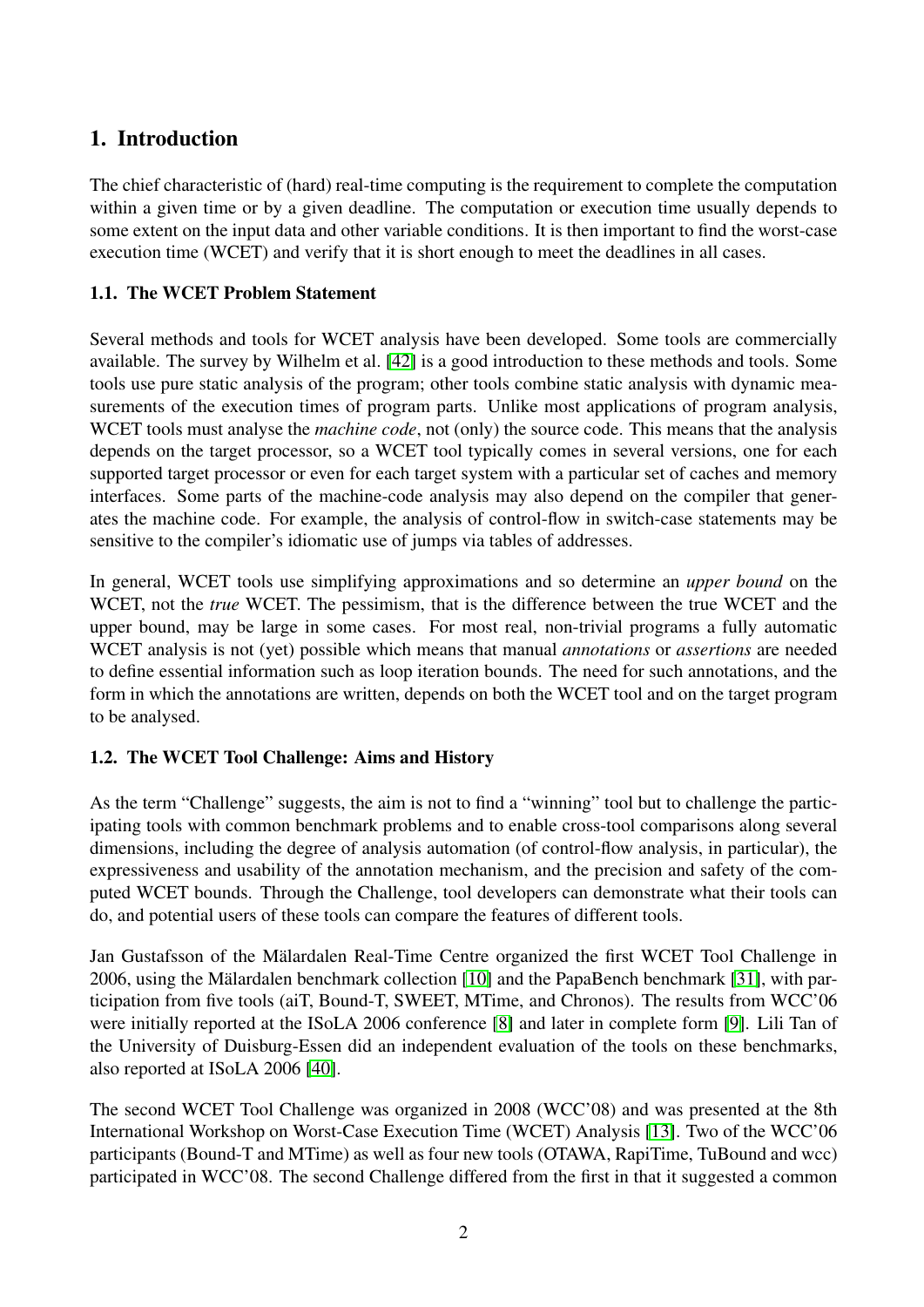<span id="page-2-1"></span>

| Tool              | Description | Source-code   | ARM7         | <b>MPC5554</b> | Other               |
|-------------------|-------------|---------------|--------------|----------------|---------------------|
|                   | in Section  | flow analysis | (Sec. 2.4.1) | (Sec. 2.4.2)   | target processors   |
| aiT               | 3.1         |               | $+$          | $\ddot{}$      |                     |
| Astrée            | 3.2         | $+$           |              |                |                     |
| Bound-T           | 3.3         |               | $+$          |                |                     |
| <b>FORTAS</b>     | 3.4         | $+$           |              |                | TC1796 (Sec. 2.4.3) |
| <b>METAMOC</b>    | 3.5         |               |              |                |                     |
| <b>OTAWA</b>      | 3.6         | $+$           | $+$          | $\ddot{}$      |                     |
| <b>SWEET</b>      | 3.7         | $+$           |              |                |                     |
| <b>TimeWeaver</b> | 3.8         |               |              | $\pm$          |                     |
| TuBound           | 3.9         | $+$           |              |                | $C167$ (Sec. 2.4.4) |
| WCA               | 3.10        |               |              |                | JOP (Sec. 2.4.5)    |

Table 1: Participating tools and target processors used in WCC'11.

execution platform (the ARM7 LPC2138) and also defined pure flow-analysis problems. It included less benchmarks (5 instead of 17), but increased the number of analysis problems.

## 1.3. Contributions and Outline

The third WCET Tool Challenge was organized in 2011 (WCC'11<sup>2</sup>) and is the subject of this report. As a first overview, Table [1](#page-2-1) lists the tools participating in the Challenge and indicates which target processors each participant has addressed for WCC'11; most tools support other target processors, too.

This report combines contributions from the WCC'11 participants and is edited by the WCC'11 steering group, some of whom are also WCC'11 participants. Sec. [2](#page-3-0) describes the organization of the Challenge. This is followed by Sec. [3,](#page-10-1) the most substantial section of this report, where the participants in turn describe their tools and the experiences in participating in the Challenge. The overall results are reported in Sec. [4.](#page-29-0) In addition to the tool authors who tested their tools on the debie1 and PapaBench benchmarks, a group of students of the University of Stuttgart, led by Erhard Ploedereder, tried some of the tools on a proprietary benchmark supplied by Daimler; they report their experience in Sec. [5.](#page-29-1) The paper concludes in Sec. [6.](#page-32-0)

It should be noted that not only the Challenge itself, but also this report adopts much from the previous edition, including both structure and content. Specifically, the WCET problem statement, the descriptions of the ARM processor and the debie1 benchmark, and the presentation of the types of analysis problems are largely cited from the WCC'08 report [\[13\]](#page-35-0). Maintaining most of the report structure may facilitate tracing the development of the Challenge and the participating tools. What we did change was to move the tool description together with the reports from the tools. Also, we decided to fold the "Problems and Solutions" section into the section on organization, as we felt that this time, there were not enough general problems (apart from the experiences with the individual tools) to report on that would justify their own section.

<span id="page-2-0"></span><sup>2</sup><http://www.mrtc.mdh.se/projects/WCC/> — this web page links to the wiki of the WCC'11 as well as to the previous WCC editions.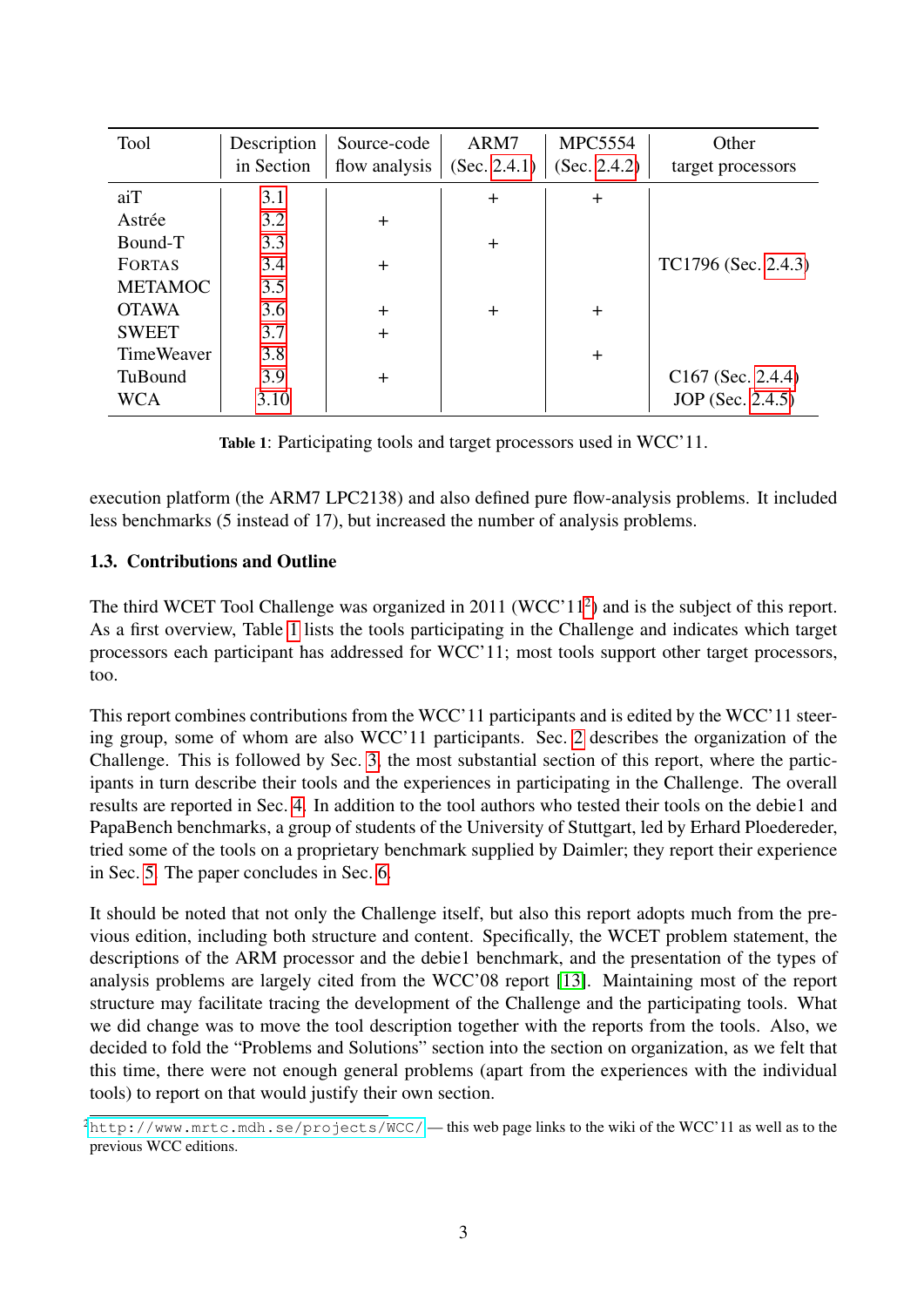## <span id="page-3-0"></span>2. Organization of WCC'11

After WCC'08, a working group for the next Challenge was set up. Upon the original initiative by Reinhard Wilhelm, Erhard Ploedereder offered to lead a group of students to serve as evaluators funded by ARTIST—on a real-world benchmark supplied by Daimler. Björn Lisper—responsible for the Timing Analysis activity within the ARTIST DESIGN Network of Excellence on embedded systems design—joined in and volunteered to organize the wiki. Niklas Holsti, who could also draw on his experience in running WCC'08, and Reinhard von Hanxleden, who agreed to serve as chair, completed the WCC'11 Steering Committee.

As in the previous edition of the Challenge, the main tools for running the Challenge were the mailing list and the wiki. As a change from last time, results were not filled into the wiki, but instead were collected in simple comma-separated value (csv) files following a predefined format (tool name, benchmark name, target processor name, target cross-compiler name, analysis problem name, analysis question name, analysis result, possible remarks). This turned out to be a very convenient way to consolidate the results.

## 2.1. WCC'11 Schedule, Problems and Solutions

The goal formulated early on was to present the results of the Challenge at the WCET'11 workshop, which put a firm boundary on the overall schedule. Planning for WCC'11 began in earnest in September 2010. Potential participants were gathered in a mailing list, and gave feedback on potential target architectures in October (see Sec. [2.4\)](#page-6-1). In November, the benchmarks were selected (Sec. [2.2\)](#page-3-1). In December, the Wiki was launched. The official, virtual kick-off of the Challenge took place on January 28, 2011. Result reports from the participants were requested by May 27.

Once the "rules of the game" were clear and the Challenge was under way, there were only little difficulties that were escalated to the mailing list and/or the Steering Committee. As already mentioned in the introduction, this is reflected in the lack of a dedicated "Problems and Solutions" section in this report. There were some clarifications needed for some of the analysis problems and for the memory access timing of the ARM7; a port (compilation and binary) to the MPC5554 target was contributed by Simon Wegener for the debie1 benchmark; for PapaBench, analysis problems and an ARM7 binary were provided by Hugues Cassé.

## <span id="page-3-1"></span>2.2. The Benchmarks

Thanks to Daimler, we could from the beginning count on an industrial-size, real-world benchmark to be included in WCC'11, see Sec. [2.2.3.](#page-5-0) However, it was also clear rather early that this benchmark would not be suitable for all analysis tools. To broaden the tool base, and to also be attractive to participants of previous Challenges, we decided to reuse two benchmarks, the PapaBench already used in WCC'06 (Sec. [2.2.2\)](#page-4-0), and the debie1 benchmark introduced in WCC'08 (see Sec. [2.2.1\)](#page-3-2).

## <span id="page-3-2"></span>2.2.1. The debie1 benchmark

The debie1 (First Standard Space Debris Monitoring Instrument, European Space Agency<sup>3</sup>) benchmark is based on the on-board software of the DEBIE-1 satellite instrument for measuring impacts

<span id="page-3-3"></span><sup>3</sup><http://gate.etamax.de/edid/publicaccess/debie1.php>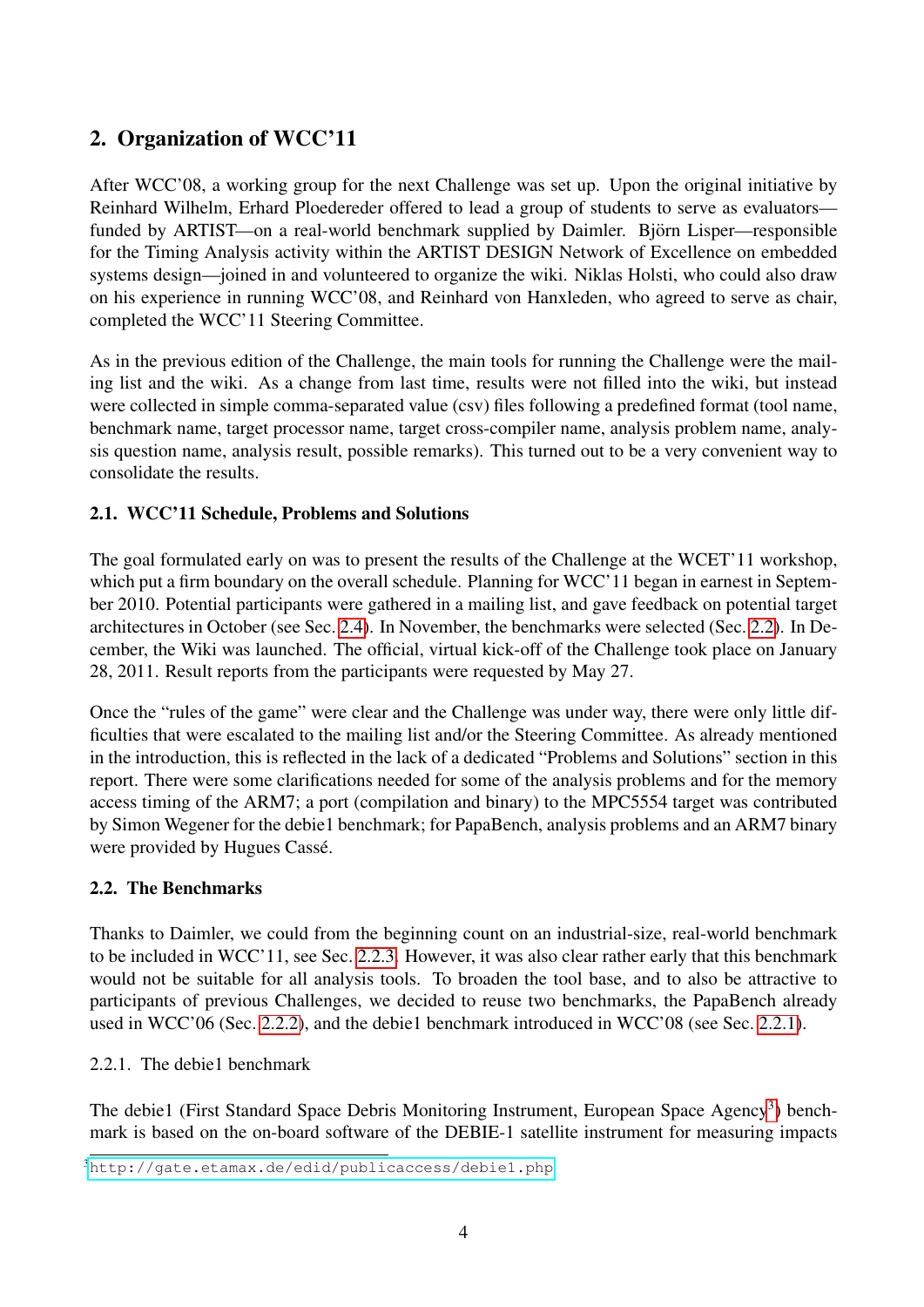of small space debris and micro-meteoroids. The software is written in C, originally for the 8051 processor architecture, specifically an 80C32 processor that is the core of the the Data Processing Unit (DPU) in DEBIE-1. The software consists of six tasks (threads). The main function is interruptdriven: when an impact is recorded by a sensor unit, the interrupt handler starts a chain of actions that read the electrical and mechanical sensors, classify the impact according to certain quantitative criteria, and store the data in the SRAM memory. These actions have hard real-time deadlines that come from the electrical characteristics (hold time) of the sensors. Some of the actions are done in the interrupt handler, some in an ordinary task that is activated by a message from the interrupt handler. Two other interrupts drive communication tasks: telecommand reception and telemetry transmission. A periodic housekeeping task monitors the system by measuring voltages and temperatures and checking them against normal limits, and by other checks. The DEBIE-1 software and its WCET analysis with Bound-T were described at the DASIA'2000 conference [\[14\]](#page-35-1). The WCC'11 Wiki also has a more detailed description.

The real DEBIE-1 flight software was converted into the debie1 benchmark by removing the proprietary real-time kernel and the low-level peripheral interface code and substituting a test harness that simulates some of those functions. Moreover, a suite of tests was created in the form of a test driver function. The benchmark program is single-threaded, not concurrent; the test driver simulates concurrency by invoking thread main functions in a specific order. The DEBIE-1 application functions, the test harness, and the test driver are linked into the same executable. This work was done at Tidorum Ltd by Niklas Holsti with ARTIST2 funding.

Space Systems Finland Ltd (SSF), the developer of the DEBIE-1 software, provides the software for use as a WCET benchmark under specific Terms of Use that do not allow fully open distribution. Therefore, the debie1 benchmark is not directly down-loadable from the WCC'11 Wiki. Copies of the software can be requested from Tidorum<sup>4</sup>. SSF has authorized Tidorum to distribute the software for such purposes.

<span id="page-4-0"></span>2.2.2. The PapaBench Benchmark

PapaBench [\[31\]](#page-36-0) is a WCET benchmark derived from the Paparazzi UAV controller. This controller has been developed in the ENAC school in Toulouse and targets low-cost UAV, that is, model airplane embedding a microprocessor. This controller has been successful to drive a lot of different models in complex autonomous missions and has won several awards in this domain.

Basically, the UAV is made of several actuators (motor, flaps, etc) and a very light set of sensors including a GPS (connected by a serial port) and an infrared sensor to control slope. The system may be controlled from ground using a classical wireless link or may fly in an autonomous mode performing a pre-programmed mission. In this case, the wireless descending link is only used to transfer flight log or video if the payload is composed of a little camera.

In its original configuration, the computing hardware was composed of two ATMEL AVR microprocessors communicating by a SPI link. The first one, fbw (fly-by-wire), was responsible for the control of actuators and sensors and for the stabilization of the flight. It was also used to perform commands emitted by the wireless link. The second microprocessor, autopilot, was a bit more powerful and was concerned with the realization of the mission, that is, the choice of the flight plan. The system has several emergency modes activated according to the whole system state. In a first mode, it tries to

<span id="page-4-1"></span><sup>4</sup><http://www.tidorum.fi/>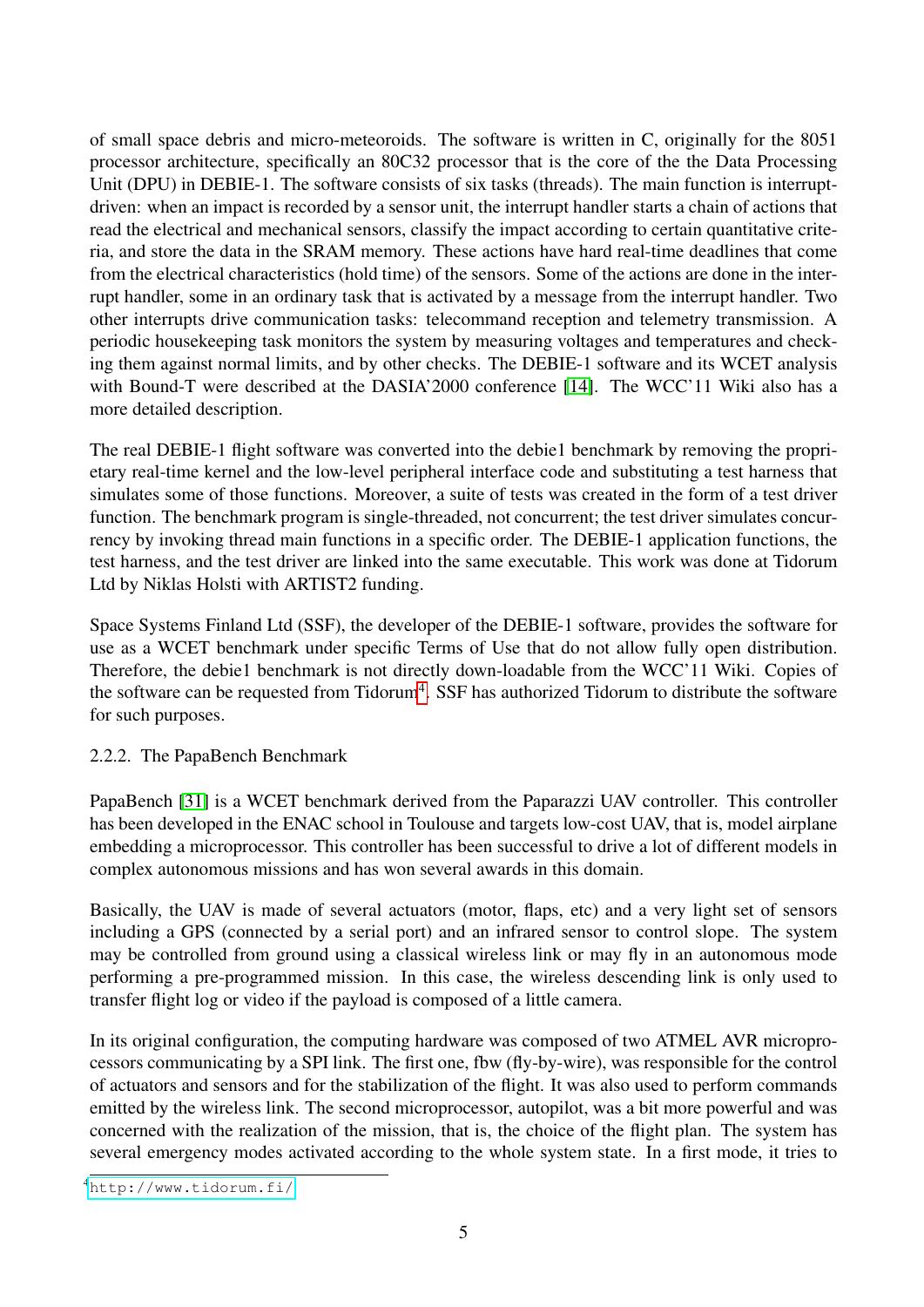return to its "home" base. In another one, it tries to save the integrity of the model plane by ensuring a minimal landing drive. And in a very bad case, it puts the actuators in a configuration ensuring it will simply plane gracefully in the hope it may land without breaking anything.

To perform a flight, the first task is to program a flight plan and to generate automatically a piece of code included in the embedded software system. Then, the full system is compiled and composed of two binary programs: fbw and autopilot. In the next step, the programs are transferred to the controller and the plane is launched (by hand) and the controller starts to drive the plane. If all is ok, the flight plan ends with the model plane landing at its starting point.

#### <span id="page-5-0"></span>2.2.3. The Daimler benchmark

The benchmark is part of a control system for trucks that deals with, among others, collision detection. The code is compiled for the MPC 5553 architecture using the WindRiver Diab compiler. The target processor does not have any external memory. VLE instructions are not used.

Analysis problems were available. Due in part to circumstances described in section [5.2,](#page-31-0) the ultimate choice of WCET questions was directed at four entry points below the task level of different types:

• An interrupt handler INTERR

This was basically a simple test to get the tools to work and to familiarize the students with them. It is a simple interrupt handler that only calls one function and does not include any loops.

• An initialization routine INIT

This is a second simple entry point that sets some variables, does not call any functions and has no loops.

• Two calculation routines CALC1 and CALC2

These routines execute moderately complex numeric calculations. They include some loops and static function calls.

• A complete task of the embedded system TASK

This is a typical task of an embedded system; it is the body of an endless loop that executes some subtasks and then suspends itself until it needs to run again.

## 2.3. The Analysis Problems

For each WCC benchmark, a number of analysis problems or questions are defined for the participants to analyse and answer. There are two kinds of problems: WCET-analysis problems and flow-analysis problems. Flow-analysis problems can be answered by tools that focus on flow-analysis (for example SWEET) but that do not have the "low-level" analysis for computing WCET bounds (for the ARM7 processor, or for any processor). Flow-analysis problems can also show differences in the flowanalyses of different WCET tools, and this may explain differences in the WCET bounds computed by the tools.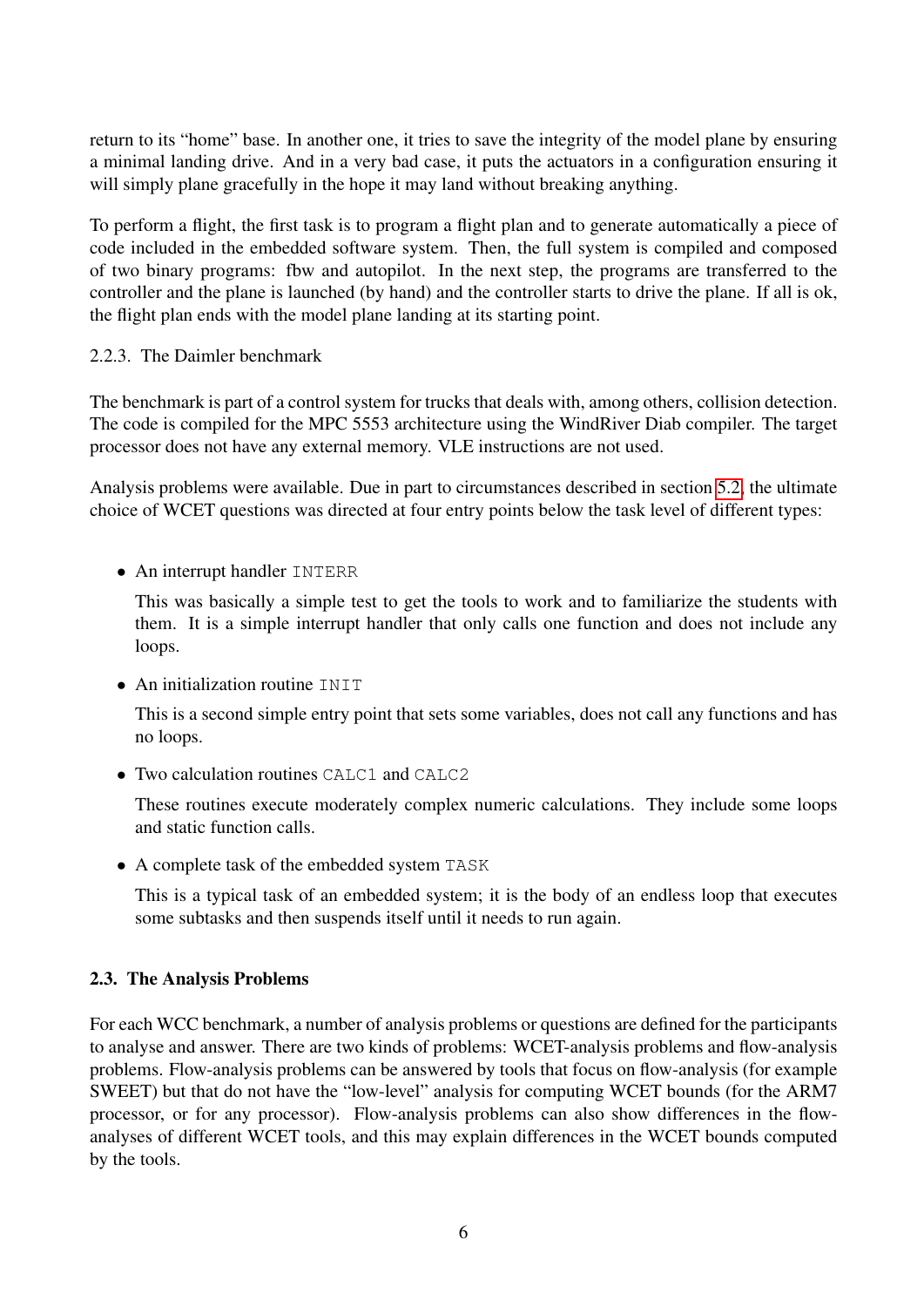A typical WCET-analysis problem asks for bounds on the WCET of a specific subprogram within the benchmark program (including the execution of other subprograms called from this subprogram). For example, problem 4a-T1 for the debie1 benchmark asks for the WCET of the Handle Telecommand function when the variable input data satisfy some specific constraints.

A typical flow-analysis problem asks for bounds on the number of times the benchmark program executes a certain statement, or a certain set of statements, within one execution of a root subprogram. For example, problem 4a-F1 for the debie1 benchmark asks how many calls of the macro SET\_DATA\_BYTE can be executed within one execution of the function Handle-Tele-command, under the same input-data constraints as in the WCET-analysis problem 4a-T1. By further requiring the analysis to assume that the execution time of SET DATA BYTE is arbitrarily large we make it possible for pure WCET-analysis tools to answer this flow-analysis question, since this assumption forces the worst-case path to include the maximum number of SET\_DATA\_BYTE calls; all alternative paths have a smaller execution time.

## <span id="page-6-1"></span>2.4. The Target Processors

After polling the potential participants, we decided to suggest two common target processors for WCC'11, a "simple" processor and a "complex" processor. However, participants were welcome to use other processors as well.

#### <span id="page-6-0"></span>2.4.1. The "Simple" Processor: ARM7

For the "simple" processor, we chose to select the same processor as was already used for WCC'08, the ARM7, as e. g. on the LPC2138 board from NXP Semiconductor. As has been elaborated in the report on WCC'08 [\[13\]](#page-35-0), the ARM7 also offers a MAM (Memory Acceleration Module), which, however, significantly complicates the timing analysis. We therefore suggested to de-activate the MAM. The following is a brief description of the ARM7, based on the WCC'08 report.

The ARM7 [\[1\]](#page-34-3) is basically a simple, deterministic processor that does not challenge the analysis of caches and complex pipelines that are important features of some WCET tools [\[42\]](#page-37-0). The ARM7 is a 32-bit pipelined RISC architecture with a single (von Neumann) address space. All basic ARM7 instructions are 32 bits long. Some ARM7 devices support the alternative THUMB instruction set, with 16-bit instructions, but this was not used in WCC'11. The ARM7 processor has 16 general registers of 32 bits. Register 15 is the Program Counter. Thus, when this register is used as a source operand it has a static value, and if it is a destination operand the instruction acts as a branch. Register 14 is designated as the "link register" to hold the return address when a subprogram call occurs. There are no specific call/return instructions; any instruction sequence that has the desired effect can be used. This makes it harder for static analysis to detect call points and return points in ARM7 machine code. The timing of ARM7 instructions is basically deterministic. Each instruction is documented as taking a certain number of "incremental" execution cycles of three kinds: "sequential" and "non-sequential" memory-access cycles and "internal" processor cycles. The actual duration of a memory-access cycle can depend on the memory subsystem. The term "incremental" refers to the pipelining of instructions, but the pipeline is a simple linear one, and the total execution-time of an instruction sequence is generally the sum of the incremental times of the instructions.

*The LPC2138 chip* The NXP LPC2138 implements the ARM7 architecture as a microcontroller with 512 KiB of on-chip flash memory starting at address zero and usually storing code, and 32 KiB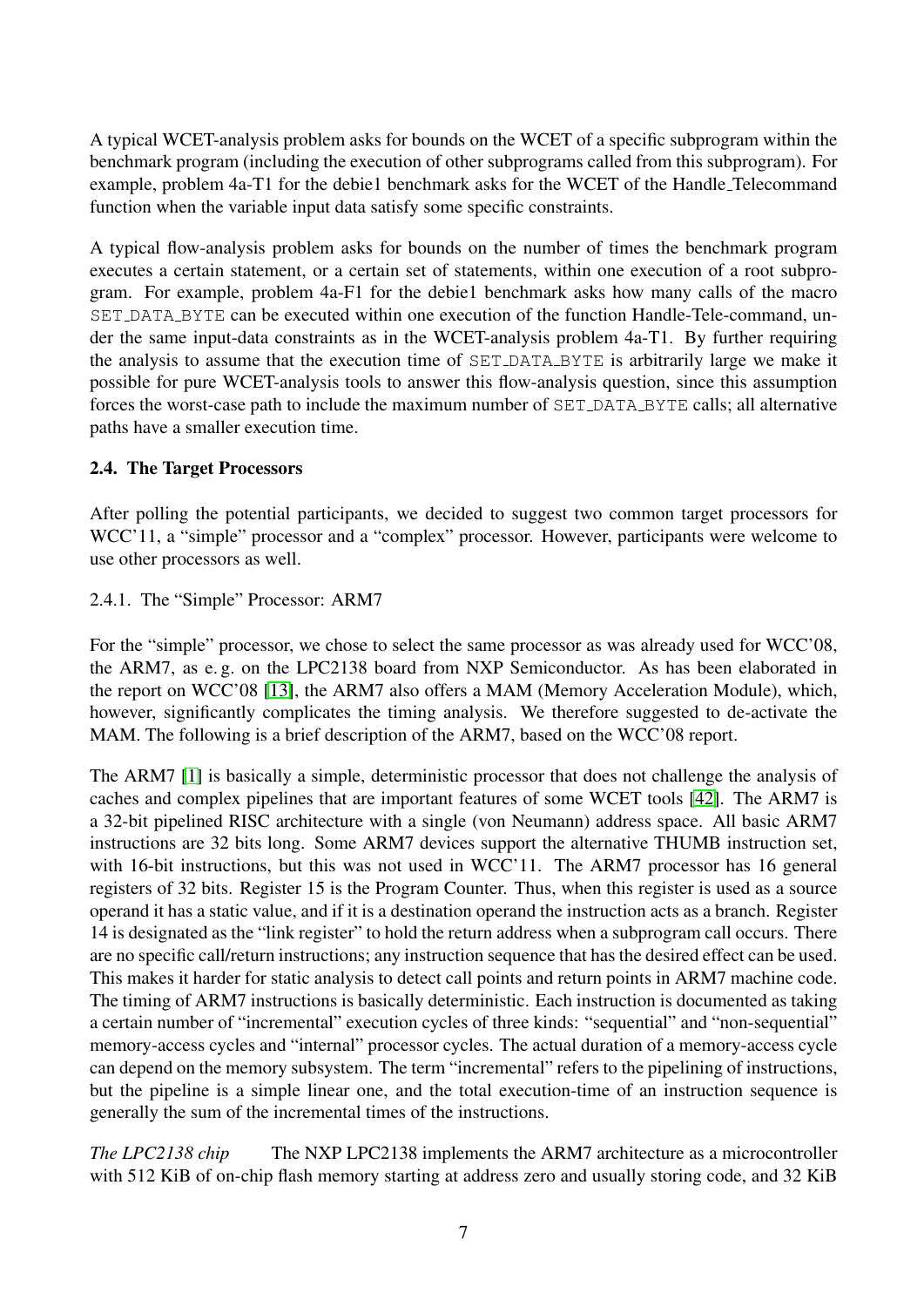of static on-chip random-access memory (SRAM) starting at address 0x4000 0000 and usually storing variable data. There is no off-chip memory interface, only peripheral I/O (including, however, I2C, SPI, and SSP serial interfaces that can drive memory units).

The on-chip SRAM has a single-cycle (no-wait) access time at any clock frequency. The on-chip flash allows single-cycle access only up to 20 MHz clock frequency. At higher clock frequencies, up to the LPC2138 maximum of 60 MHz, the flash needs wait cycles. This can delay instruction fetching and other flash-data access. The LPC2138 contains the aforementioned device called the Memory Acceleration Module (MAM) that reduces this delay by a combination of caching and prefetching; however, as already mentioned, we suggested to de-activate the MAM.

The on-chip peripherals in the LPC2138 connect to a VLSI Peripheral Bus (VPB) which connects to the Advanced High-performance Bus (AHB) through an AHB-VPB bridge. This bus hierarchy causes some delay when the ARM7 core accesses a peripheral register through the AHB. If the VPB is configured to run at a lower clock frequency than the ARM7 core this delay is variable because it depends on the phase of the VPB clock when the access occurs.

*The programming tools* The IF-DEV-LPC kit from iSYSTEM came with an integrated development environment called WinIDEA and a GNU cross-compiler and linker. The distributed benchmark binaries for WCC'11 were created with Build 118 of these tools using gcc-4.2.2<sup>5</sup>. The IF-DEV-LPC kit has an USB connection to the controlling PC and internally uses JTAG to access the LPC2138. WinIDEA supports debugging with breakpoints, memory inspections, and so on.

<span id="page-7-0"></span>2.4.2. The "Complex" Processor: MPC5553/5554

The Freescale MPC5553/MPC5554 micro-controllers implement the PowerPC Book E instruction set. The Book E instruction set adapts the normal PowerPC ISA to the special needs of embedded systems. The normal floating point instructions are replaced by digital signal processing instructions.

Both micro-controllers have a two-level memory hierarchy. They use a unified cache (8 KB on the MPC5553, 32 KB on the MPC5554) to accelerate the accesses to the internal SRAM and Flash memory. Additionally, they support the use of external memory. The memory management unit has a 32-entry translation look-aside buffer. The load/store subsystem is fully pipelined and an 8-entry store buffer is used to accelerate the instruction throughput.

The unified cache is 2-way set associative on the MPC5553 and 8-way set associative on the MPC5554. The cache can be locked on a per way basis. Moreover, a way can be declared as instruction or data cache only. As another acceleration mechanism, the micro-controllers support branch prediction. The processors run at a clock speed of up to 132 MHz.

Various peripherals can be attached to the micro-controllers, for example by using the FlexCAN bus. The MPC55xx micro-controllers support debugging through the IEEE-ISTO 5001-2003 NEXUS interface and the IEEE 1149.1 JTAG controller.

<span id="page-7-1"></span><sup>5</sup>[http://www.isystem.si/SWUpdates/Setup\\_IFDEV\\_9\\_7\\_118/iFDEVSetup.exe](http://www.isystem.si/SWUpdates/Setup_IFDEV_9_7_118/iFDEVSetup.exe)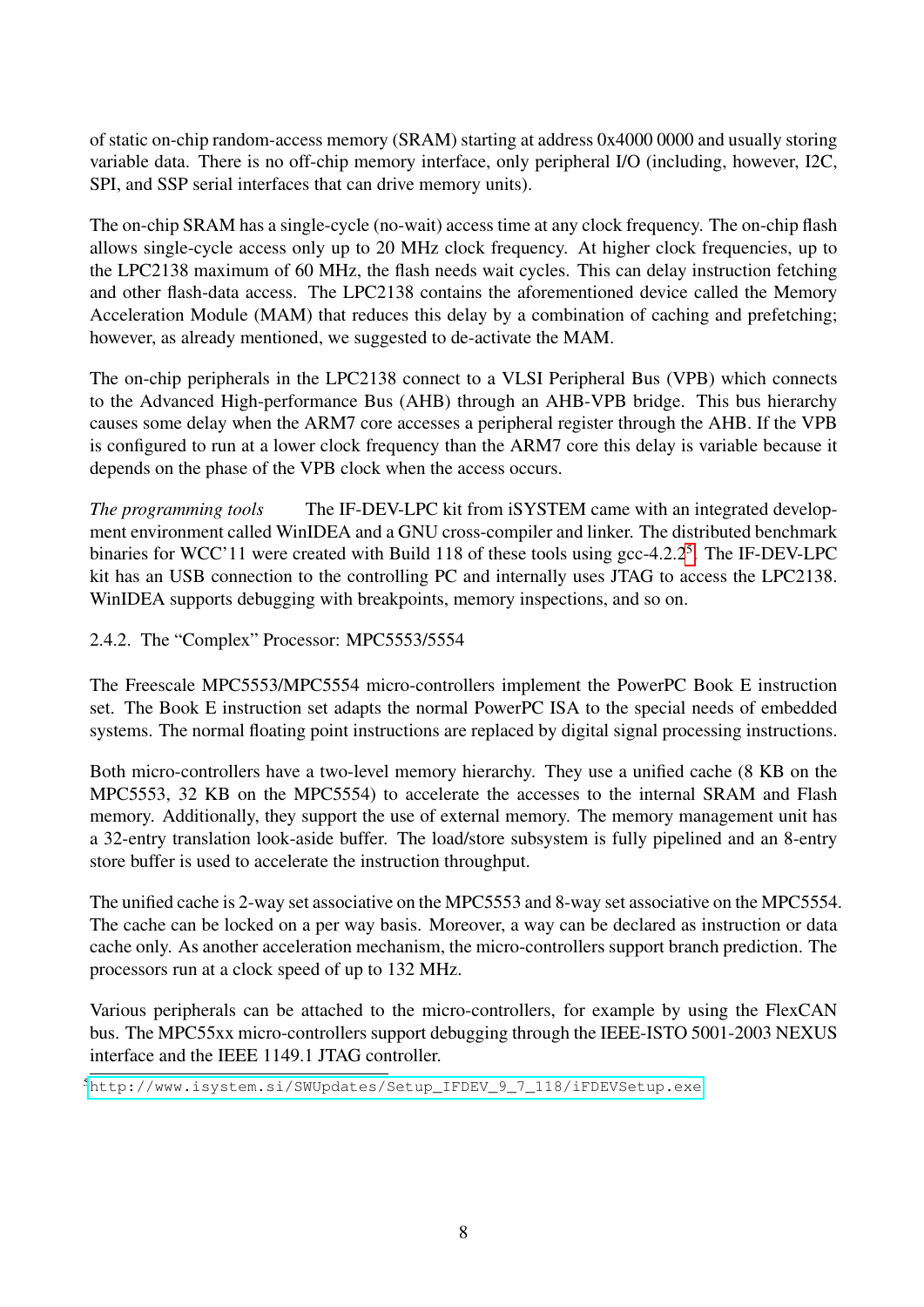## <span id="page-8-0"></span>2.4.3. The TriCore 1796

The TriCore 1796 and the TriBoard TC1796 were the chosen target of the FORTAS tool (see Sec. [3.4\)](#page-15-0). The TC1796 is based on the 32-bit TriCore 1.3 load/store architecture. In the following description we focus on the features that we consider particularly relevant for execution timing and measurement. For details, please refer to the processor manual [\[23\]](#page-35-2).

The TC1796 uses a Harvard architecture with separate buses to program and data memory, i.e., instruction fetching can be performed in parallel with data accesses. The 4GB address space is partitioned into 16 equally-sized segments. For the challenge, program code was stored in segment 8, which provides cached memory accesses via the *External Bus Unit* (EBU). The instruction cache is characterized by the following features:

- Two-way set-associativity
- LRU replacement strategy
- Line size of 256 bits
- Cache can be globally invalidated
- Cache can be globally bypassed
- Unaligned accesses crossing caches line supported with a penalty of 1 CPU cycle

There is no data cache, but all data written by ST (store) or LDMST (load-modify-store) instructions is buffered. The buffer content is written to memory when the CPU and the Data Local Memory Bus are both idle.

Execution timing is also affected by the superscalar design. The TC1796 has a top-level pipeline consisting of an *Instruction Fetch Unit*, an *Execution Unit* and a *General Purpose Register File*. Within the execution unit the pipeline splits into three parallel sub-pipelines: an *Integer Pipeline*, which mainly handles data arithmetics and conditional jumps, a *Load Store Pipeline*, which is mainly responsible for memory accesses, unconditional jumps, calls and context switching, and a *Loop Pipeline*, which mainly handles special loop instructions providing zero-overhead loops. Consequently, up to three instructions can be issued and executed in parallel. Also, a floating point unit is attached to the CPU as a coprocessor.

Furthermore, there is a static branch predictor that implements the following rules [\[20\]](#page-35-3):

- Backward and short forward branches (16-bit branches with positive displacement) are predicted taken
- Non-short forward branches are predicted not taken

The overhead of the different cases is summarized in Table [2.](#page-9-1)

The TC1796 offers *On-Chip Debug Support* (OCDS) *Level 1* and *Level 2* for debugging and execution time measurement. OCDS Level 1 includes a JTAG module, which can be used to download programs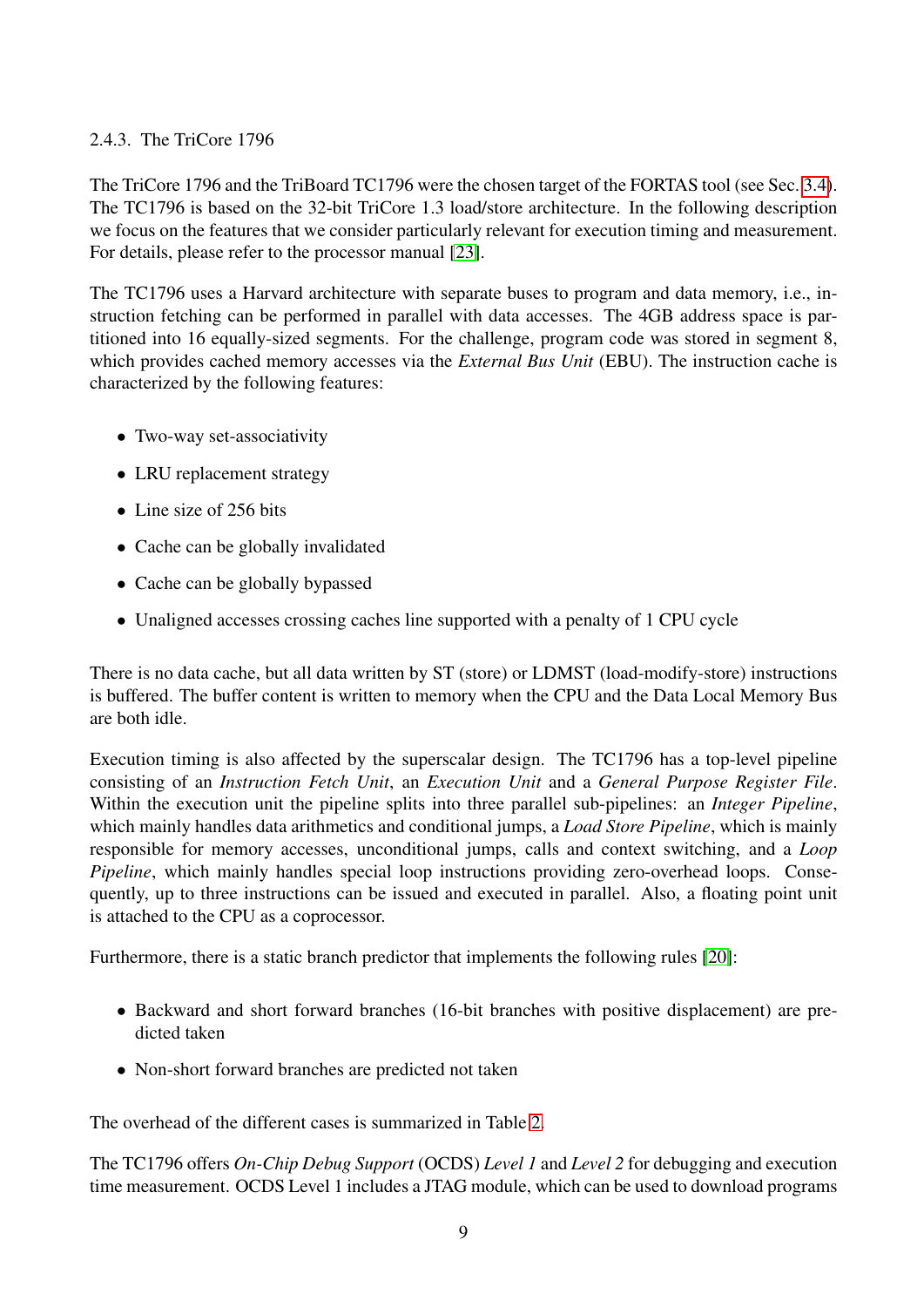<span id="page-9-1"></span>

|                     |           | Prediction Outcome Penalty (cycles) |
|---------------------|-----------|-------------------------------------|
| not taken not taken |           |                                     |
| not taken           | taken     | $\mathcal{R}$                       |
| taken               | not taken | 3                                   |
| taken               | taken     |                                     |

Table 2: Branch penalties.

to the target and to inject input data. Tracing is enabled via OCDS Level 2, a vendor-specific variant of the *Nexus IEEE-ISTO 5001-2003* standard interface<sup>6</sup>. For the challenge, this interface was used to sample time-stamped program flow information at each CPU cycle without exerting a probing effect. Code instrumentation is not necessary.

*Target Platform: TriBoard TC1796* In the following, we focus on those features that we consider particularly relevant for execution timing and measurement. For details, please refer to the board manual [\[22\]](#page-35-4).

The TriBoard is equipped with 4MB of Burst Flash memory and 1 MB of asynchronous SRAM, which are both connected to the processing core via the External Bus Unit of the processor, and these are the only devices that are connected to the EBU. For the challenge, both program data and program instructions were placed into the asynchronous SRAM area.

The *Clock Generation Unit*, which is controlled by an external crystal oscillator, produces a clock signal  $f_{\text{osc}}$  at 20MHz. The CPU clock runs at 150MHz, and the system clock at 75MHz.

## <span id="page-9-0"></span>2.4.4. The C167

The Infineon C167 (more precisely, the C167CR) 16-Bit CMOS Single-Chip Microcontroller has been used in the Challenge by TuBound, via the tool Calc\_wcet\_167 (see Sec. [3.9\)](#page-23-0). It is a singleissue, in-order architecture with a jump cache. The C16x family of microcontrollers targets real-time embedded control applications and is optimized for high instruction throughput and low response time to external interrupts. It combines features of both RISC and CISC processors. Separate buses connect the program memory, internal RAM, (external) peripherals and on-chip resources. The CPU is clocked at 25/33 MHz allowing a 80/60 ns minimum instruction cycle time. For more details about the C167 microcontroller refer to the manual [\[21\]](#page-35-5).

The core of the CPU consists of a for 4-stage instruction pipeline, a 16-bit ALU, dedicated SFRs, separate multiply, divide, bit-mask generator and barrel shifter units. Because of optimized hardware, most instructions can be executed in one machine cycle. Instructions requiring more than one cycle have been optimized. Branching, for example, requires only one additional cycle when a branch is taken. The pipeline is extended by a 'Jump Cache' that optimizes conditional jumps performed repeatedly in loops: most branches taken in loops require no additional cycles.

The memory space of the C167 is a Von Neumann architecture, code memory, data memory, registers and IO ports are organized in the same 16MB linear address space. Memory can be accessed byte-wise

<span id="page-9-2"></span><sup>6</sup><http://www.nexus5001.org/>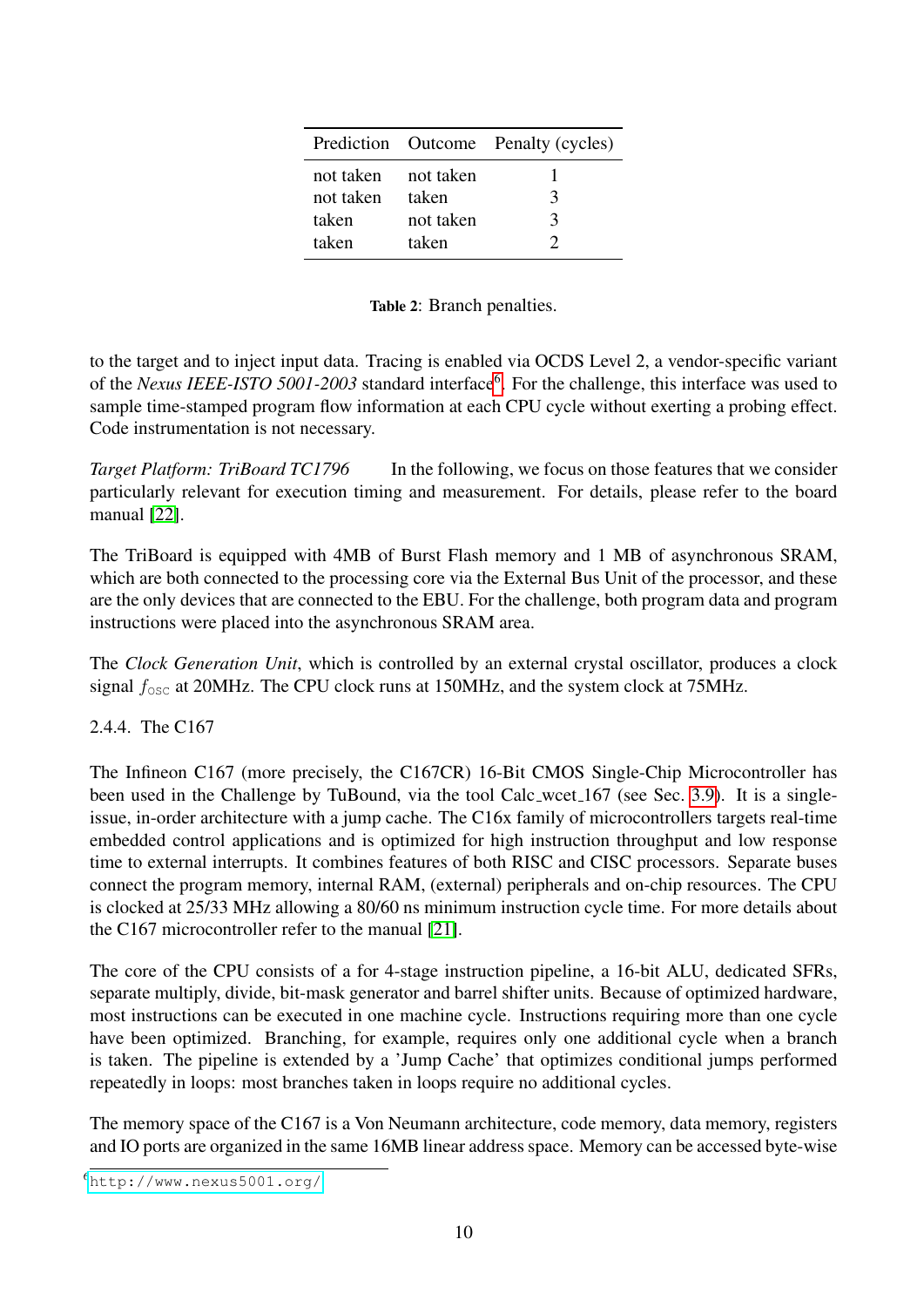or word-wise. Particular portions can be addressed bit-wise, which is supported by special instructions for bit-processing. A 2 KByte 16-bit wider internal RAM provides fast access to registers, user data and system stack.

## <span id="page-10-0"></span>2.4.5. The JOP Architecture

JOP is a Java processor especially optimized for embedded real-time systems [\[37\]](#page-37-2). The primary design target of JOP is time-predictable execution of Java bytecodes, the instruction set of the Java virtual machine (JVM). JOP is designed to enable WCET analysis at the bytecode level. Several Java WCET tools target JOP; WCA [\[38\]](#page-37-3), the WCET analysis tool that is part of the JOP distribution, was used in the WCET Challenge 2011 (see Sec. [3.10\)](#page-25-0). JOP and WCA are available in open-source under the GNU GPL license.

The JOP pipeline is as simple as the ARM7 pipeline. The main difference is that a translation of bytecodes to a sequence of microcode instructions is performed in hardware. Microcode instructions execute, as in standard RISC pipelines, in a single cycle. Bytecode instructions can execute in several cycles. The timing model for bytecode instructions is automatically derived from the microcode assembler code by WCA.

Bytecode instructions usually execute in constant time. Only for instructions that access main memory the access time has to be modeled. In WCA modeling of a simple SRAM memory is included and also a model of a chip-multiprocessor version of JOP with TDMA based memory arbitration [\[32\]](#page-36-1).

JOP contains three caches: a stack cache for stack allocated local variables, a method cache for instructions, and an object cache for heap allocated objects. The stack cache has to be large enough to hold the whole stack of a thread. Spill and fill of the stack cache happens only on thread switch. Therefore, a guaranteed hit in the stack cache can be assumed by WCA. The method cache stores whole methods and is loaded on a miss on a method invocation or on a return. WCA includes a static, scope-based persistence analysis of the method cache. The analysis of the object cache [\[19\]](#page-35-6) is not yet completely integrated into WCA and we assume misses on all object field accesses for the WCET Challenge.

With the method cache JOP is slightly more complex than the ARM7 target. The reference configuration of JOP uses a 4 KB method cache and a 1 KB stack cache. The main memory is 32-bit, 1 MB of SRAM that has a read access time of 2 clock cycles and a write access time of 3 clock cycles.

## <span id="page-10-1"></span>3. Tools and Experience

An overview of the tools and target processors used in WCC'11 was already given in Table [1.](#page-2-1) As indicated there, five out of ten tools do flow analysis on the source-code level. This means that their flow-analysis results could in principle be compared in source-code terms. For example, on the source-code level we can talk about iteration bounds for specific loops, which is not possible on the machine-code level because of code optimizations.

On the ARM7, aiT, Bound-T, OTAWA used the gcc ARM 3.4.1 for PapaBench, and the gcc-if07 for debie1. TuBound used the gcc-c16x for the C167. aiT and TimeWeaver used the powerpc-eabi-gcc (Sourcery G++ Lite 2010.09-56) 4.5.1 for the MPC5554. FORTAS used the hightec-tricore-gcc-3.4.5 for the TC1796.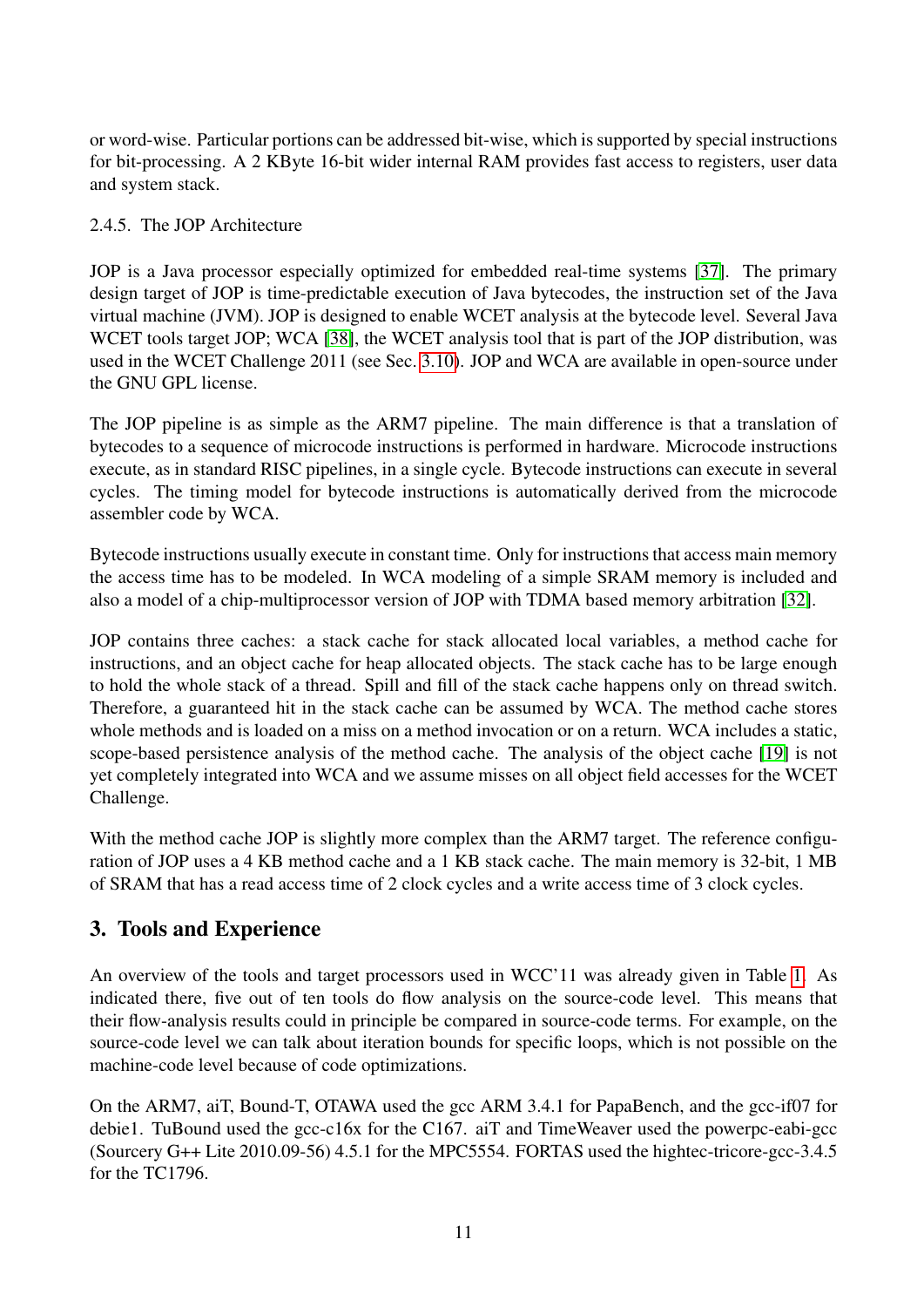In the following, each tool is briefly described, followed by a report on the experience and results in participating in WCC'11. The descriptions are written by the developers of the tool, edited only for uniform formatting.

## <span id="page-11-0"></span>3.1. aiT (written by S. Wegener and D. Kästner)

AbsInt's ai $T<sup>7</sup>$  $T<sup>7</sup>$  $T<sup>7</sup>$  is a timing verification tool. Static WCET analysis is used to compute a safe upper bound of the actual WCET of a task. Its target processors range from simple architectures like the ARM7TDMI to highly complex architectures like the PowerPC 7448.

The main input of aiT is the binary executable, from which the control-flow graph is reconstructed. On this graph, several static analyses take place to compute the execution time of each instruction. A global path analysis is used afterwards to compute the task's overall WCET bound. The results of the analysis are then visualized to the user.

aiT requires no code modification. Its analysis is performed on exactly the same executable that runs on the shipped system. Manual annotations can be used to express known control-flow facts or values of registers and memory cells. aiT supports tight integration with many state-of-the-art development tools, including SCADE Suite<sup>8</sup> and SymTA/S<sup>9</sup>. AbsInt offers qualification support for aiT in DO-178B [\[35\]](#page-36-2) qualification processes (up to level A).

aiT has been successfully used for timing verification in the avionics, aeronautics and automotive industries (e. g. [\[39,](#page-37-4) [30\]](#page-36-3)). A free trial version can be obtained from AbsInt.

3.1.1. Adapting aiT to the proposed common target architectures

aiT already supported the proposed common target architectures. Thus nothing had to be changed to analyze the benchmarks. Nevertheless, both the control-flow reconstruction part of aiT as well as the loop analysis part have been extended to reduce the amount of annotations that must be manually added to perform the analyses of the benchmarks.

3.1.2. Analysis of the debie1 benchmark

Both the MPC5554 version and the ARM7 version have been analyzed.

A WCET bound could be computed for each problem. For the T2 problems concerning the maximal interrupt blocking times, we are assuming for any function containing the interrupt enabling/disabling macro that the entire function is executed with disabled interrupts. This had to be done because the macros DISABLE INTERRUPT MASTER and ENABLE INTERRUPT MASTER were defined as no-ops and thus not visible in the binary. Only little overestimation is introduced by this simplification since most routines called the macros directly at the beginning and at the end. As an exceptional case, the routine "RecordEvent" enables interrupts, calls "FindMinQualityRecord" and then disables the interrupts again. Here, the WCET contribution of "FindMinQualityRecord" has been subtracted from the WCET contribution of "RecordEvent" to get the execution time of the interrupt-disabled region.

<span id="page-11-1"></span><sup>7</sup><http://www.absint.com/ait/>

<span id="page-11-2"></span><sup>8</sup><http://www.esterel-technologies.com/products/scade-suite/>

<span id="page-11-3"></span><sup>9</sup><http://www.symtavision.com/symtas.html>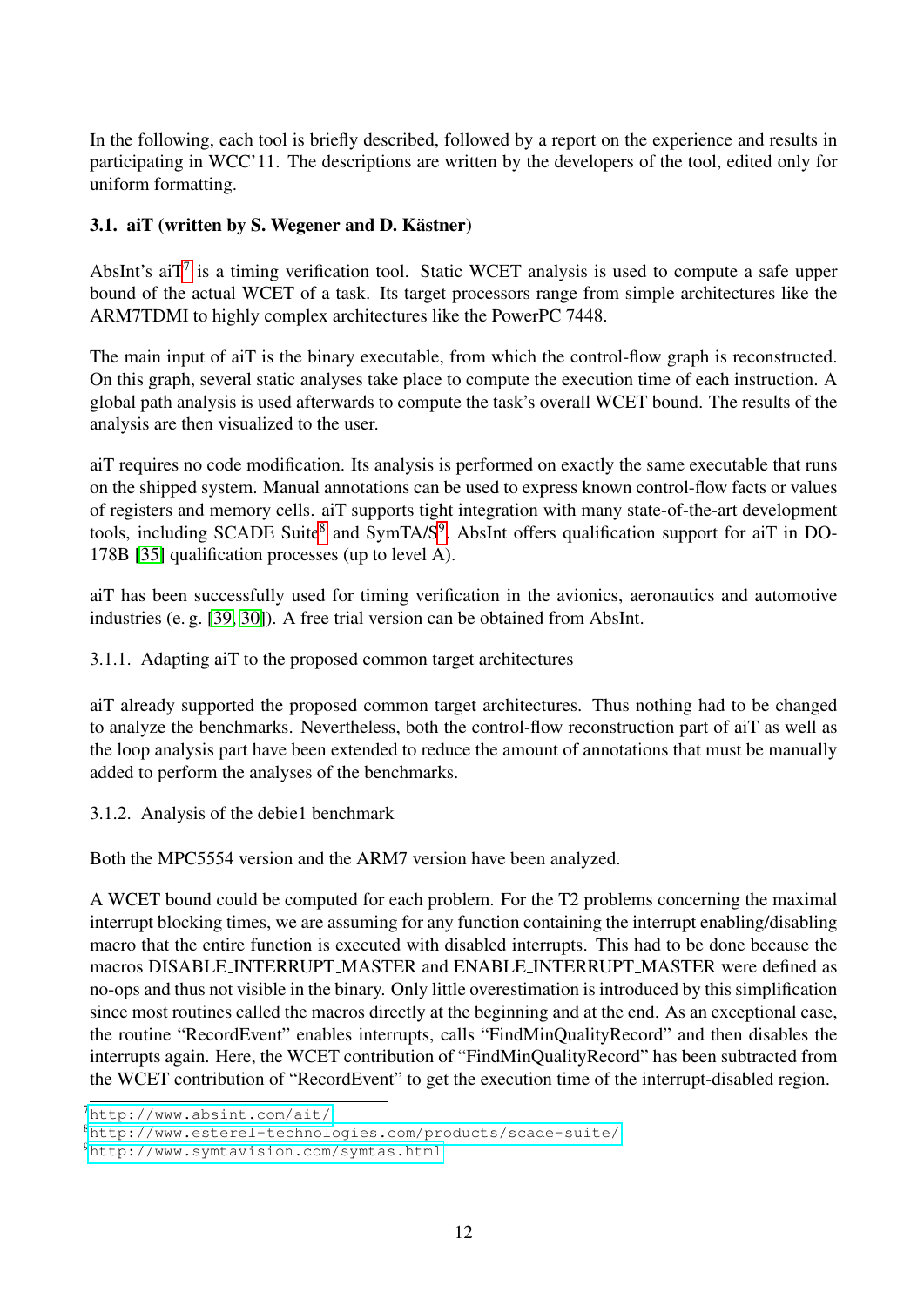Most loop bounds were derived automatically by aiT. For those loops where this was not the case, loop bound annotations have been added. The input constraints as defined in the WCET Tool Chal-lenge's wiki<sup>[10](#page-12-0)</sup> have been used to write annotations for the analyses. All input constraints except one could be transformed to annotations. The one exception is problem 2c for ARM7. Here, the compiler transformed an if-then-else construct into conditionally executable code. Although aiT analyzes conditionally executable code, there is at the moment no possibility to annotate the state of the condition flags.

The annotations provided to aiT can be found in the wiki of the 2011 WCET Tool Challenge. Also all the flow questions were answered. However, the invocation counts are computed only for the worst-case path. Due to this, the answers of problem 6d, question F1 differ between the ARM7 and the MPC5554. On the latter, "SetSensorUnitOff" is not on the critical path and thus the invocation count is zero (instead of eight on the ARM7).

3.1.3. Analysis of the PapaBench benchmark

Only the ARM7 code in RAM version has been analyzed. A bound<sup>[11](#page-12-1)</sup> could be computed for each problem. One problem during the analysis was that the fly-by-wire executable contains debug information which could not be read by aiT or GNU objdump. Fortunately, the benchmark's creator was able to send a file which contained the mapping between source code lines and binary code addresses. With the help of this file, we could also answer the flow question of problem F1b. Another problem were the loops in the software floating point library. This floating point library is not used by any of our commercial customers and no loop bound annotations were available.

aiT was only able to derive some loop bounds, but not all. To derive the remaining bounds by hand/brain would have required more effort than we were willing to invest. Therefore, we simply assumed 99 iterations for the actual division loop.

From the flow questions, only those regarding feasible or unfeasible code have been answered. The rest of the questions concerned the bounds of angle normalisation loops for which aiT did not automatically find loop bounds. We simply annotated them to iterate once. Our annotations can be found in the wiki of the 2011 WCET Tool Challenge.

<span id="page-12-2"></span>3.1.4. Comments on the Daimler benchmark

Comparing the results in Table [7](#page-32-1) (Sec. [5.3\)](#page-31-1) for the aiT OTAWA-like MPC5554 configuration and OTAWA MPC5554 for the small code snippets INTERR and INIT, we see a rather high difference of a factor of around 2.

AbsInt found the OTAWA MPC5554 results to be surprisingly low in some cases and assumed that OTAWA underestimates the WCET. Without access to the Daimler code, we used another executable and used our MPC5554 evaluation board to produce a NEXUS trace for the entry point of a given function in the processor configuration supported by OTAWA. This trace shows an execution time of around 451 cycles, while the OTAWA tool only predicts 320 cycles. We therefore assume that there is a difference in the CPU modeling of aiT and OTAWA and the results are not comparable.

<span id="page-12-0"></span> $10$ http://www.mrtc.mdh.se/projects/WCC/2011/doku.php?id=bench:debie1, as of May 5, 2011

<span id="page-12-1"></span><sup>&</sup>lt;sup>11</sup>The correctness of this bound depends on the correctness of our loop bound assumptions.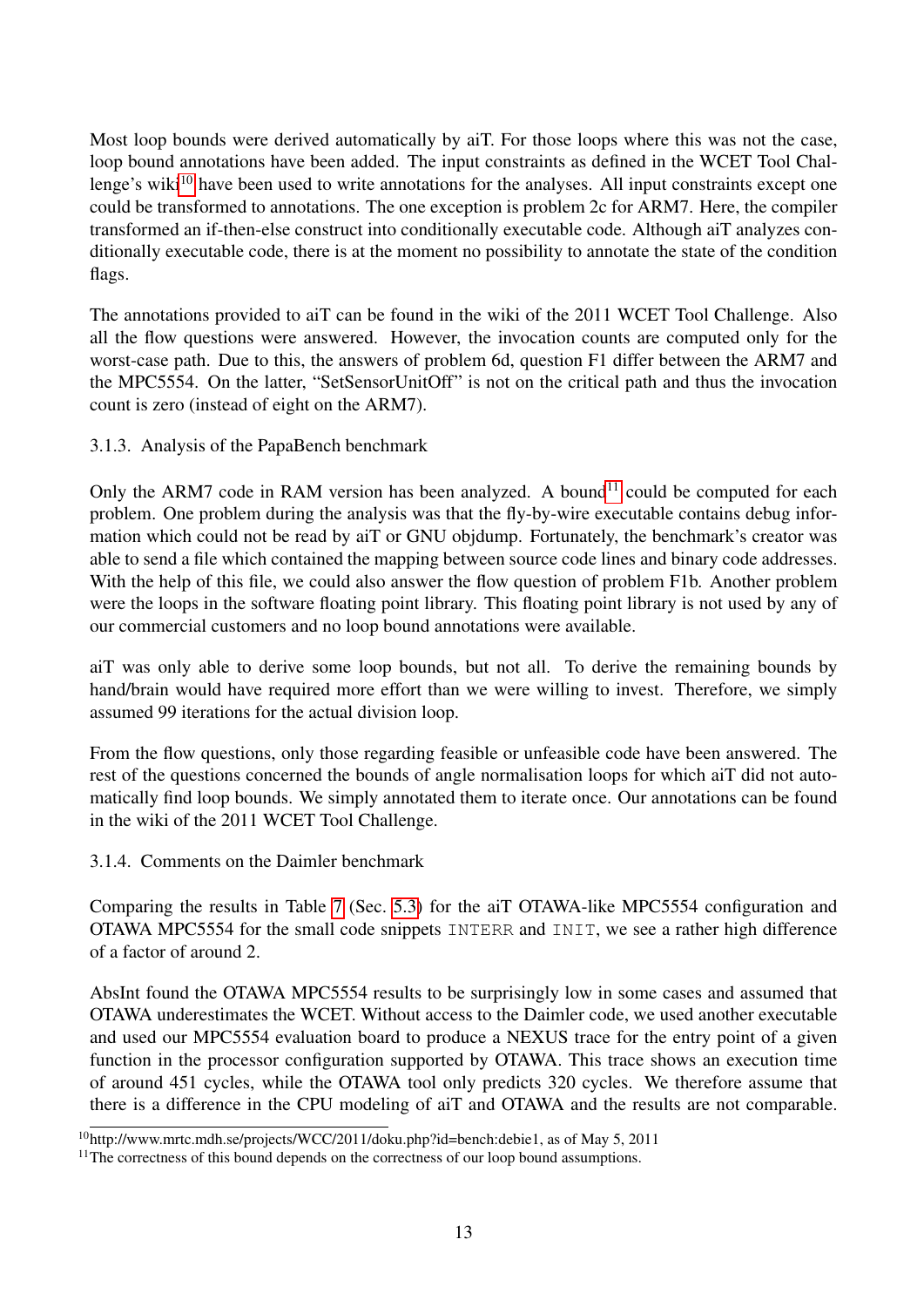Unfortunately, it was not possible to get actual hardware measurements from Daimler for the entry points we used.

#### 3.1.5. Comments on the WCET Tool Challenge

We think that the WCET Tool Challenge is very useful for the community. The tool vendors can improve their tools because they get valuable input about the strengths and weaknesses of their tools.

## <span id="page-13-0"></span>3.2. Astrée (written by S. Wegener and D. Kästner)

AbsInt's Astrée (Analyseur statique de logiciels temps-réel embarqués)<sup>[12](#page-13-1)</sup> is a verification tool to prove the absence of runtime errors in embedded C code compliant to the C99 standard. A free trial version of Astrée can be obtained from AbsInt.

Examples of runtime errors which are handled by Astrée include division by zero, out-of-bounds array indexing, and erroneous pointer manipulations and dereferencing (NULL, uninitialized and dangling pointers). Moreover, Astrée can be used to prove that user-defined assertions are not violated. As an experimental feature, Astrée can export loop bound annotations and function pointer target annotations for aiT.

Astrée is no tool for WCET analysis. However, the information it computes can be used to help the WCET analysis. In this benchmark, Astrée has been used to derive flow information (like loop bounds and function pointer targets) from the C source code.

As Astrée targets C code, no adaptations are required to support various target architectures. The PapaBench benchmark has not been analyzed with Astrée.

3.2.1. Analysis of the debie1 benchmark

Astrée is not directly targeted on flow analysis. However, we were interested how well Astrée can be used to retrieve flow information useful for WCET analysis.

An experimental feature has been added to Astrée to produce loop bound annotations and function pointer target annotations for aiT. To count routine invocations, for each routine of interest, an own static integer variable had been added. These variables are incremented by one for each routine invocation. Astrée's value analysis is then used to derive an interval for these variables. Answers were produced for all flow problems.

The following assumptions have been used during the analysis: (1) Only the tasks of interest have been analyzed, but no initialization routines, because the problem specification stated that any task may run between the invocation of the particular task and its initialization tasks. Thus all possible values have been assumed for those variables that were not initialized inside the analyzed tasks. (2) For those variables where some input constraints were given in the problem description, the constraints have been used to narrow down the value range of these variables.

<span id="page-13-1"></span><sup>12</sup><http://www.absint.com/astree/>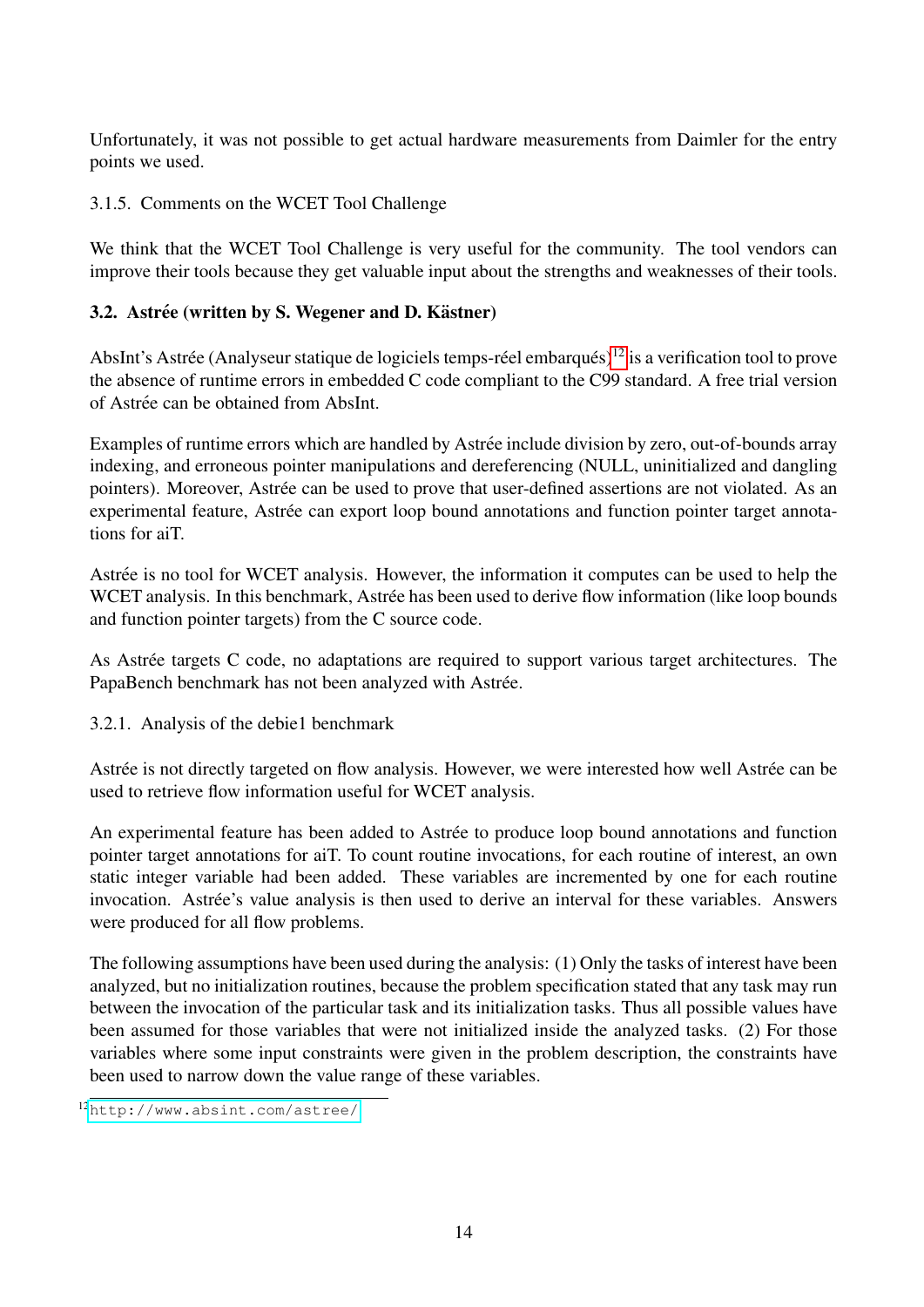## 3.2.2. Comments on the WCET Tool Challenge

The analysis of the debie1 benchmark showed that in principle, Astrée can be used to compute the flow information needed for WCET analysis. The participation of Astrée in this Challenge was particularly interesting for us, since it has been used for a purpose it was not designed for. Some work has already been invested to streamline the export of flow information. We will further investigate the use of Astrée for means of flow analysis.

## <span id="page-14-0"></span>3.3. Bound-T (written by N. Holsti)

Bound-T is a WCET analysis tool that uses static analysis of machine code to compute WCET bounds and (optionally) stack-usage bounds. Starting from the entry point of the specified root subprogram Bound-T constructs the control-flow and call graphs by fetching and decoding binary instructions from the executable file. Bound-T models the integer computations as transfer relations described by Presburger arithmetic formulas and then analyses the transfer relations to identify loop induction variables and loop bounds and to resolve dynamic branches. Some infeasible paths may also be detected. Various simpler analyses such as constant propagation and copy propagation are applied before the powerful but costly Presburger models. Bound-T is focused on microcontrollers with predictable timing. Caches and other very dynamic hardware components are not considered. The WCET is calculated with the Implicit Path Enumeration technique, applied to each subprogram separately. Bound-T is commercially distributed and supported by Tidorum Ltd.

## 3.3.1. Bound-T's Participation in this Challenge

Of the target processors suggested for the 2011 WCET Challenge, Bound-T supports only the ARM7. My participation was thus limited to the benchmarks available for the ARM7: debie1 and PapaBench. Both benchmarks have been used in earlier Challenges. For the 2011 Challenge the debie1 analysis problems were slightly changed, based on participant feedback from the 2008 Challenge, so I had to update the Bound-T annotations correspondingly. PapaBench was used in the 2006 Challenge, but not in 2008 when the "analysis problem" structure was introduced, so the PapaBench analysis problems were new. However, I could reuse many low-level annotations from the 2006 Challenge.

The particular ARM7 processor suggested for the 2011 Challenge, the NXP LPC2138, has a feature called the Memory Accelerator Module (MAM) that operates like a small cache and prefetch buffer for the flash memory. Bound-T does not model the MAM but assumes constant memory access times, in effect zero wait cycles for all memory accesses.

## 3.3.2. Problems with Benchmarks

The capabilities of Bound-T have evolved only a little since the 2008 Challenge, so all of the difficulties with debie1 in the 2008 Challenge are still present, for example the inability to find and analyse the WCET of interrupt-disabled code regions, as required by the debie1 analysis problems 5a-T2 and others. Many of the constraints and assumptions in the debie1 analysis problems cannot be expressed as such in the Bound-T annotation language, but must be translated into different kinds of annotations that have the same effect on the analysis. For example, there is no way to assert that a variable does not have a specific value, as required by the debie1 analysis problem 2a. This translation requires study of the benchmark source code and is not always easy.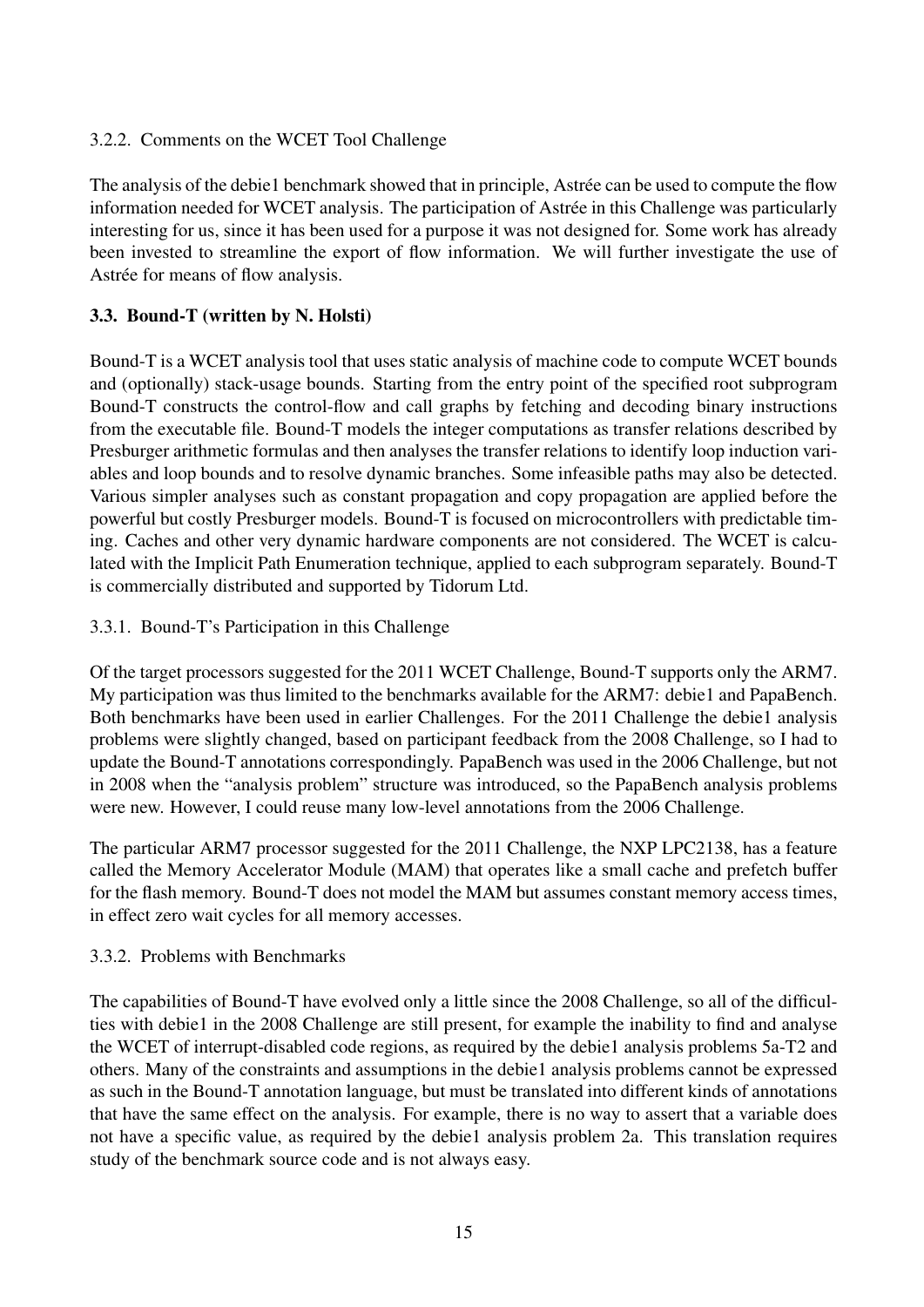PapaBench created new problems, some of which were quite different from the debie1 problems. In PapaBench, almost all loops aim to normalize floating-point variables, representing angles, to some basic "unwrapped" range, for example 0 to 360 degrees. The loops do this by repeatedly adding or subtracting a full circle until the basic range is reached. Bound-T does not attempt to find bounds for loops where termination depends on floating-point conditions, so I had to find loop bounds manually. This meant finding bounds on the value of the angle variable on entry to the normalisation loops. This was tolerably easy for some cases, but too hard for me in other cases, for which I made a guess at the loop bounds.

The PapaBench analysis problem A5 asks for the WCET of a part of a C function. Bound-T does not have a general "point-to-point" analysis capability, but in this case I was lucky: the interesting part is the tail end of the function, so I could tell Bound-T to analyse the "function" starting at the first instruction in the interesting part, as if this instruction were the entry point of a function, and go on in the normal way to the return instruction.

#### 3.3.3. Conclusions for Bound-T

As Bound-T had been applied to both benchmarks in earlier Challenges, the 2011 Challenge did not reveal any new problems or inspire new ideas for improving Bound-T. However, it was a useful reminder about the problems with translating constraints from the conceptual, application-oriented level to concrete, code-oriented annotations. This is a gap that should be filled, but filling it may need new ideas for representing really high-level constraints in WCET analysis.

#### <span id="page-15-0"></span>3.4. FORTAS (written by S. Bünte, M. Zolda, and R. Kirner)

FORTAS (the *FORmal Timing Analysis Suite*) derives WCET estimates of software tasks running on embedded real-time systems. FORTAS is based on a hybrid approach that combines execution time measurements with static program analysis techniques and follows the general principles of *measurement-based timing analysis* (MTBTA) [\[41\]](#page-37-5).

<span id="page-15-1"></span>

Figure 1: Traditional MBTA work-flow (a) versus the FORTAS work-flow (b).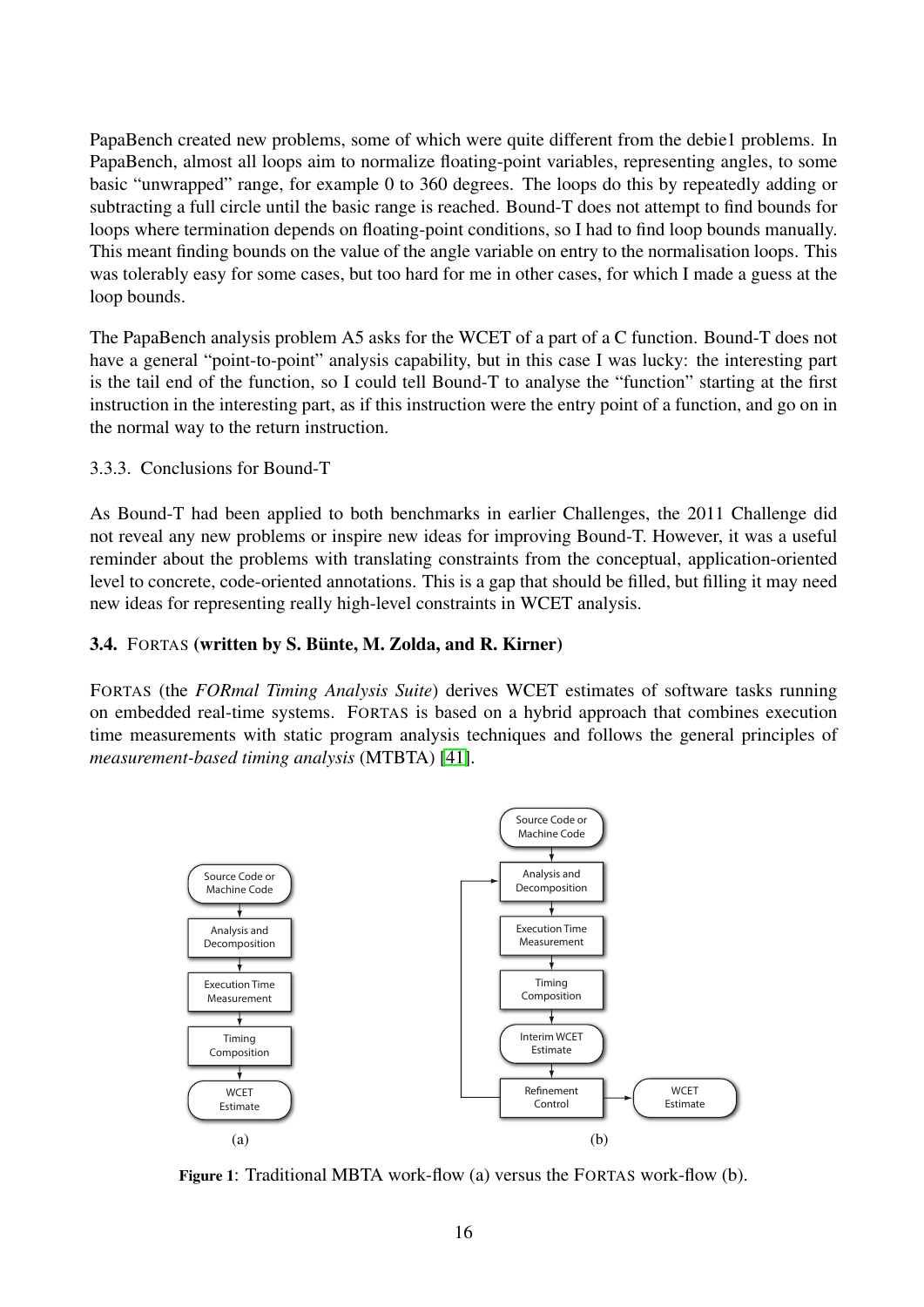A central new architectural feature of FORTAS is feedback, as illustrated by Figure [1.](#page-15-1) The classic MBTA approach as shown in Figure [1](#page-15-1) (a) consists of three phases: analysis and decomposition, execution time measurement, and timing composition [\[41\]](#page-37-5). In MBTA the temporal behavior of the target system under investigation, in particular of the hardware part, is unknown prior to the first run of the analysis. However, each measurement that we perform on the target system reveals new information. This allows us to initially build a coarse timing model that we refine progressively, as more information becomes available. The benefit of this approach is that we can quickly obtain a rough estimate of the WCET. At a later time, after analysis has passed a few refinement steps, we can check back to retrieve a more precise estimate. Unlike many other approaches, such an analysis does not devise one ultimate WCET estimate—it rather produces an ongoing sequence of progressively more precise estimates. In practice, the estimate converges quickly to a sufficiently stable value, such that the analysis can be finished.

In the FORTAS approach we extend the traditional MBTA approach by an iterative timing model refinement loop, as shown in Figure [1](#page-15-1) (b). The refinement is subject to *Refinement Control* that works towards the specific needs of the user. For example, after inspecting an interim timing model, the user can control whether the analysis should focus on minimizing pessimism, i.e., to limit the potential WCET overestimation due to abstraction, or on minimizing optimism, i.e., to limit the potential WCET underestimation due to insufficient coverage of temporal behavior. Refinement Control then adjusts the dedicated input data generation techniques [\[4,](#page-34-4) [3\]](#page-34-5) and timing composition [\[43\]](#page-37-6) methods to be used in subsequent refinement iterations.

#### 3.4.1. Porting the Benchmarks

We ported PapaBench to the TC1796 (described in Sec. [2.4.3\)](#page-8-0) and analyzed problems A1, A2A, F1a, F1b, and F2.

- We removed the scheduler and analyzed each target function of the respective benchmark problem in isolation. Code that is not needed for a problem is omitted. Analyzing the whole source code in its original version is not feasible with our input data generation technique.
- We annotated trigonometrical functions from our TC1796 math.h with *assume statements* of the model checker CBMC to restrict the domain of function arguments. We did this to partly re-incorporate context information that had been lost by removing the scheduler.
- We added start-up code that initializes the processor. The code manipulates TriCore-specific registers to set the CPU clock to a frequency of 150MHz.
- We changed the benchmark to emulate certain accesses to memory registers by global variables. For example, the call of the macro SpiIsSelected() was substituted by a read access to a global variable spi is selected.
- We expanded the preprocessor macros and moved some C expressions and statements to dedicated source code lines, in order to get a canonical version that is interpreted consistently among all FORTAS tools. For the same reason we made short-cut evaluation in decisions and conditional expressions explicit, i.e., we translated such conditionals to semantically equivalent cascades of if-statements.
- We converted loops, so that iteration bounds are easily found by CBMC.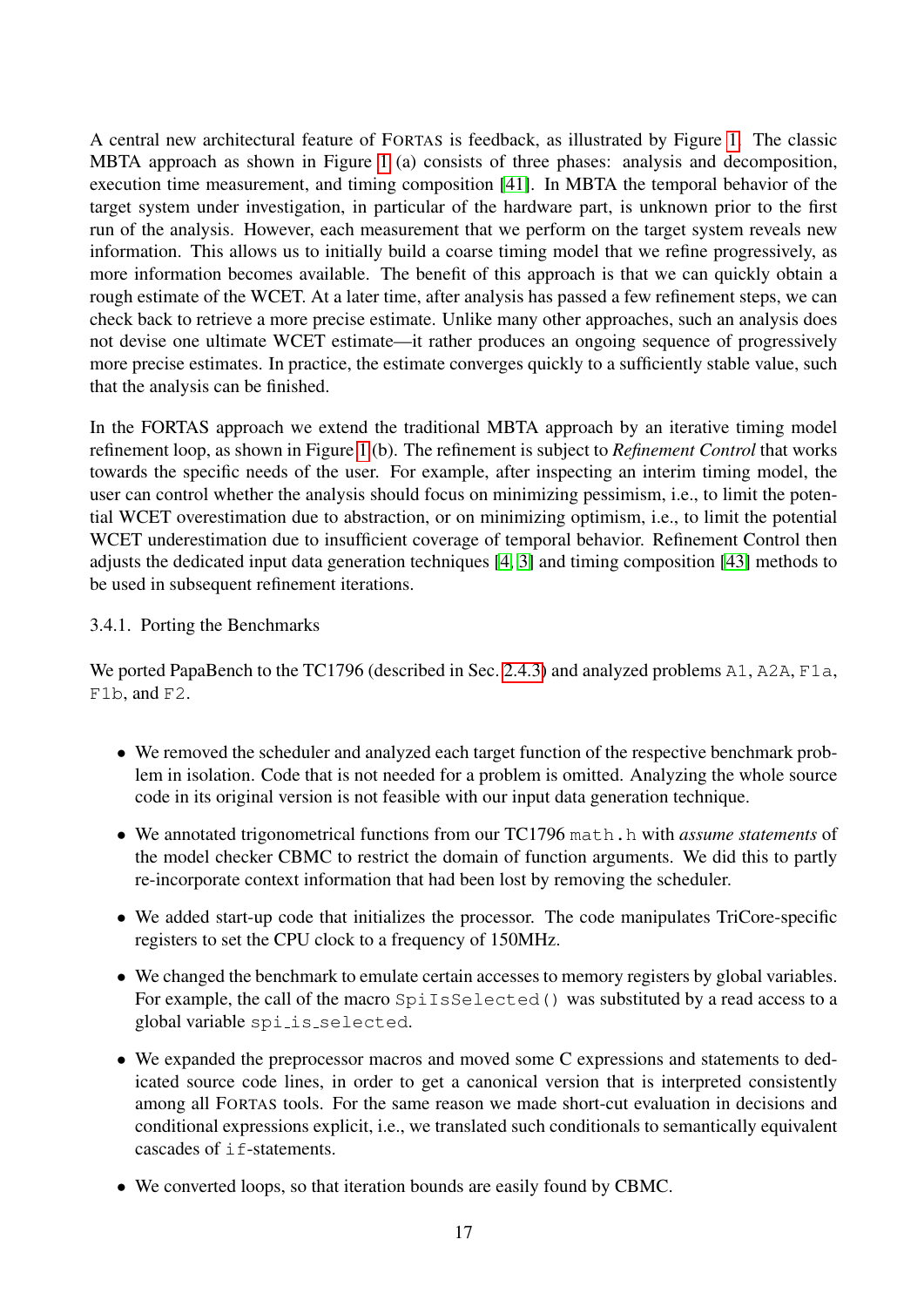• We removed static and inline declarations without changing the program semantics. Also, we substituted typedef directives with equivalent types that do not incorporate any typedef. The reason for this modification is that these features are not supported by our prototype.

The transformed versions of PapaBench can be downloaded from our website<sup>13</sup>.

#### 3.4.2. Analysis

With our prototype implementation we can analyze ANSI-C code. We use HighTec's GCC version 3.4.5 to compile the source code for our target processor, the TriCore 1796. We then executed the program on the target platform and captured cycle-accurately time-stamped execution traces using a *Lauterbach LA-7690 PowerTrace* device that is connected to the target system via the processor's *On-Chip Debug Support* (OCDS) *Level 2* debugging interface.

Internally, our tools work on a CFG representation of the software under analysis. Loop bounds and other flow facts are currently provided by the user. In the current setting we turned optimization off when compiling the benchmark sources. This is needed in the current implementation stage of the prototype implementation. But this will not be needed in the future, as we have recently shown within the research project  $SECCO<sup>14</sup>$  that we can achieve quite high optimization while still maintaining preservation of structural code coverage criteria.

We automatically generate suitable input data using a model-checking based method [\[15,](#page-35-7) [16\]](#page-35-8) that has been implemented as the FSHELL<sup>[15](#page-17-2)</sup> tool. FSHELL itself is based on the C Bounded Model Checker (CBMC) version 3.8 [\[5\]](#page-34-6). The input to FSHELL is a test suite specification, expressed in the *FShell Query Language* (FQL) [\[17\]](#page-35-9).

#### 3.4.3. Challenges and Lessons Learned

We encountered several limitations of our analysis tool, most of which are due to the nature of our prototypical implementation: we had to change the benchmarks manually (see above) in order to make them work with FORTAS, which took far more time than we expected. However, those issues can be resolved given sufficient engineering resources to resolve those prototypical deficiencies.

However, some limitations are specific to our analysis approach: the reason why we cannot analyze problems A2b and A3-A6 is due to limitations of our input data generation techniques. Our version of CBMC utilizes an SMT solver that cannot find models for the respective problems efficiently. We suspect the combination of floating point variables and multiplication operations to be the source of the problem. This seems to point at a need for complementary generation methods for input data.

## 3.4.4. Comments on the WCET Tool Challenge

First, our research benefits from the extended pool of benchmarks. Second, some of the encountered limitations will drive us both in terms of tool engineering and in addressing the problem of input data generation in our future research.

<span id="page-17-0"></span><sup>13</sup>[http://www.fortastic.net/benchmarks\\_wcc\\_2011.zip](http://www.fortastic.net/benchmarks_wcc_2011.zip)

<span id="page-17-1"></span><sup>14</sup><http://pan.vmars.tuwien.ac.at/secco/>

<span id="page-17-2"></span><sup>15</sup><http://code.forsyte.de/fshell>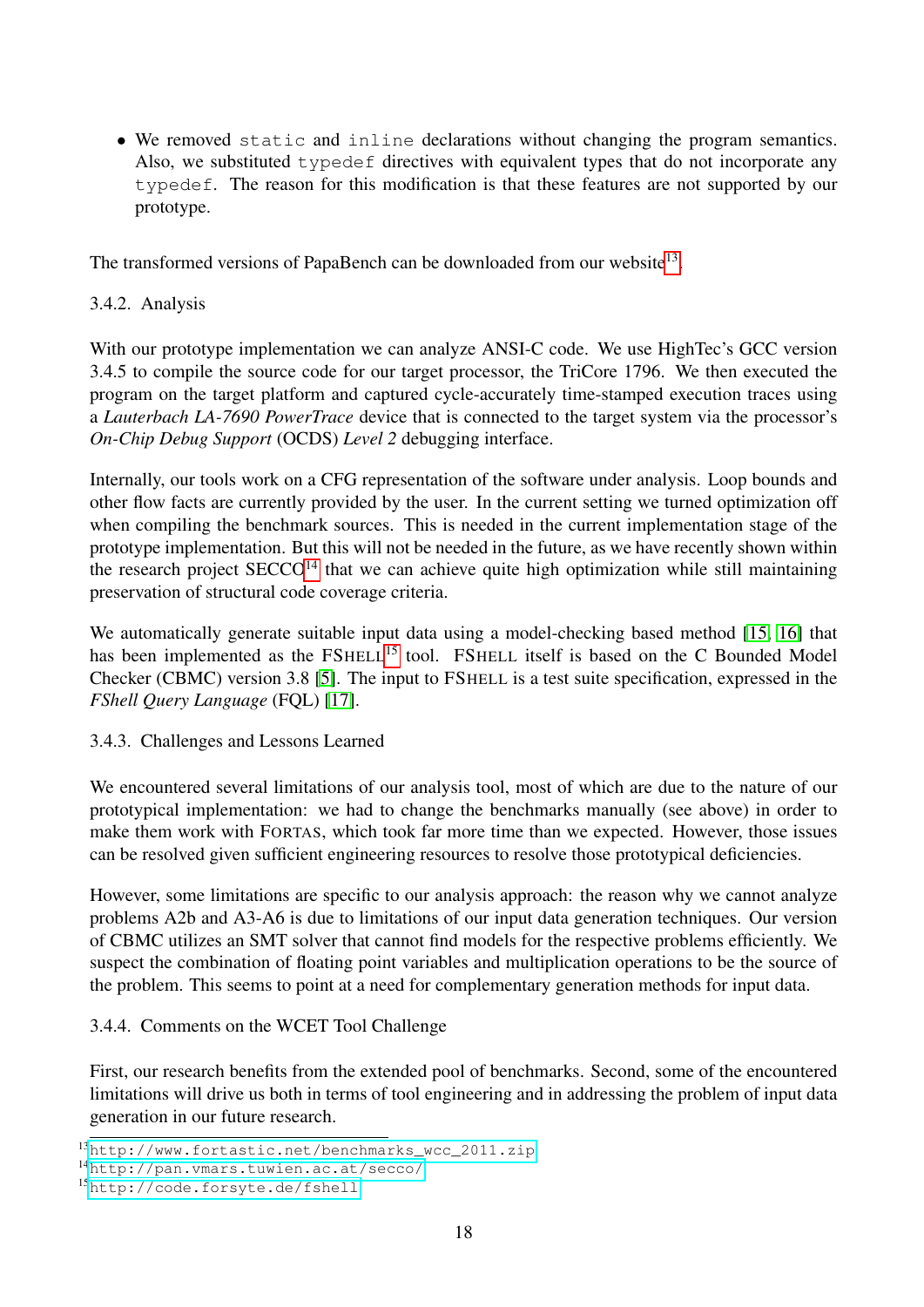Unfortunately, our prototype implementation is not compliant to any of the target processors that are officially supported by the Challenge. Also, we did not have the resources available to add another target system to our tool. Retargeting an MBTA tool to a new target platform requires considerably less effort than in the case of a static WCET analysis tool, but still needs some effort to set up the tool chain. Results from a comparison to other analysis techniques would probably emphasize and reveal both strengths and limitations of our analysis approach that we are currently not aware of.

## <span id="page-18-0"></span>3.5. METAMOC (written by M. C. Olesen)

METAMOC [\[6\]](#page-34-7) analyses WCET problems by converting the CFG of a program into a timed automata model, which is combined with models of the execution platform (pipeline, caches). The combined model is then model checked using the UPPAAL model checker, asking for the maximal value the cycle counter can attain, which is then the WCET estimate. No automated flow analysis is implemented, so all flow facts and loop bounds have to be manually annotated, either in the C source code, or by modifying the resulting model. Non-determinism is used to explore all branches, and can therefore also be used in the annotations, if there are uncertainties. Of course, the less precise the annotations the more possibilities the model checker has to explore, and too little precision results in the model checker running out of memory.

## 3.5.1. Experience

The WCET Challenge was the first time we applied our tool to a real-world benchmark. As such, we were not able to solve many of the problems, but our tool gained many improvements, and it is much clearer what directions to work in to improve the tool. The main problem we encountered in applying METAMOC was getting annotations of a good enough quality. Particularly the floating point routines compiled in by GCC are of crucial importance: they are called very frequently so therefore the annotations need to be of high quality (to limit the possible paths through the function), but on the other hand the routines are highly optimized so therefore hard to analyse.

## 3.5.2. Comments on the WCET Tool Challenge

As discussed with the steering committee, it might make sense to have two phases to the Challenge: determining loop bounds by all the tools capable of doing so, whereafter these results are shared, so that in the second phase (the WCET analysis phase) all tools use the same loop bounds. This would split the Challenge much more into the two subproblems, which is an advantage for tools focusing on one of the two subproblems.

## <span id="page-18-1"></span>3.6. OTAWA (written by A. Bonenfant, H. Casse, M. de Michiel, and C. Rochange) ´

OTAWA [\[2\]](#page-34-8) is a library dedicated to the development of WCET analyzers. It includes a range of facilities such as:

- loaders
	- to load the binary code to be analyzed. Several ISAs are supported: PowerPC, ARM, TriCore, Sparc, HCS12. New binary loaders can be generated with the help of our GLISS tool [\[36\]](#page-36-4).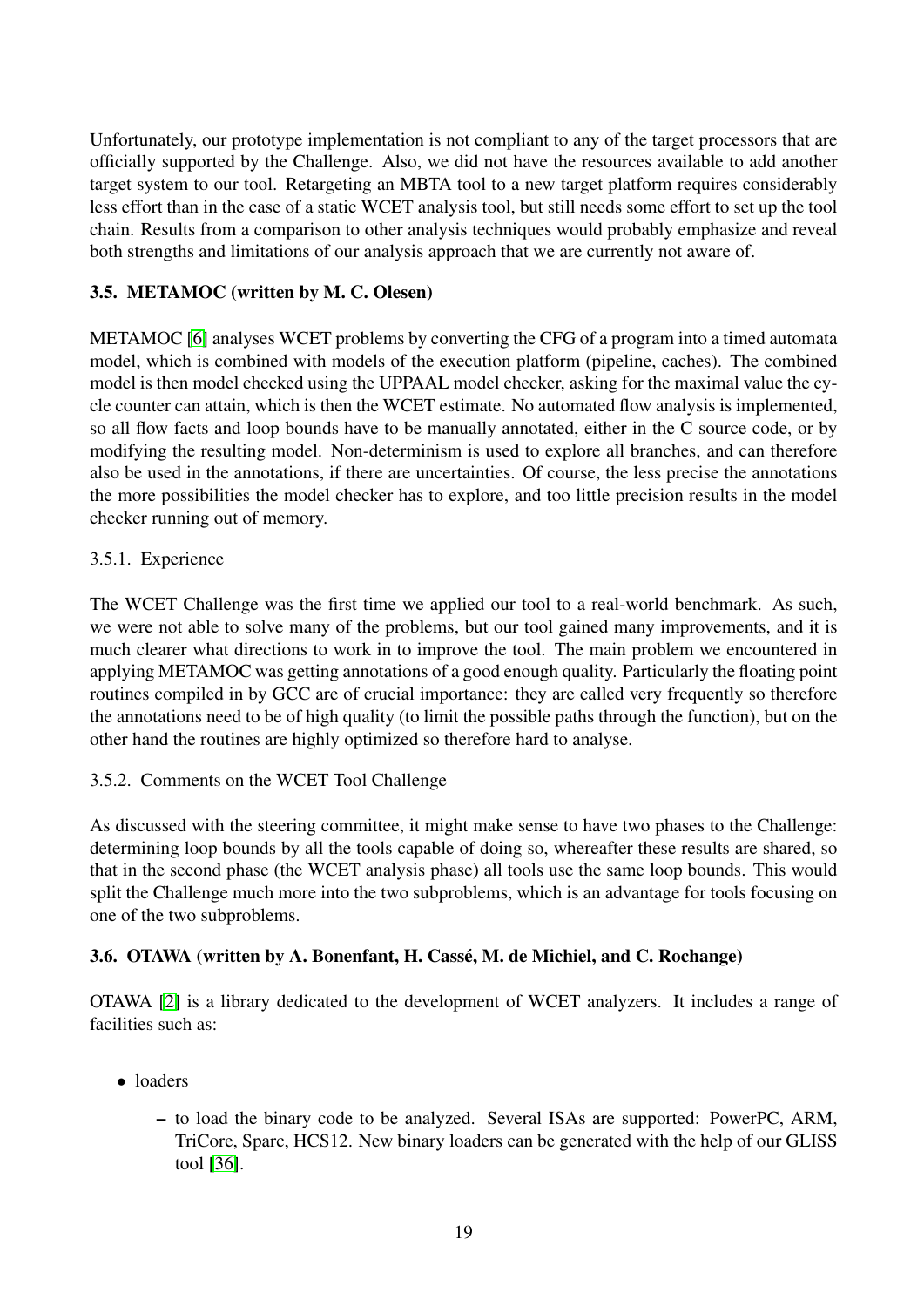- to load a description of the flow facts (loop bounds, targets of indirect branches, imposed branch directions). To handle complex flow facts, the description can be supplemented with a set of hand-written constraints to be added to the ILP formulation used to compute the WCET (IPET [\[27\]](#page-36-5)).
- to load a description of the target hardware (processor, memory hierarchy, memory map, etc.). Only generic architectures can be described that way: specific targets need the user to write specific analyses where needed.
- annotation facilities (called *properties*) that make it possible to annotate any object (instruction, basic block, etc.) with any kind of value. They are used to store the results of the successive analyses.
- code processors that use already-computed annotations and produce new ones. Built-in code processors include a CFG builder, a CFG virtualizer, loop dominance analyzers, support for abstract interpretation, hardware analyzers (pipeline, caches, branch predictor) and a WCET computer based on the IPET method (with the help of the lp\_solve tool).

The library comes with a set of built-in tools that check for absolutely-required flow facts, dump the CFG in various formats (e. g. dot), compute a WCET following an input script that describes the specific analyses to be applied, etc. These tools are also available in an Eclipse plugin.

OTAWA is open-source software available under the LGPL licence<sup>16</sup>.

3.6.1. Problems and solutions

Both the recommended targets, namely the PowerPC MPC5554 and the ARM LPC2138 have been modeled in OTAWA. However, we discovered that the PowerPC version of the debie1 benchmark includes VLE instructions which are not supported by OTAWA so far. Then we decided to focus on the ARM target.

The problems we have encountered are all related to flow facts. Some are inherent to the code of the benchmarks, others come from the questions we had to answer.

*General difficulties.* To compute loop bounds automatically, we use the oRange [\[29\]](#page-36-6) companion tool developed in our group. It works on the source code. Unfortunately, oRange was not able to determine all the bounds:

- for some of the problems, the source code of some functions was missing (e. g. debie1 5a, PapaBench F1a);
- the increment of some of the loops (e.g. in debie1 6b) could not be computed.

In such cases, we determined the bounds by hand, with success for most of them. This is a fastidious and error-prone work. For functions (e. g. memcpy) from the glibc, we considered the source codes found on the GNU web site.

<span id="page-19-0"></span> $16$ <sub>WWW</sub>.otawa.fr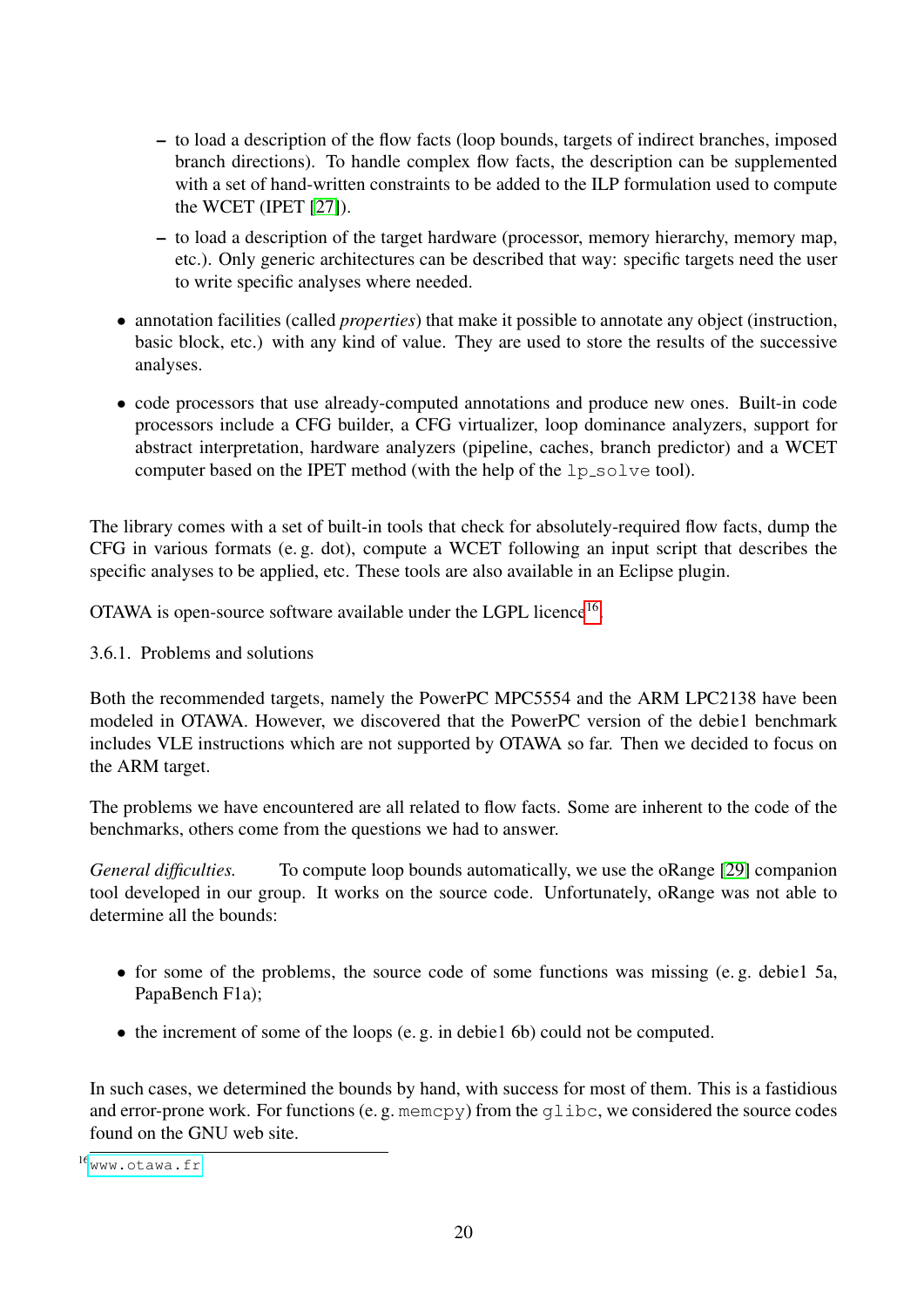For some functions, we have found several possible sets of loop bounds (e. g. the bounds for *loop*1 and *loop*2 are either *x* and *y*, or *x'* and *y'* respectively). This cannot be directly specified to OTAWA. In such cases, we have added appropriate constraints on the sum of iterations of both loops.

*Difficulties related to the Challenge questions.* Several questions required considering specific switch cases. Our simple flow facts description language does not support this kind of annotations. Then we added hand-written constraints to the integer linear program used to compute the WCET. Said like this, it seems fastidious but in practice it is quite easy thanks to an efficient CFG displayer that shows various information like basic block numbers, branch directions, related source code lines, etc.

Problem 3b for debie1 raised the difficulty mentioned above since it implied that one of two identical loops ends after one iteration instead of processing to the end value. We had to hand-write additional constraints.

## <span id="page-20-0"></span>3.7. SWEET (written by J. Gustafsson and N. M. Islam)

SWEET (Swedish WCET Analysis Tool) is a WCET analysis research tool from MDH. It has a standard modular tool architecture, similar to other WCET analysis tools, consisting of (1) a flow analysis, where bounds on the number of times different program parts can be executed are derived, (2) a low-level analysis, where bounds on the time it might take to execute basic blocks are derived, and (3) a WCET estimate calculation, where the costliest program execution path is found using information from the first two phases.

SWEET analyzes the intermediate format ALF [\[11\]](#page-34-9). ALF has been designed to represent code on source-, intermediate- and binary level through relatively direct translations. Given a code format, SWEET can perform a WCET analysis for it if there is a translator into ALF. Currently, two translators exist: a translator from C to ALF from TU Vienna, and an experimental translator from PowerPC binaries. The first translator enables SWEET to perform source-level WCET analysis. This translator has been used in the WCET Challenge.

The current focus of SWEET is on automatic program flow analysis, where constraints on the program flow are detected. SWEET's program flow analysis is called *abstract execution* [\[12\]](#page-35-10). This is a form of symbolic execution, which is based on abstract interpretation. It can be seen as a very contextsensitive value analysis. Abstract execution executes the program in the abstract domain, with abstract values for the program variables, and abstract versions of the operators in the language. In the current implementation of SWEET the abstract domain is the domain of intervals. SWEET's program flow analysis is *input-sensitive*, meaning that it can take restrictions on program input values into account.

SWEET derives program flow constraints on so-called execution counters. These are virtual variables that are associated with program points. They are initialized to zero, and then incremented by one each time the program point is traversed in the execution. The abstract execution will derive program flow constraints in the form of arithmetic constraints on the values of the execution counters: for instance, if the analysis encloses the possible values of the execution counter for a loop header within an interval, then the end-points of the interval provides lower and upper bounds for the number of iterations of that loop. SWEET's abstract execution can also find considerably more complex constraints than simple loop bounds, for instance lower and upper (nested) loop bounds, infeasible nodes and edges, upper node and edge execution bounds, infeasible pairs of nodes, and longer infeasible paths [\[12\]](#page-35-10).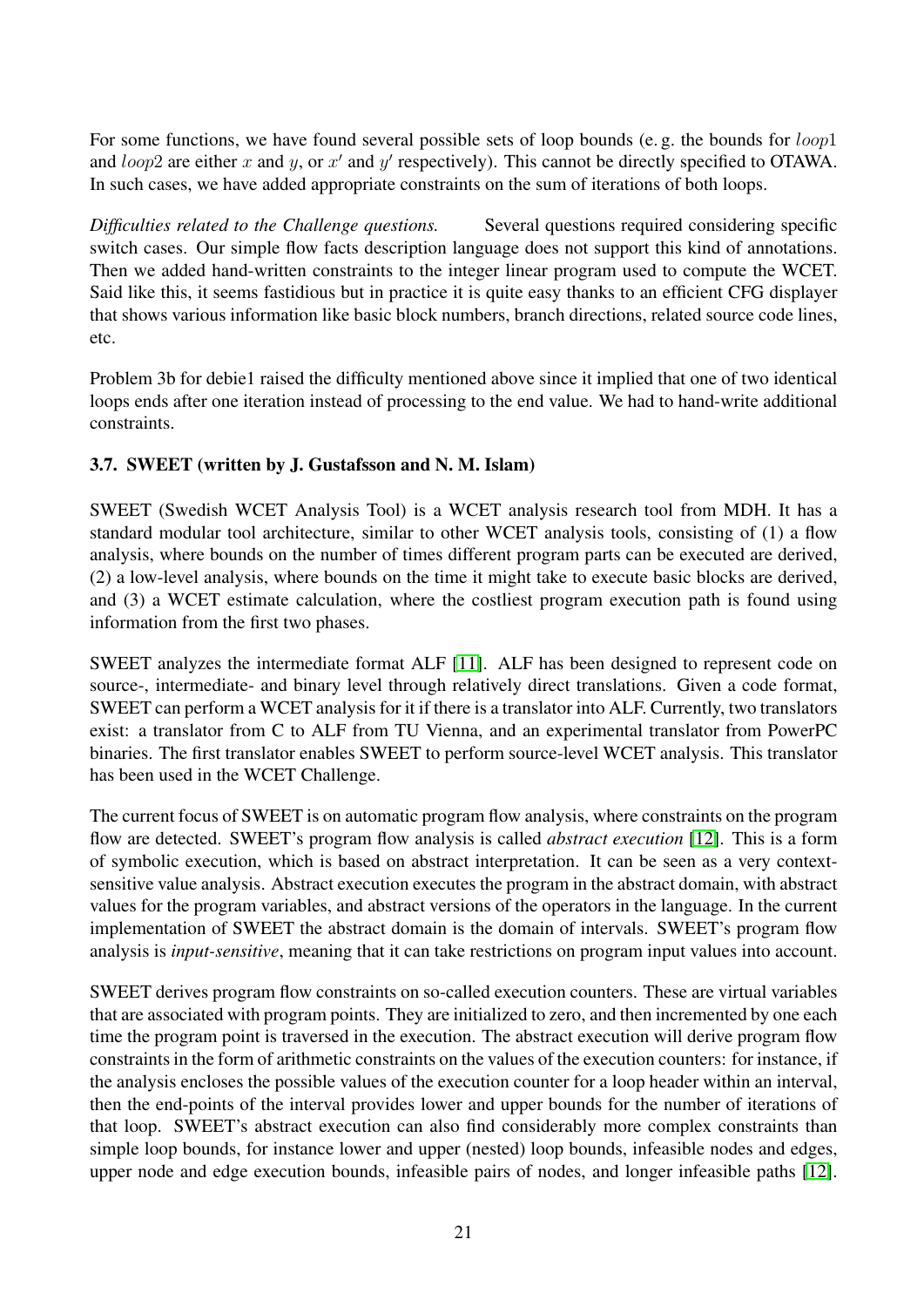However, the PapaBench program flow problems mostly consider simple loop bounds only.

SWEET can handle ANSI-C programs including pointers, and unstructured code. It has a large set of options for fine-tuning the analysis. It has an annotation language, where the user can provide additional information that the automatic analysis for some reason fails to derive.

Since SWEET does not support the target processors in the WCET Challenge 2011, we have only performed source-level program flow analysis. We have restricted the analysis to the PapaBench code; debie1 was excluded due to lack of time, and the Daimler code was excluded since we anticipated problems for the students performing the analysis on the Daimler code to use our tool. In particular, the C to ALF translator is hard to install due to its many dependencies to different software packages. We also know by experience that production source code for embedded systems can pose many problems for source-level analysis tools, since such code often stretches the C standard [\[28\]](#page-36-7).

#### 3.7.1. The flow analysis problems

We were able to obtain answers to all six PapaBench flow analysis problems. In particular, SWEET managed to find bounds also for the floating-point controlled loops in problems A1, and A2a. Due to the input-sensitivity of SWEET's flow analysis, we were able to derive bounds for these that are conditional on certain input values. These bounds are more precise than bounds that have to be valid for all possible input value combinations. The conditions, in the form of input ranges for certain input variables, were found by a search running SWEET with different input ranges for these variables. Interestingly, for problem A2a our analysis also found a possible division by zero if the input variable estimator\_hspeed\_mod is zero. If this variable indeed can assume this value, then there is a potential bug in PapaBench.

For some problems we had to tweak the code, or take some other measures, to make the analysis go through. For problem A3, we had to remove the "inline" keyword at three places since our C to ALF translator did not accept this use of the keyword. The code for problem F1b contains an infinite loop: we had to patch the code to make this loop terminate to perform the analysis.

At some places in the PapaBench code, absolute addresses are referenced. Such references are problematic when analyzing unlinked source code, since potentially any program variable can be allocated to that address when the code is linked. Thus a safe analysis must assume that the absolute address can be aliased with any program variable, and this is indeed what SWEET assumes by default. However, this will typically lead to a very imprecise, more or less useless analysis. To remedy this, we equipped SWEET with a mode where it assumes that all absolute addresses are distinct from all unallocated program variables. This is often a reasonable assumption, since absolute addresses typically are used to access I/O ports and similar which are distinct from data memory. In addition, the analysis assumes that absolute addresses always hold the abstract TOP value (no information about its possible value), since the value of input ports and similar can be altered from outside the program. In all but very unusual situations, an analysis resting on these assumptions should be safe.

#### 3.7.2. Conclusions, and lessons learned

SWEET was able to solve all six program flow analysis problems posed for PapaBench automatically. Notably, these problems include loops that are controlled by floating-point variables. We had to tweak the source code at some places to make all analyses go through: however, these tweaks were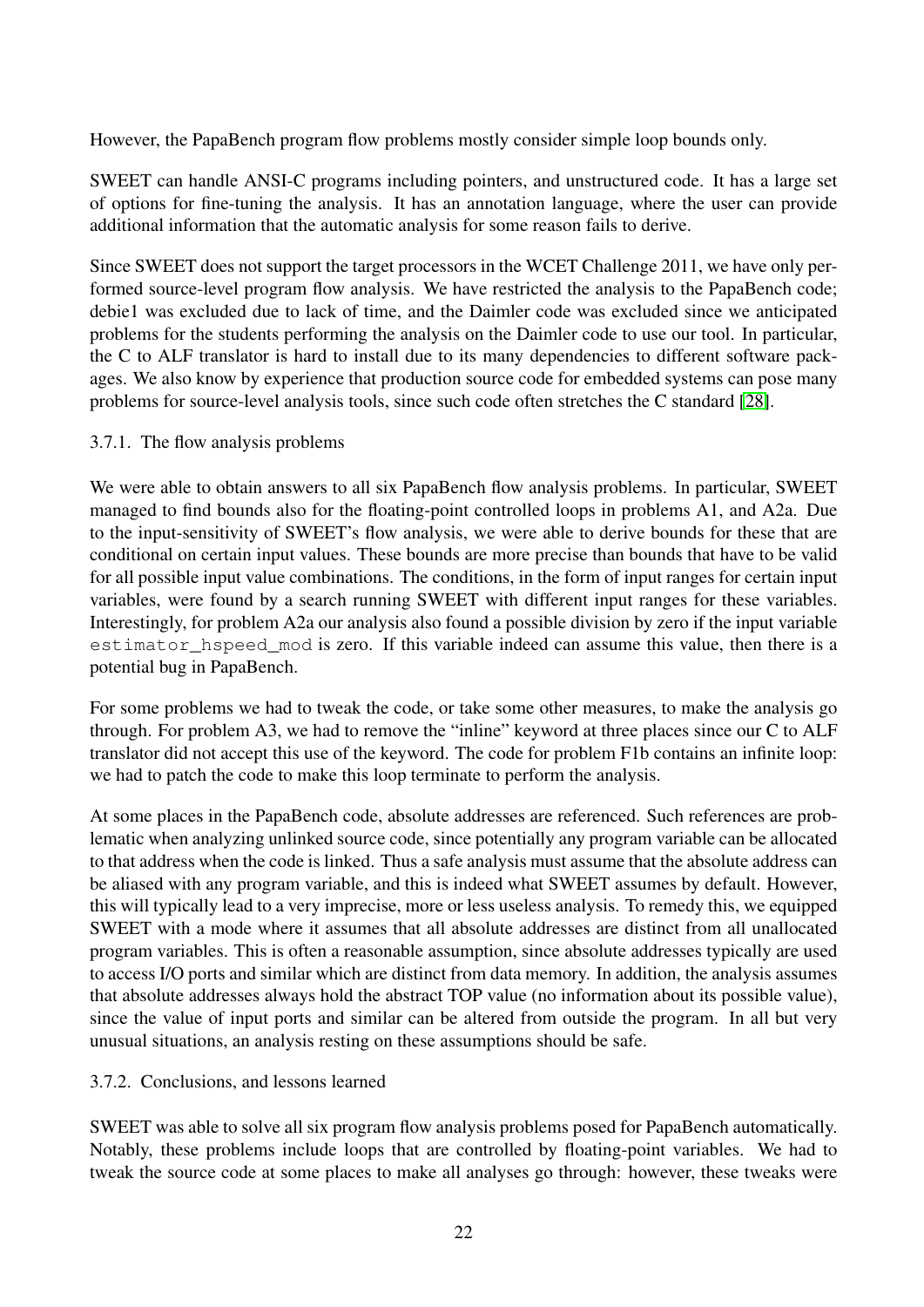necessitated by current limitations in translator and analysis tool that are not of fundamental nature, and fixing them should be a mere matter of engineering.

We got much valuable feedback during the process of analyzing PapaBench, which enabled us to improve our tool chain. The introduction of a mode to handle references to absolute addresses has already been mentioned. In addition a number of bugs were revealed in both the C to ALF translator, and SWEET.

*Acknowledgments* We are grateful for the support given by Andreas Ermedahl, Linus Källberg, and Björn Lisper.

## <span id="page-22-0"></span>3.8. TimeWeaver (written by S. Wegener and D. Kästner)

AbsInt's TimeWeaver is a measurement-based timing estimation tool. It can be used for any processor with NEXUS-like tracing facilities<sup>17</sup>, i.e. with hardware support for non-invasive tracing mechanisms. TimeWeaver's main focus is not timing verification but exploring the worst-case timing behavior on actual hardware and identifying hot-spots for program optimizations. A free trial version of the TimeWeaver prototype can be obtained from AbsInt.

The main design goal for TimeWeaver was simplicity. After specifying the set of input traces and the analysis starting point, TimeWeaver is able to compute a WCET estimate in a fully automatic way. All the needed information is taken from the measurements. At the current point of time, no additional knowledge can be added by annotations. If for example a loop has at most five iterations in the traces, but the assumption is that the particular loop has a bound of ten iterations, the analysis is only able to use the bound of five. Unfortunately, this hampers the comparability of TimeWeaver with other WCET tools, but on the other hand, it eases the use of TimeWeaver.

To compute a WCET estimate, an ILP is constructed from the traces which represents the dynamic control-flow graph as observed by the measurements. Loop bounds and time stamps are also extracted from the traces.

3.8.1. Adapting TimeWeaver to the proposed common target architectures

As TimeWeaver works on NEXUS traces, only the MPC5554 was considered as target. For this processor, a prototype already existed. This prototype has been extended to handle incomplete traces. Moreover, the handling of routines with multiple exits has been improved.

3.8.2. Analysis of the debie1 benchmark

The debie1 benchmark was the only one which was analyzed with TimeWeaver because it was the only one available for the MPC5554. Since TimeWeaver is a measurement-based tool, the quality of the results depends heavily on the quality of the input traces. Unfortunately, the measurement solution used to get the traces showed some unforeseen problems (see next section). No comparable results were therefore computed by TimeWeaver.

<span id="page-22-1"></span><sup>17</sup><http://www.nexus5001.org/>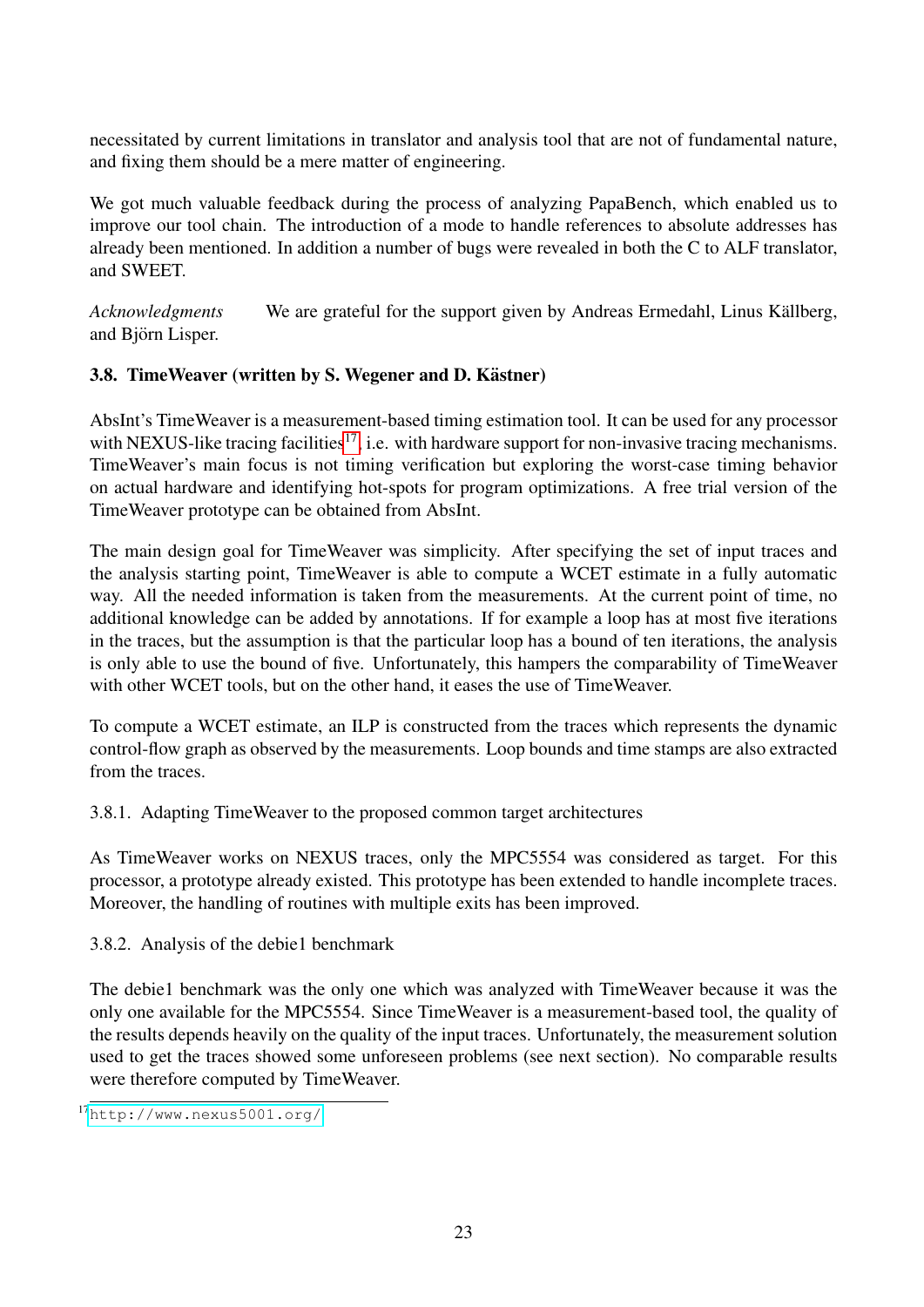## 3.8.3. Trace generation problems

The first problem was the lack of automation support of the rather old tracing equipment available at AbsInt. Producing several thousand traces for each task invocation manually one by one would have been a huge effort and was not considered as a practical option. Instead, we tried to trace the harness part as a whole.

This approach uncovered two other problems. First, the distinction between the various subquestions was not possible with the large traces because the NEXUS traces contain only instruction addresses and timestamps. Thus, only estimates for the entire tasks could be computed, without taking the input constraints into account. Second, the trace buffer of the used measurement equipment is of only limited size. Thus sometimes the traces ended prematurely and no full path coverage was achieved.

## 3.8.4. Comments on the WCET Tool Challenge

For the next incarnations of the Challenge, we believe that having a standard set of measurements would be a tremendous advantage. Then, all measurement-based tools could use the same input, thus enabling more room for comparison. Moreover, having traces of the worst-case paths would also ease the comparison between the actual WCET and the computed estimates. Last but not least, this would prevent the participants from suffering from the same problems we had.

Overall, we think that the Challenge is a good source of inspiration, as we have found some things that could be improved in our prototype. We hope that next time we can produce all the needed traces without problems, thus allowing more room for comparison with other tools.

## <span id="page-23-0"></span>3.9. TuBound (written by Adrian Prantl and Jakob Zwirchmayr)

TuBound is a research prototype WCET analysis and program development tool-chain [\[33\]](#page-36-8) from Vienna University of Technology, built on top of libraries, frameworks and tools for program analysis and transformation. Flow information is acquired and annotated (either supplied by the user or inferred by an analyzer or a software model checker) at source code level. TuBound's loop bound analysis component was recently extended by SMT reasoning to rewrite multi-path loops into single-path ones. Additionally, certain classes of single-path loops are translated into a set of recurrence relations over program variables, which are then solved by a pattern-based recurrence solving algorithm. The extension is denoted r-TuBound and described in more detail in [\[26,](#page-36-9) [25\]](#page-36-10).

The gathered flow information is conjointly transformed within the development tool chain. The transformed annotations are further used by the WCET analyzer to calculate the WCET.

TuBound combines a C/C++ source-to-source transformer (the ROSE compiler framework), static analysis libraries (SATIrE, TERMITE), used to implement a forward-directed data flow interval analysis, a points-to analysis and a loop bound analysis, a WCET-aware C compiler (based on GNU C compiler 2.7.2.1 ported to the Infineon C167 architecture with added WCET analysis functionality), and a static WCET analysis tool. The WCET analysis tool currently integrated into the TuBound tool-chain is Calc wcet 167, a static WCET analysis tool that supports the Infineon C167 as target processor. Further details about TuBound can be found in [\[34,](#page-36-11) [33\]](#page-36-8).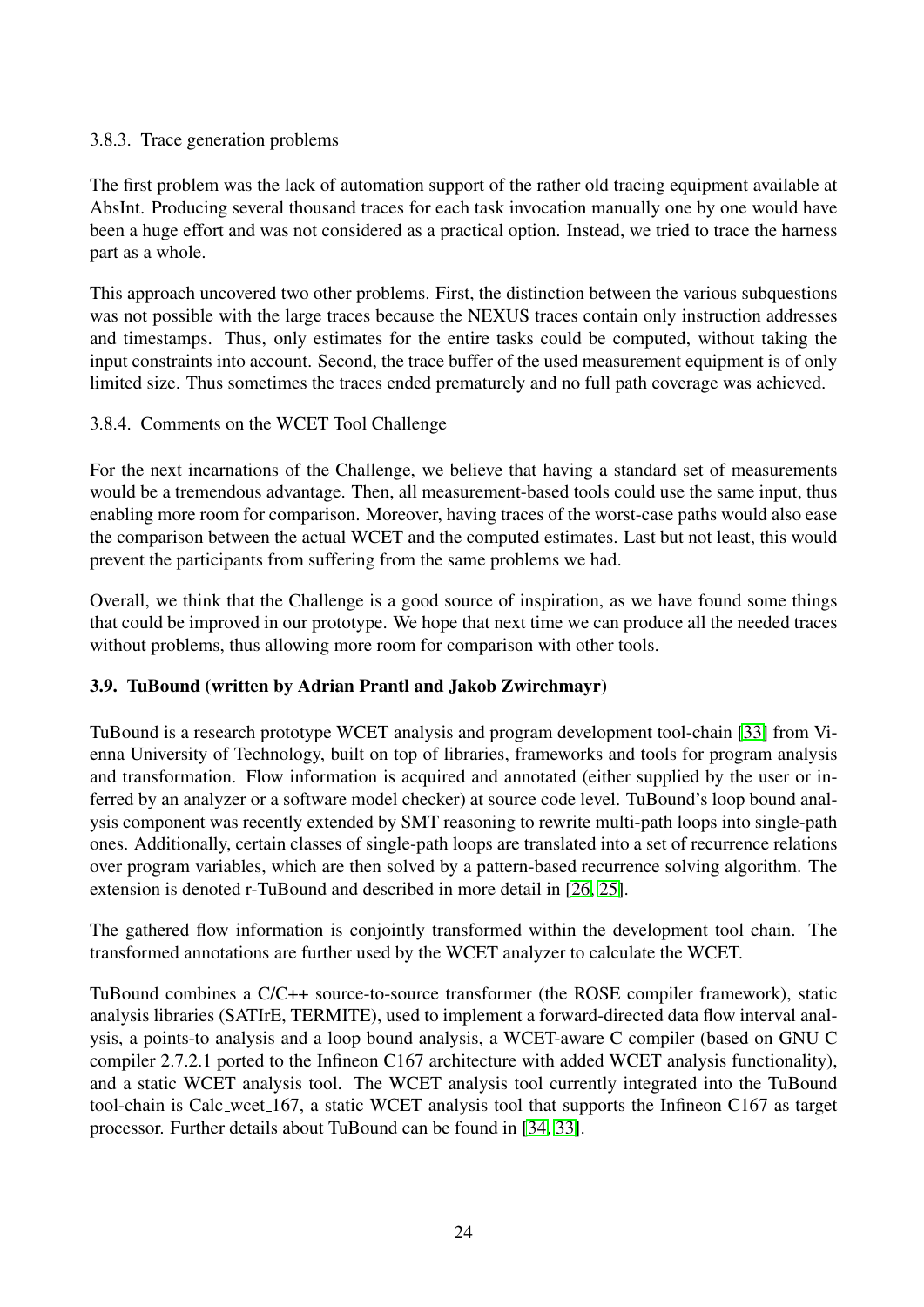## 3.9.1. TuBound—Target Architecture

Although TuBound is conceived from ground up to be modular and to support multiple WCET analysis back ends, TuBound currently only supports the Infineon C167 architecture, described in Sec. [2.4.4\)](#page-9-0). Because the development team of TuBound is in transition there has not been advancement in interfacing other WCET back-ends and therefore supporting additional target architectures. Implementation and evaluation of the r-TuBound extension and the WCET Challenge showed that the focus of development needs to include support for different architectures, such that results can be compared to the results of other tools.

#### 3.9.2. TuBound Problems with Benchmarks

*General* In some cases it was not possible to annotate the input constraints because there is no support for them in TuBound. For example, TuBound supports neither path annotations specifying "the first run" (or in general the *x*th run), nor constraints that specify that "function *f* is executed once before *g*." Additionally, the interval analysis does not support arbitrary user supplied value annotations. Some of the input constraints can nevertheless be annotated manually. For the cases where the input constraints could not be annotated fully, we report the worst-case result. Therefore, for example, when the WCET of "the first run" of a function is asked for, we calculate the WCET of the function and use it as result. If there are constrained inputs that we cannot model, we again compute the (general) WCET of this function and report it as an over-approximation of the WCET of the run in question.

Another difficulty stems from the supplied assembler code: we cannot perform WCET calculation for the assembler code, because we do not support the target architecture. Therefore we could not, for example, find out the WCET of interrupt routine \_\_vector\_10.

Another feature TuBound is still missing is floating point support: interval analysis does not consider float values; those are used, for example, in parts of the PapaBench inputs.

*Tool Challenge* We expected that our r-TuBound extension would improve the quality of our results, as it allows us to find bounds for loops that were previously unbounded by TuBound. Nevertheless the expectations were not met, partly because TuBound's loop analysis already performed well enough on the loops found in the debie1 benchmarks and partly because the benchmarks from the PapaBench suite were not as loop-centric as we expected. The upper loop bound problems in PapaBench all involved floats, which we do not handle, yet, even though basically the loops could be bound by our loop analyzers if there was value information available.

We gained valuable experience from the benchmarking part of the Challenge that took place at Daimler. Even though we do not support the target architecture of this application, we hoped to infer at least flow information from these sources. The outside evaluation of the tool on industry benchmarks at Daimler showed, though, that we need to work on a shippable, binary version of TuBound (we have some licensing restrictions on our version of PAG and EDG, both used in TuBound), because the compilation and editing effort for a running version of TuBound is quite high (e. g. the ROSE compiler infrastructure, the SATIrE framework and the TERMITE library). Additionally, there are portability issues in TuBound that need to be addressed (e. g. hard-coded paths). Therefore some effort should go into creating a central configuration file to ease the configuration of TuBound. This might not be necessary for a research prototype that is always evaluated inside the institute, but it is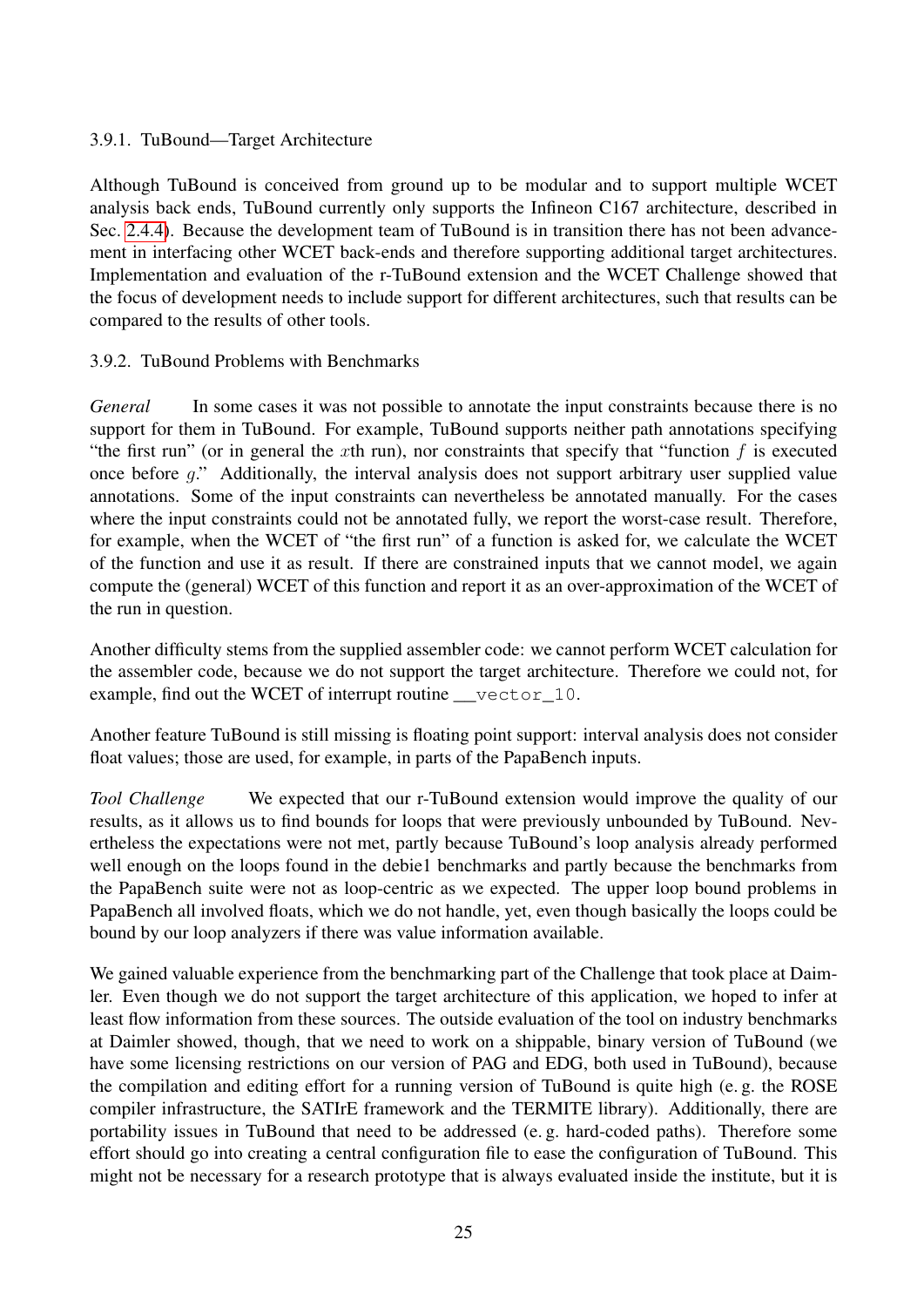<span id="page-25-1"></span>

Figure 2: Tools and compilation, optimization, analysis, and build flow for JOP.

necessary for outside evaluation of our tool where sources are not available.

*Acknowledgments* Thanks to Raimund Kirner for assistance with the Calc wcet 167 tool, and to Jens Knoop and Dietmar Schreiner for the discussion of and support for legal issues.

## <span id="page-25-0"></span>3.10. WCA (written by B. Huber, W. Puffitsch and M. Schoeberl)

The WCA tool from Vienna University of Technology and DTU is a static WCET analysis tool for processors executing Java bytecode, currently only supporting JOP [\[38\]](#page-37-3). The input to the analysis tool are Java class files, along with information on the processor configuration. The latter consists of hardware parameters, such as cache sizes and memory access timings, and of the microcode assembler code for each bytecode.

Figure [2](#page-25-1) gives an overview of the tools and the build and analysis flow. Java source, with optional loop bound annotations, is compiled with a standard Java compiler to Java bytecode. The optional optimizer uses bytecode as input and produces bytecode. It is planned to integrate the optimization process with WCA to perform WCET based optimizations. The bytecode is the input for the WCA tool that produces reports in HTML. WCA also reads the Java source to extract annotations. The bytecode is also the input for the tool JOPizer to generate a linked executable, which can be downloaded to JOP. Details of generating the processor JOP and automatically deriving the timing information are omitted from the figure.

For the high-level path analysis, bytecode has several advantages compared to machine code. Most type information is still present in bytecode, even automated decompilation is feasible. In particular, it is easy to automatically obtain control flow graphs from bytecode. The possible targets for indirect branches (switch) are specified in the class file. Instead of indirect function calls, bytecode solely relies on dynamic method dispatch.

Determining the methods possibly executed due to a virtual invocation amounts to determining the dynamic type of the receiving object. To this end, WCA includes a data flow analysis (DFA) to determine precise dynamic types of objects, which is also used to prune the call graph. Additionally,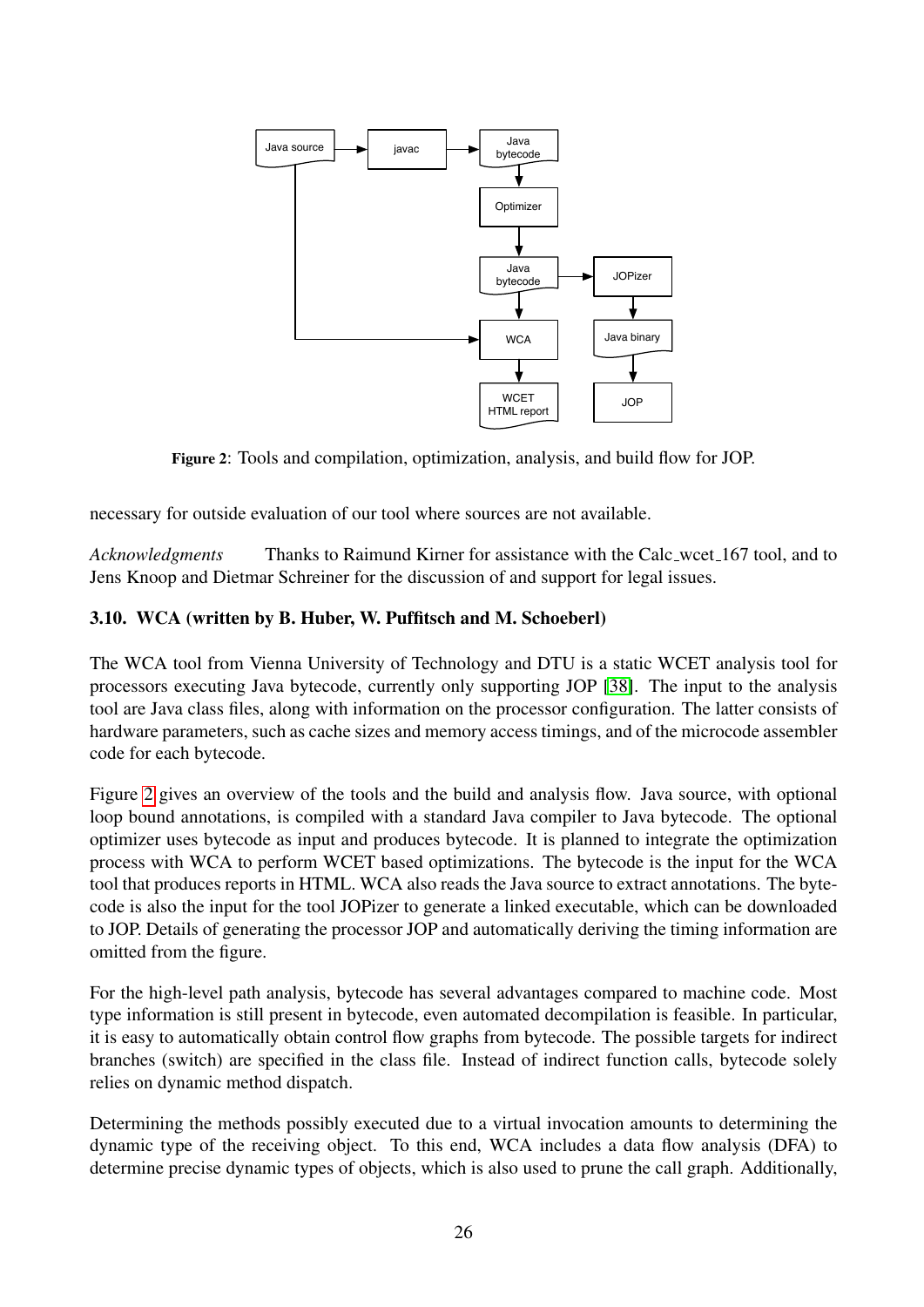the DFA computes bounds on the range of values. This information is used for a simple loop bound analysis, which makes it unnecessary to manually analyze and annotate many loops, and to obtain the size of arrays for analyzing allocation rates. Manual loop bounds may be provided at the source code level. The annotation language supports bounds relative to outer loops and symbolic expressions. In particular, it is possible to refer to Java constants in loop bound expressions, which reduces the maintenance burden considerably.

The pipeline analysis for JOP is relatively straightforward. One distinguishing feature of WCA is that it derives a symbolic formula for the worst-case execution time of bytecode instructions automatically. To this end, the microcode sequence executed for a bytecode is inspected. The analysis composes a formula which takes explicitly hidden memory latencies and method cache accesses into account.

WCA also includes a static analysis for JOP's method cache. It implements a scope-based persistence analysis for the *N*-block method cache with FIFO replacement. This analysis inspects program fragments, and tries to prove that, within one fragment, at most *N* cache blocks are accessed. If this is indeed the case, method cache costs only need to be accounted for once for a method accessed within the fragment. This is encoded in the IPET formulation, using a standard technique adding cache miss and cache hit variables.

Although WCA is a command line tool, it produces annotated, colored listings of Java code, which can be used to inspect the worst-case path. As we maintain relatively precise bytecode to source code line mappings, this can be done on the Java source code, which is definitely more pleasant than inspecting low level code.

The combination of WCA and JOP is a little bit different from the other tools participating in the Challenge as we support Java instead of C. Therefore, we had to port the benchmarks to Java. Furthermore, the different languages and the different execution platform make is problematic to compare WCA with the other tools.

3.10.1. Porting the Benchmarks to Java

While we could reuse the Java port of Papabench from Michal Malohlava [\[24\]](#page-35-11), the debie1 benchmark was ported by ourselves. Unfortunately, the port of Papabench is incomplete. As we did not want to deviate too far from the publicly available version of the benchmark, we fixed only a few minor issues, but left the general implementation of the benchmark unchanged. One notable change in the implementation was the use of scoped memory to enable dynamic memory allocation while avoiding garbage collection. Due to the incompleteness of the benchmark, we were only able to answer a few questions posed by the Challenge. In order to provide a more complete picture, we include the analyzed and observed WCETs of the benchmark's tasks in Table [4.](#page-28-0)

debie1 was ported as far as necessary to properly execute the test cases provided in the harness. However, some functionality was omitted as it would not have been possible to test the respective code properly.

During porting, we encountered a few advantages and disadvantages of Java. In C, structs are laid out flat in memory and can be accessed byte for byte through a pointer. In Java, accessing an object byte for byte requires manual mapping of byte indices to fields, which is considerably more expensive. A related issue are accesses to multidimensional arrays. While in C it is possible to use a unidimensional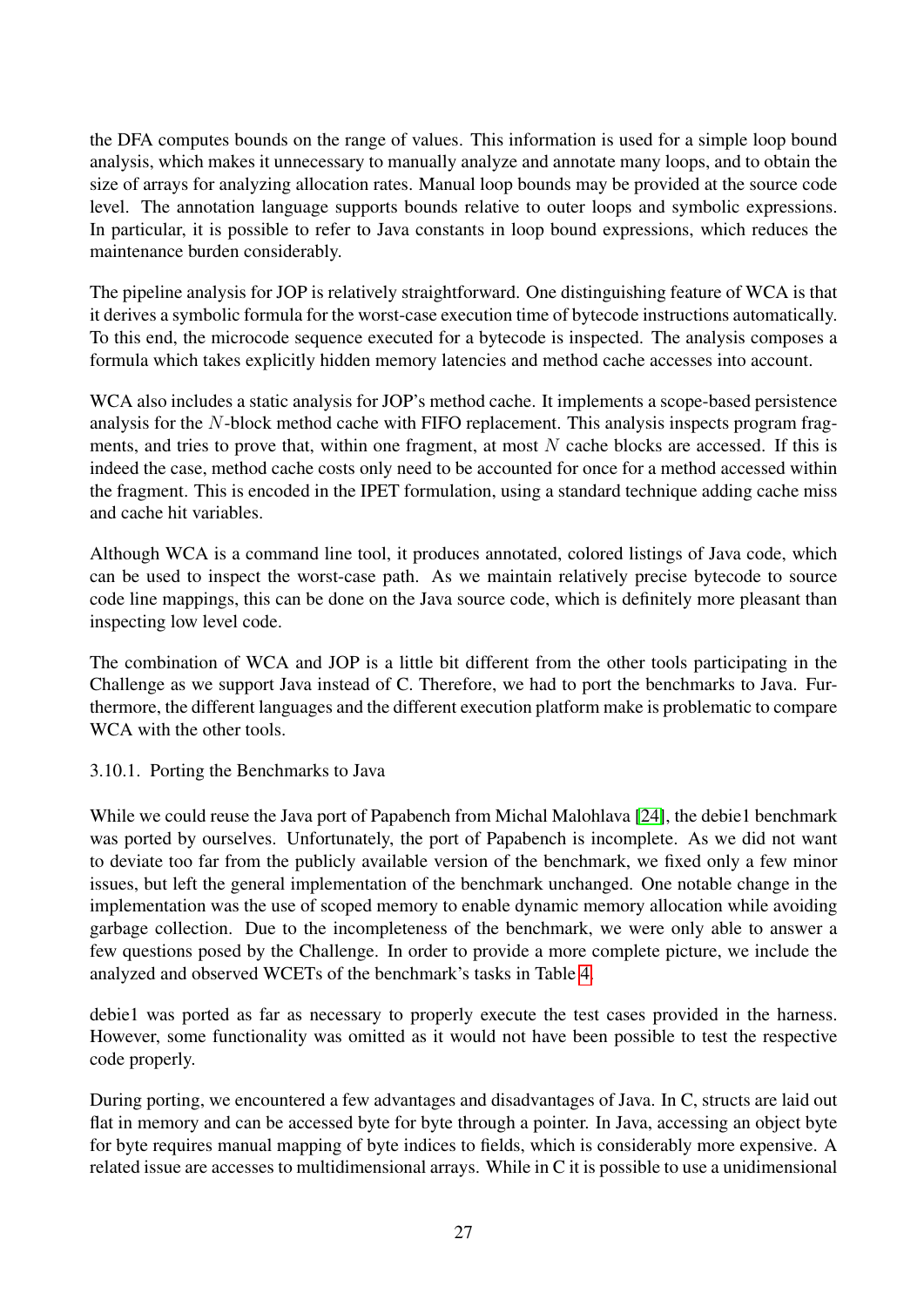index to access elements in such an array, this is not possible in Java. For accesses to a multidimensional array in Java, it is necessary to compute the correct index for each dimension, which requires a division and remainder operations. If strength reduction is not possible, this introduces severe overheads.

Enumerations in C are extremely light-weight, but are full-blown objects in Java. On a few occasions, we preferred integer constants over enumerations to avoid the respective overheads.

Java has a clear concept for modularization. While it is still possible to write poorly modularized code, the object orientation of Java serves as gentle reminder to programmers. Also, being able to control the visibility of fields encourages clean interfaces. Some of the arguments above are against Java in real-time systems due to the considerable overhead inherited by an object-oriented language. However, it should be noted that Java with its strong typing and runtime checks is a safer language than C and therefore, in the opinion of the authors, an interesting choice for safety-critical applications.

#### 3.10.2. Problems and Insights

*debie1* The main problem in the analysis of debie1 (in particular Problem 1 and Problem 3) is that methods tend to be very long. We usually assume that in safety-critical code, methods are kept short, as recommended by safety-critical programming guidelines (e. g., [\[18\]](#page-35-12)). In our "literal" port of the debie1 benchmark to Java, there are many very long methods along with very large switch statements. First, the method cache of JOP can be rather inefficient for very long methods. Secondly, our cache analysis uses rather coarse-grained scopes (methods only) for persistence analysis, and therefore delivers poor results for Problem 1 and Problem 3. From the analysis point of view, considering subgraphs as persistency scopes would considerably improve the analysis. Another attractive option is to automatically refactor large methods into smaller ones. A related problem is the use of switch statements to implement what usually would be realized using dynamic dispatch in Java. This leads to very large methods, which severely impact the method cache performance, even in the average case. Again, refactoring to more idiomatic code (Command Pattern [\[7\]](#page-34-10)) would resolve this problem.

We replaced all the preprocessor-based configuration in the original debie1 code by methods of a Java interface, which abstracts the actual hardware. In order to eliminate the resulting efficiency penalty, it is necessary to have an optimizer to remove this indirection once the configuration of the hardware platform is fixed. An optimizer for Java bytecode is currently under development, which includes method inlining. As this optimizer is still under development, the execution time for the interrupt handling routines currently is very high.

On the positive side, we used the chance to improve our annotation language, which now supports arbitrary expressions involving Java constants. For example, the annotation for the checksum calculation is

```
// @WCA loop <= union(CHECK_SIZE, 1 + CODE_MEMORY_END
// - MAX_CHECKSUM_COUNT * CHECK_SIZE)
```
where CHECK\_SIZE, etc. are Java constants defined in the code.

The results for debie1 are given in Table [3.](#page-28-1) To show the effectiveness of the method cache analysis we also show analysis results with the assumption of all misses in the method cache and all hits in the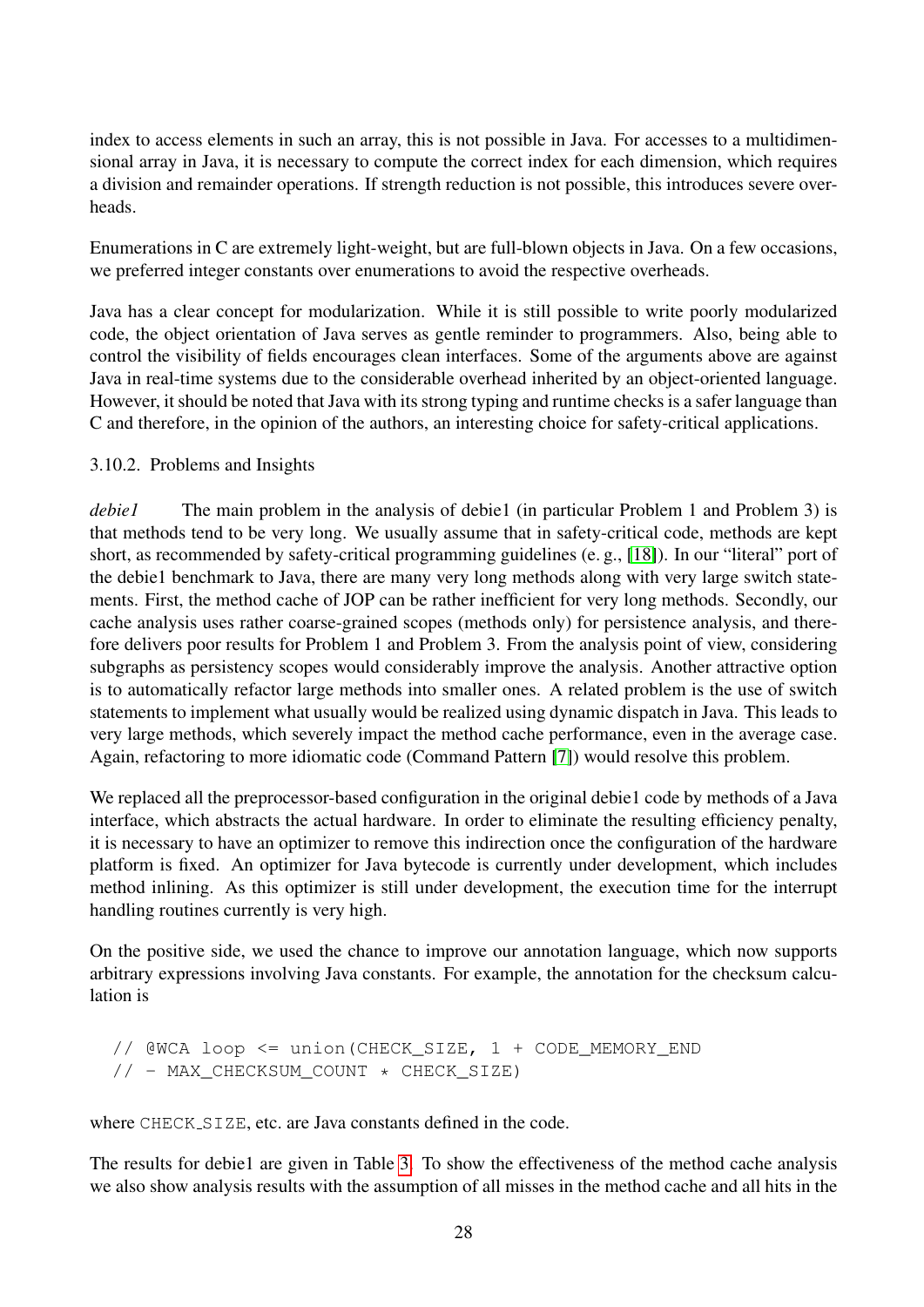<span id="page-28-1"></span>

| Problem   | all-miss             | all-hit              | WCET                 | Measured             |
|-----------|----------------------|----------------------|----------------------|----------------------|
| (1)       | 19111                | 12719                | 17717                | 6977                 |
| $(2a-2c)$ | 9960                 | 7385                 | 9104                 | 6601                 |
| $(3a-3c)$ | 158549               | 120561               | 132353               | 67666                |
| $(4a-4d)$ | 32150                | 24419                | 26863                | 24652                |
| $(5a-5b)$ | $1661 \times 10^{3}$ | $1371 \times 10^{3}$ | $1382 \times 10^{3}$ | $1289 \times 10^{3}$ |

Table 3: Analysis results for jDebie problems (in clock cycles).

<span id="page-28-0"></span>

| <b>Task</b>            | all-miss   | all-hit  | WCET   | Measured |
|------------------------|------------|----------|--------|----------|
| <b>AltitudeControl</b> | 33078      | 27978    | 29054  | 23667    |
| ClimbControl           | 139987     | 120938   | 126515 | 105926   |
| RadioControl           | 69216      | 60198    | 64266  | 2444     |
| Stabilization          | 168261     | 150349   | 156974 | 131910   |
| LinkFBWSend            | 21 (empty) | $\theta$ |        |          |
| Reporting              | 21 (empty) |          | 0      |          |
| Navigation             | cyclic CFG |          |        | 3057905  |
| CheckMega128Values     | 9710       | 8618     | 9710   | 9417     |
| SendDataToAutopilot    | 11692      | 10104    | 11574  | 393      |
| <b>TestPPM</b>         | 4633       | 3341     | 4629   | 610      |
| CheckFailsafe          | cyclic CFG |          | 515    |          |

Table 4: Analysis results for jPapabench tasks (in clock cycles).

method cache (in the second and third columns). The WCET analysis result must lie between these extremes.

For Problem 6, we did not find meaningful flow constraints, and thus failed to determine a reasonable WCET bound. We did not work on the flow analysis subproblems, lacking support for artificial flow constraints, and only analyzed the worst-case path for each problem. Although we prefer to minimize the use of manual annotations, after working on the debie1 problem set we believe an interactive tool to explore different paths would be a valuable addition to WCA.

*Papabench* Papabench was relatively straightforward to analyze, even though our value analysis could not cope with the multi-threaded code. In fact, only two (symbolic) loop bounds had to be annotated in the application code. However, the use of floating-point operations proved problematic. On the one hand several loops with non-obvious bounds had to be annotated in the software implementations of these operations, on the other hand the resulting execution times were less than satisfying, both in analysis and measurements. Although we were able to correctly bound the execution times for the floating-point operations, we do not think that such code is suitable for embedded applications. Figure [4](#page-28-0) shows the analysis results and execution time measurements.

3.10.3. Remarks on the WCET Challenge

We learned a lot, and got many new ideas for improving the WCET tool (especially with respect to interactive exploration of worst-case paths). Though porting and analyzing the benchmarks was a lot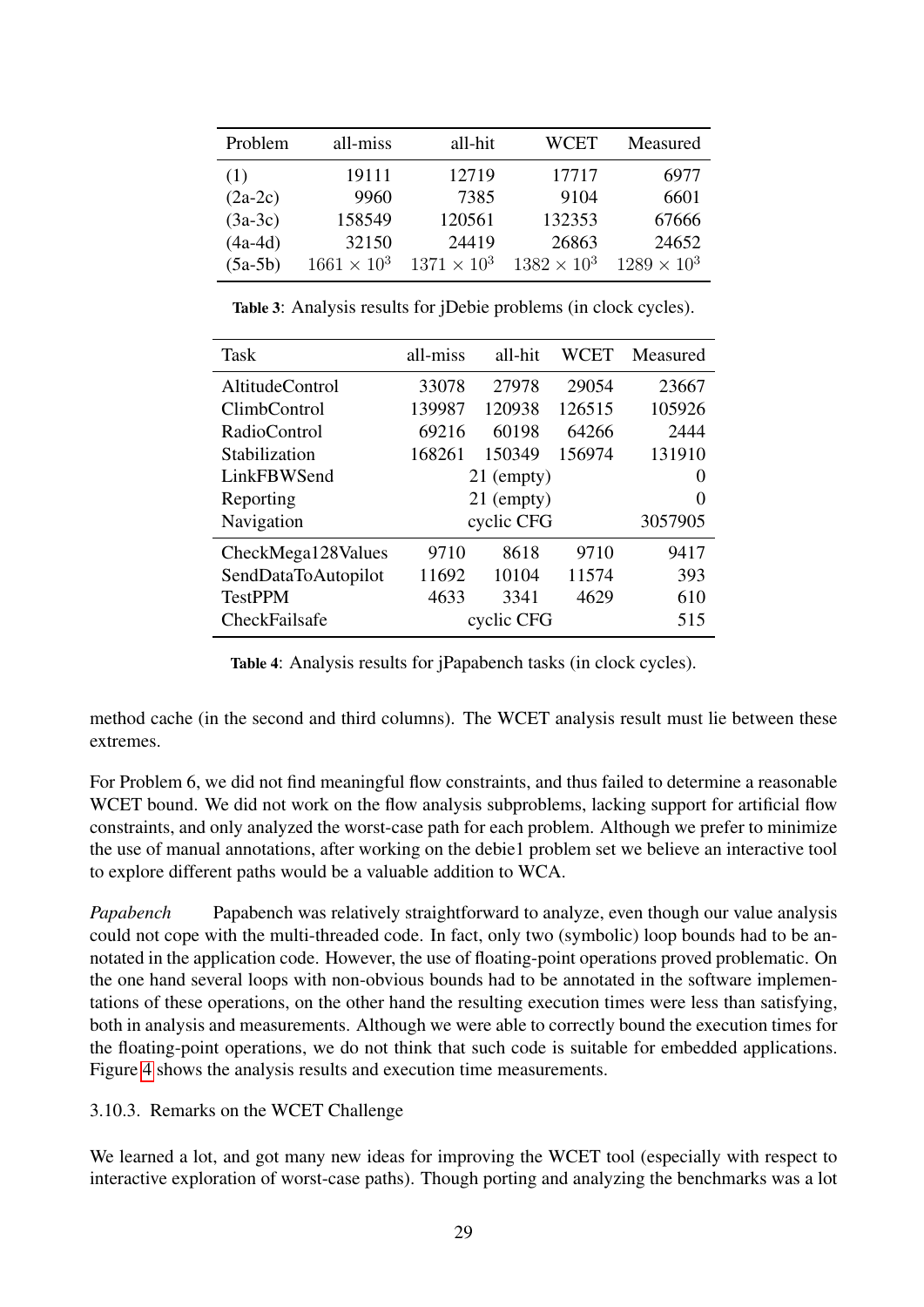<span id="page-29-2"></span>

| <b>Benchmark</b>    | debie1 |             | PapaBench |      | <b>Daimler</b> |
|---------------------|--------|-------------|-----------|------|----------------|
| Type of question    | Flow   | <b>WCET</b> | Flow      | WCET | WCET           |
| Number of questions | 15     | 22          | 6         | 11   | 4              |
| aiT                 | 15     | 22          | 3         | 11   | 4              |
| Astrée              | 15     |             |           |      |                |
| Bound-T             | 14     | 18          | 6         | 11   |                |
| <b>FORTAS</b>       |        |             |           | 5    |                |
| <b>METAMOC</b>      |        |             |           |      |                |
| <b>OTAWA</b>        | 8      | 15          | 5         | 11   |                |
| <b>SWEET</b>        |        |             | 6         |      |                |
| <b>TimeWeaver</b>   |        | 6           |           |      |                |
| TuBound             | 15     | 18          |           | 10   |                |
| <b>WCA</b>          |        | 13          |           | 11   |                |

Table 5: Number of posed and answered analysis problems in WCC'11.

of work, we think the participation was a success: We managed to analyze two large benchmarks, and at least for Papabench, the results were quite satisfying.

## <span id="page-29-0"></span>4. Results

The full set of results is too large to be presented here; please refer to the Wiki. Table [5](#page-29-2) shows the number of analysis problems for each WCC'11 benchmark, the number of flow-analysis and WCETanalysis questions to be answered, and the number of questions answered by each participating tool. If a tool answers the same question for several target processors, it still counts as only one answer.

For the three tools that analyzed the simple processor target (ARM7), Table [6](#page-30-0) lists the specific results. As can be seen, most deviations are less than 50%. However, there are notable exceptions that probably deserve further investigation.

## <span id="page-29-1"></span>5. The Daimler Experiment (written by E. Ploedereder, F. Krause, S. Gepperth, and W. Fellger)

WCC'11 as described so far had the producers of applicable tools bring their intimate knowledge to bear in processing previously available benchmarks. In the Daimler experiment, students of the University of Stuttgart applied the tools to proprietary industrial software (see Sec. [2.2.3\)](#page-5-0). The students had no prior knowledge of either the tools or the analyzed software. They were remotely supported by the tool providers and had access to Daimler employees knowledgeable about the analyzed system.

#### 5.1. The Tools

The target architecture MPC5553 is supported by few of the tools participating in the WCC'11. The experiment was conducted with AbsInt's aiT and with OTAWA, as these tools are the only ones that support the target architecture. It should be noted that OTAWA only supports the MPC 5554 architecture, which might be a reason for the somewhat surprising divergence in the results obtained by the two tools. As a third tool, TuBound had registered for the experiment but we did not succeed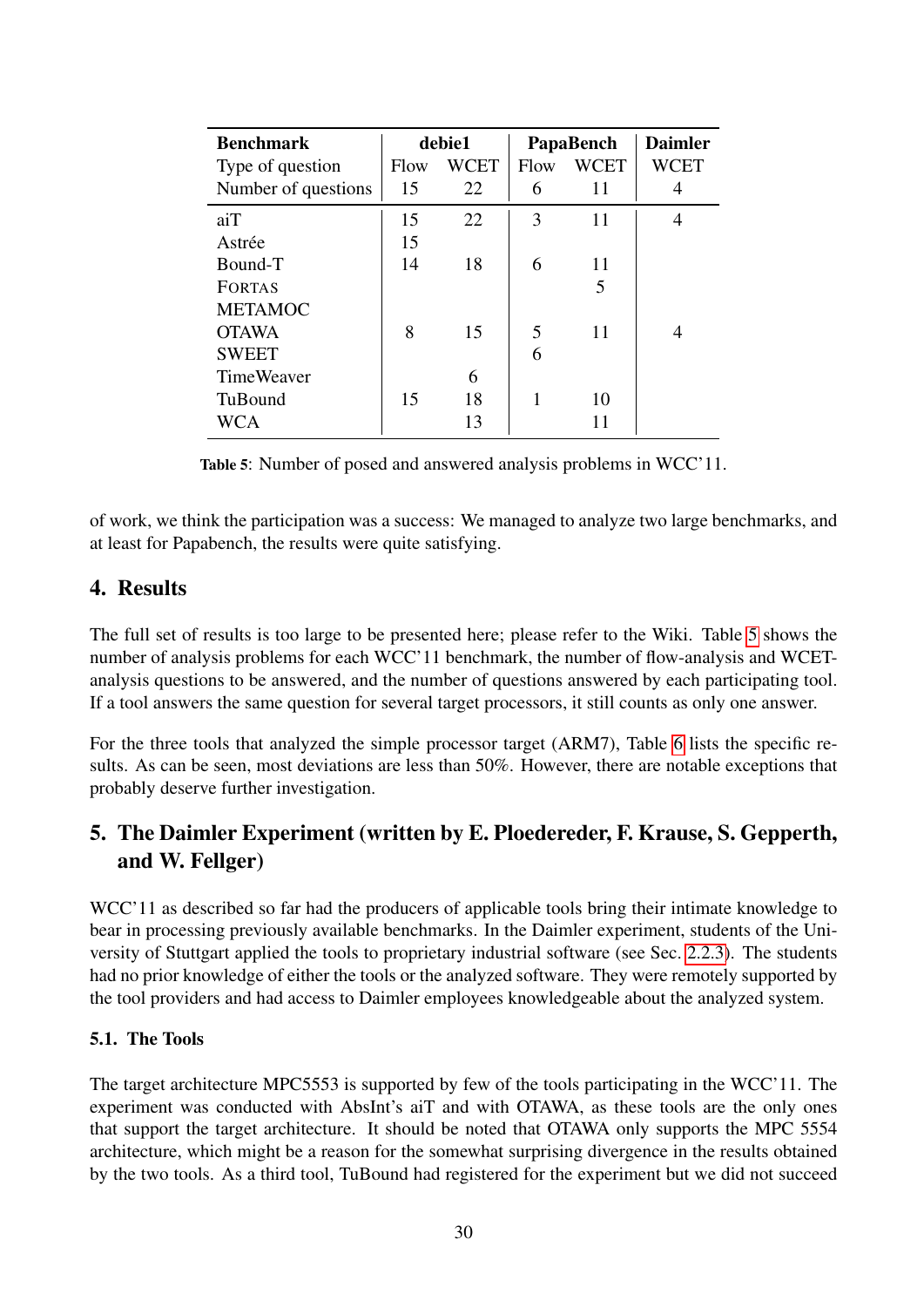<span id="page-30-0"></span>

| <b>Benchmark</b>  | <b>Estimated clock cycles</b> |         |              |  |  |
|-------------------|-------------------------------|---------|--------------|--|--|
| Question          | aiT                           | Bound-T | <b>OTAWA</b> |  |  |
| debie1            |                               |         |              |  |  |
| $\mathbf{1}$      | 342                           | 333     | 332          |  |  |
| 2a                | 100                           | 93      | 139          |  |  |
| 2 <sub>b</sub>    | 144                           | 143     | 139          |  |  |
| 2c                | 144                           | 104     | 139          |  |  |
| 3a                | 2664                          | 3580    | 4101         |  |  |
| 3 <sub>b</sub>    | 11079                         | 22206   | 23829        |  |  |
| 3c                | 11664                         | 22762   | 27 117       |  |  |
| 4a                | 2352                          | 2343    | 522460       |  |  |
| 4b                | 613                           | 214     | 210          |  |  |
| 4c                | 196                           | 187     | 195          |  |  |
| 4d                | 199                           | 190     | 730          |  |  |
| 5a T1             | 4154                          | 5223    | 5329         |  |  |
| 5a T <sub>2</sub> | 172                           |         | 42           |  |  |
| 5b T1             | 38798                         | 39825   | 55883        |  |  |
| 5b T2             | 180                           |         | 42           |  |  |
| 6a T1             | 22203                         | 22765   |              |  |  |
| 6a T <sub>2</sub> | 98                            |         |              |  |  |
| 6b                | 23100                         | 23741   |              |  |  |
| 6c                | 40143                         | 42285   |              |  |  |
| 6d                | 24184                         | 24254   |              |  |  |
| 6e T1             | 1101107                       | 372148  |              |  |  |
| 6e T <sub>2</sub> | 158                           |         |              |  |  |
| PapaBench         |                               |         |              |  |  |
| A <sub>1</sub>    | 1716                          | 1660    | 1358         |  |  |
| A2a               | 27785                         | 31699   | 32735        |  |  |
| A2b               | 31482                         | 37181   | 38112        |  |  |
| A3 T1             | 3404                          | 3849    | 1119         |  |  |
| A3 T2             | 8938                          | 10484   | 9863         |  |  |
| A <sub>4</sub>    | 4182                          | 5986    | 5953         |  |  |
| A <sub>5</sub>    | 5435                          | 5131    | 4782         |  |  |
| A <sub>6</sub>    | 12051                         | 17378   | 17422        |  |  |
| F <sub>1</sub> a  | 4207                          | 7914    | 7824         |  |  |
| F <sub>1</sub> b  | 45                            | 43      | 40           |  |  |
| F2                | 102                           | 100     | 102          |  |  |

Table 6: Results for WCET analysis questions for the ARM7. The *estimated clock cycles* refer to the results reported by aiT, Bound-T, and OTAWA.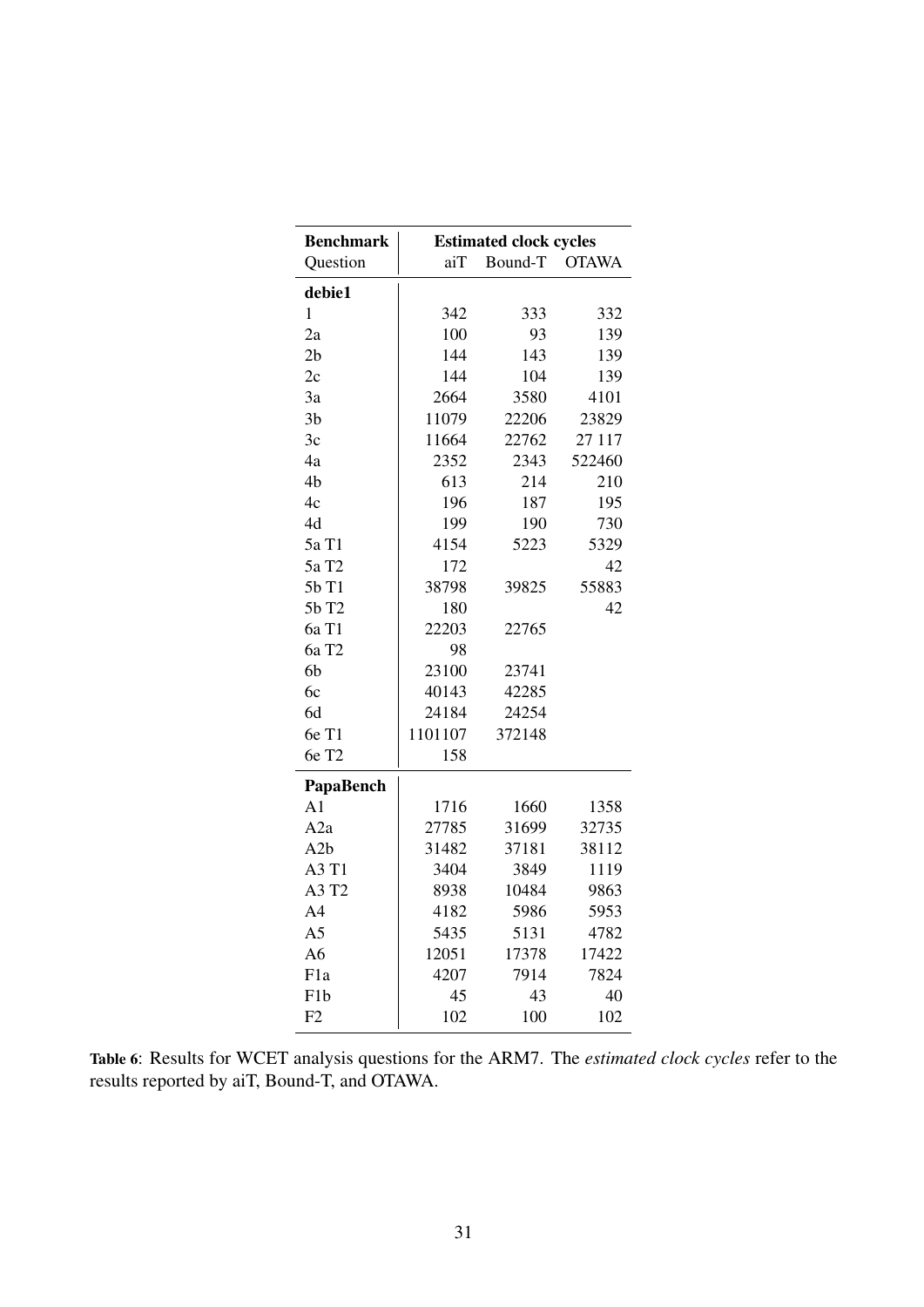<span id="page-31-0"></span>in its on-site installation.

## 5.2. Experiences with the Two Tools

The analyzed software contains fault branches trapping in infinite loops. Obviously, this cannot be accommodated in a WCET calculation. The fault branches needed to be filtered out to obtain meaningful results.

With aiT the respective branches and function calls leading to infinite loops could be excluded from the WCET calculation. With OTAWA, unfortunately no approach could be identified to achieve such exclusion. Encountering such an infinite loop sometimes led OTAWA itself into an infinite loop, requiring a forced termination. The entry point TASK was a case in point. In order to obtain meaningful comparisons, the analysis problems were reduced to those with entry points that do not reach any infinite loop. Hence, for the entry point TASK no results are reported.

Apart from this, OTAWA frequently terminated with a segmentation fault when analyzing the Daimler code. It also terminated the Eclipse IDE if the plugin was used. Despite best efforts from both Daimler and OTAWA supporters, these problems could not be resolved in time. A suspected cause might be related to what OTAWA calls "unresolved controls," potential branch instructions in the code that cannot be automatically resolved. They occurred very frequently in the Daimler code, and we suspect that they might have taken a "wrong" choice from the available substitutes. Surprisingly, the analysis of unrelated entry points kept crashing after such a failure was encountered until OTAWA's configuration file was cleaned by hand. These failures further reduced the entry points for which comparable results could be obtained from the two tools.

Absint's aiT was pretty straightforward to use and did not cause any major problems that could not be dealt with quickly; in particular, it could deal with almost all conditional branches without further interaction. we checked the resulting call graphs for overestimation of loop bounds - which were mostly automatically computed - but they were all reasonable.

OTAWA itself does not compute loop boundaries, so they needed to be set statically for every loop. It should be noted that there is an external tool called "oRange" for this job which we did not get to experiment with because of the general stability issues.

## <span id="page-31-1"></span>5.3. Results

The comparative results consist of three data sets, two for aiT and one for OTAWA. These data sets are:

- aiT configured for the real hardware. This configuration yields proper WCET results for the hardware the code is compiled for.
- aiT configured for comparison to OTAWA results. The hardware configuration is changed to assume the same parameters OTAWA uses in its MPC 5554 configuration.
- OTAWA with MPC5554 configuration. These are the results that are comparable with the second data set of the aiT measurements. As OTAWA does not support the exact hardware configuration the code is written for, this configuration is as close as the experiment could get to reality.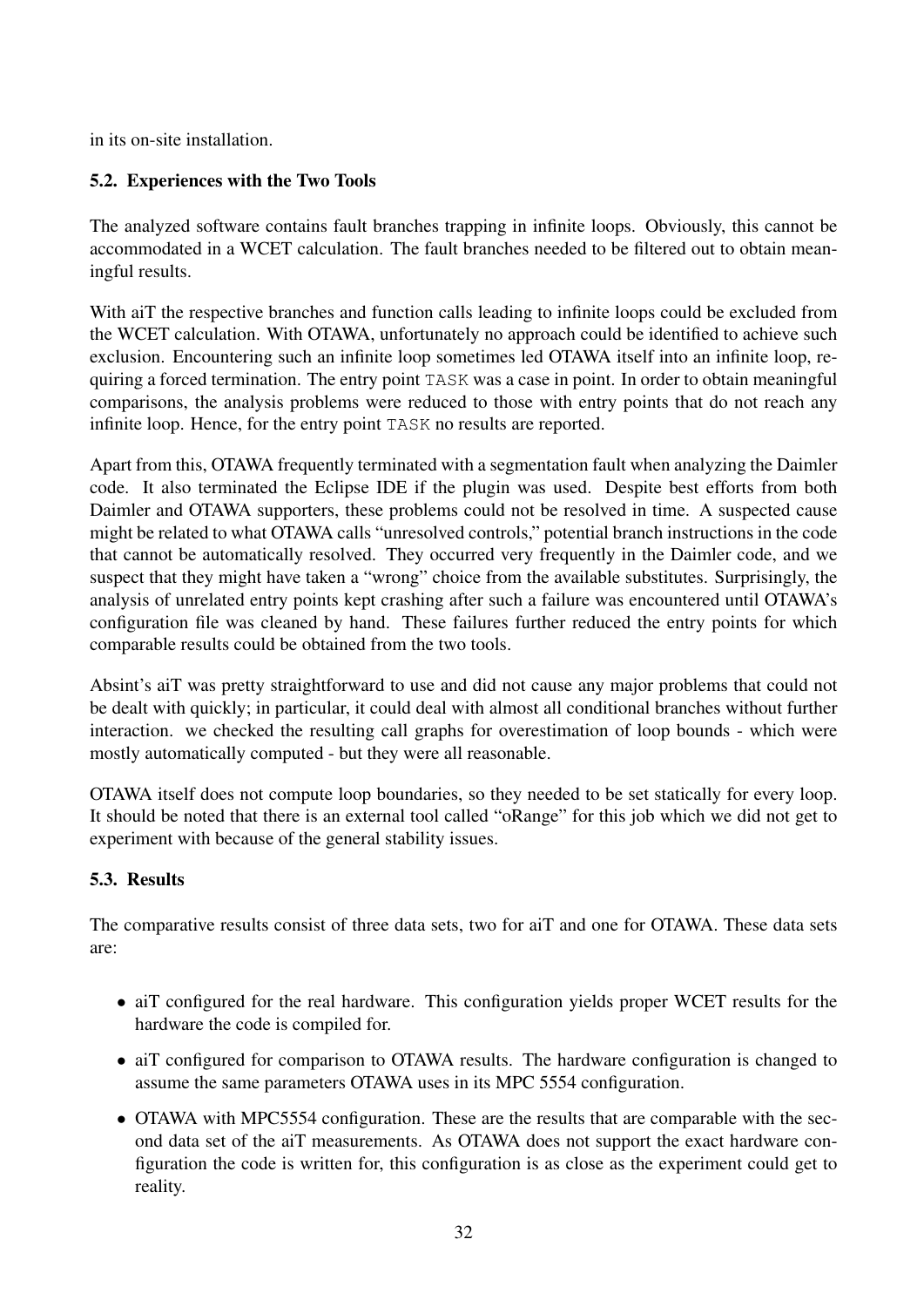<span id="page-32-1"></span>OTAWA offers predefined configuration "scripts" with very few options, while aiT presents an almost overwhelming range of settings. For aiT, we made use of the option to initialize the CPU settings from actual CPU status registers for the *real hardware configuration*.

| <b>Entry point</b> | aiT                                | <b>OTAWA</b>                |      |
|--------------------|------------------------------------|-----------------------------|------|
|                    | Compiled hardware<br>configuration | OTAWA-like<br>configuration |      |
|                    |                                    |                             |      |
| INTERR             | 524                                | 204                         | 113  |
| INIT               | 1055                               | 494                         | 218  |
| CALC1              | 2124                               | 830                         | 722  |
| CALC2              | 16507                              | 6218                        | 7991 |

Table 7: WCET computation results for the Daimler code experiment.

The loop boundaries used for OTAWA are slightly overestimated compared to aiT, as each loop count can only be set globally, not per call to the containing function. The context sensitivity of loop bound estimation in aiT is particularly noticeable in CALC2, the only entry point for which the OTAWA result is higher than the corresponding aiT result.

## 5.4. Conclusion on the Daimler experiment

In order to arrive at comparable numbers, we reran aiT with a CPU configuration approximating the configuration used by OTAWA to get anywhere near comparable results. While these were in fact significantly closer, OTAWA still tended to give lower numbers than aiT.

In searching for causes of the remaining divergence, we traced the estimates down to the individual basic blocks. Even at this level, the estimates by OTAWA remained consistently lower, which makes it very likely that there are hidden differences in the CPU modeling of the two tools that account for the spread in numbers. The OTAWA support concurred in this being a likely cause.

Unfortunately, no actual hardware or faithful emulator was available to the experiment in order to measure actual performance and compare it to the predictions in order to determine how close the predictions came to reality and whether any numbers were underestimations for the actual hardware. AbsInt had hardware available and undertook a test of this hypothesis. AbsInt reports on the results in Sec. [3.1.4.](#page-12-2) This report supported our impression that it is very important to ensure a precise match of the detailed hardware description to the actual hardware in arriving at meaningful WCET answers that reflect reality or that allow a comparision of numbers obtained by different tools.

## <span id="page-32-0"></span>6. Conclusions

One of the goals formulated in the conclusions of the last Challenge, WCC'08 [\[13\]](#page-35-0), was "to motivate the 2006 participants to rejoin the Challenge, without losing the new 2008 participants." We have adopted this goal, and wanted to provide a setting that would be attractive to as many participants as possible, irrespective of whether or not they had participated in earlier Challenges. Thus, we aimed for a sense of continuity of the Challenge, to allow previous participants to re-use some of their previous investments, and for a sense of openness, to allow new participants to join the Challenge even if they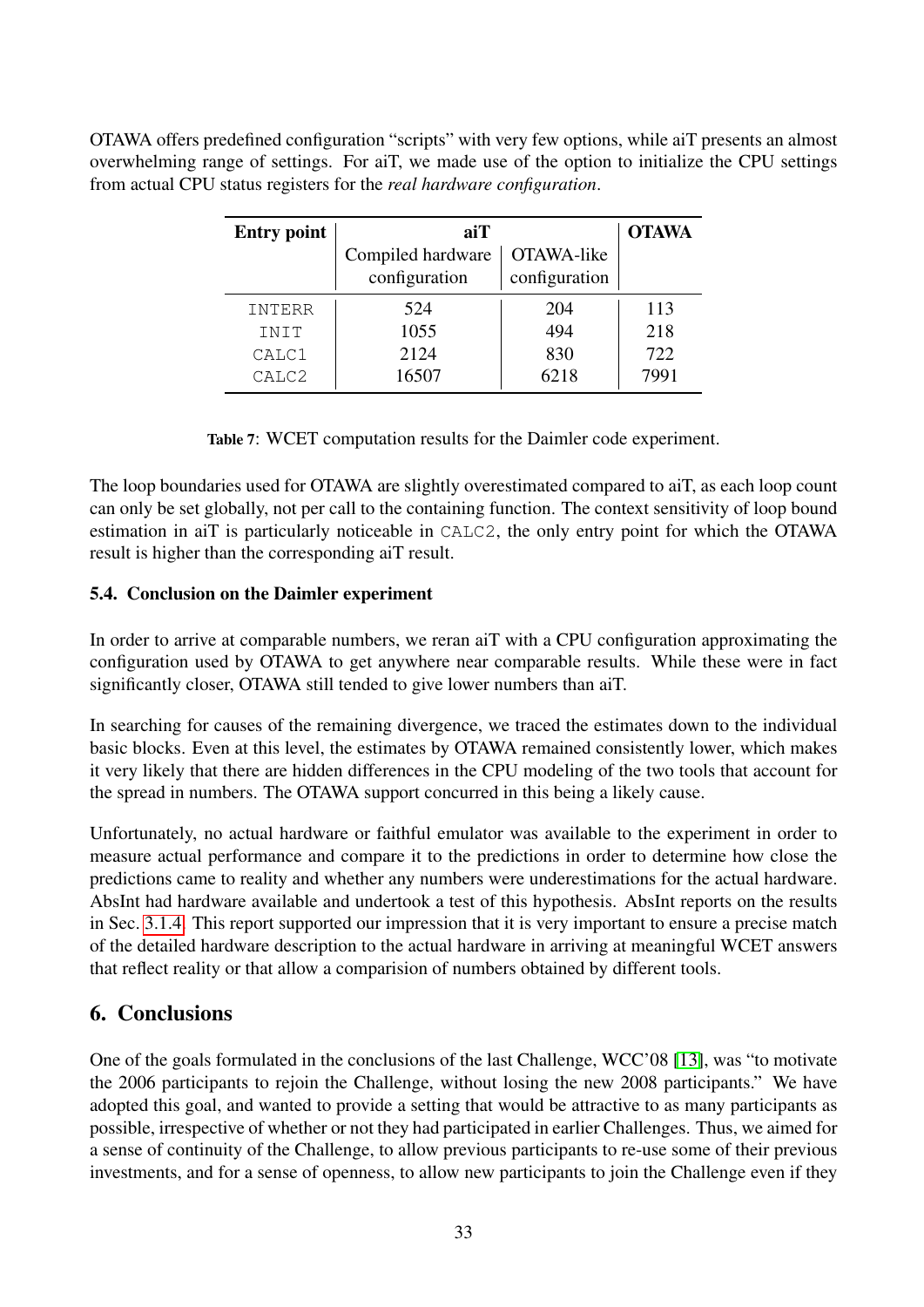could not comply with the suggested targets (ARM7 or MPC) or programming language (C). We also followed the suggestion of the WCC'08 report to include PapaBench, already used in WCC'06 but not in WCC'08, again in WCC'11. We are thus happy to have had ten participating tools, up from five in 2006 and six in 2008. The ten 2011 participants include three 2006 participants (aiT, Bound-T, and SWEET), three 2008 participants (Bound-T again, OTAWA, and TuBound) and five first-time participants (Astrée, FORTAS, METAMOC, TimeWeaver, and WCA).

One price of the openness is reduced comparability of results. Ultimately, WCET analysis is about numbers, which should supply a natural metric to compare the tools. However, the presence of numerical results may also give a false sense of objectivity, and may tempt to compare apples with oranges. All participants provided numerical results, but these involved a range of target architectures, tool chains, and manual annotation effort. For future editions of the benchmark, it would be nice if more convergence could be reached here, at least for a "simple" processor/benchmark setting.

Furthermore, while we are convinced that all participants do their best to produce safe results (ie., to not underestimate the WCET), the absence of validated "true" WCETs also leaves the possibility of results that are (unintentionally) too good to be true. It is not clear how to circumvent this problem in practice. Then again, this is an issue that affects not only the WCC, but the whole WCET analysis discipline. Furthermore, the WCC might help the tool designers to uncover potential points for improvements in their tools (not only with respect to tightness, but also with respect to safety), which is just the point of the Challenge. Ideally, future editions of the Challenge would not only include safe estimates that strive for tightness and bound the true WCET from above (where lower is better), but would also include maximal established measurements that bound the true WCET from below (where higher is better). This still would not prove the safety of the WCET estimates, but could serve as a minimal consistency check.

One of the assets of WCC'11, the availability of an industrial code, also posed one of the organizational challenges. It turned out non-trivial to align the non-disclosure requirements and architectural constraints of the code with the capabilities of the participating tools. It would be nice if a future Challenge would have more participants for an industrial-size benchmark and the "complex processor" category.

The report on the last Challenge concluded [\[13\]](#page-35-0): "The WCC'08 organizers suggest that the Challenge should be defined as a continuous process, allowing the addition of benchmarks, participants, and analysis results at any time, punctuated by an annual deadline. At the annual deadline, a snapshot of the results is taken and becomes the result of the Challenge for that year." So far, this goal has turned out a bit too ambitious, but we hope with this Challenge to have made another step towards maturity of the Challenge and, more importantly, the involved tools. We certainly hope that there will be another WCC'1X Challenge, and hope that it will find a good balance between continuing established practice and adding new elements.

*Acknowledgments* From the Steering Committee, we wish to conclude by thanking all participants who actively contributed to the success of the Challenge from its very beginning, when they helped to define the setting, to the end, when they delivered their reports on time. We also thank the organizers of the previous Challenges, upon whose work we could build. Finally, we thank the chair of the WCET'11 Workshop, Chris Healy, for accommodating us concerning size and delivery date of this report.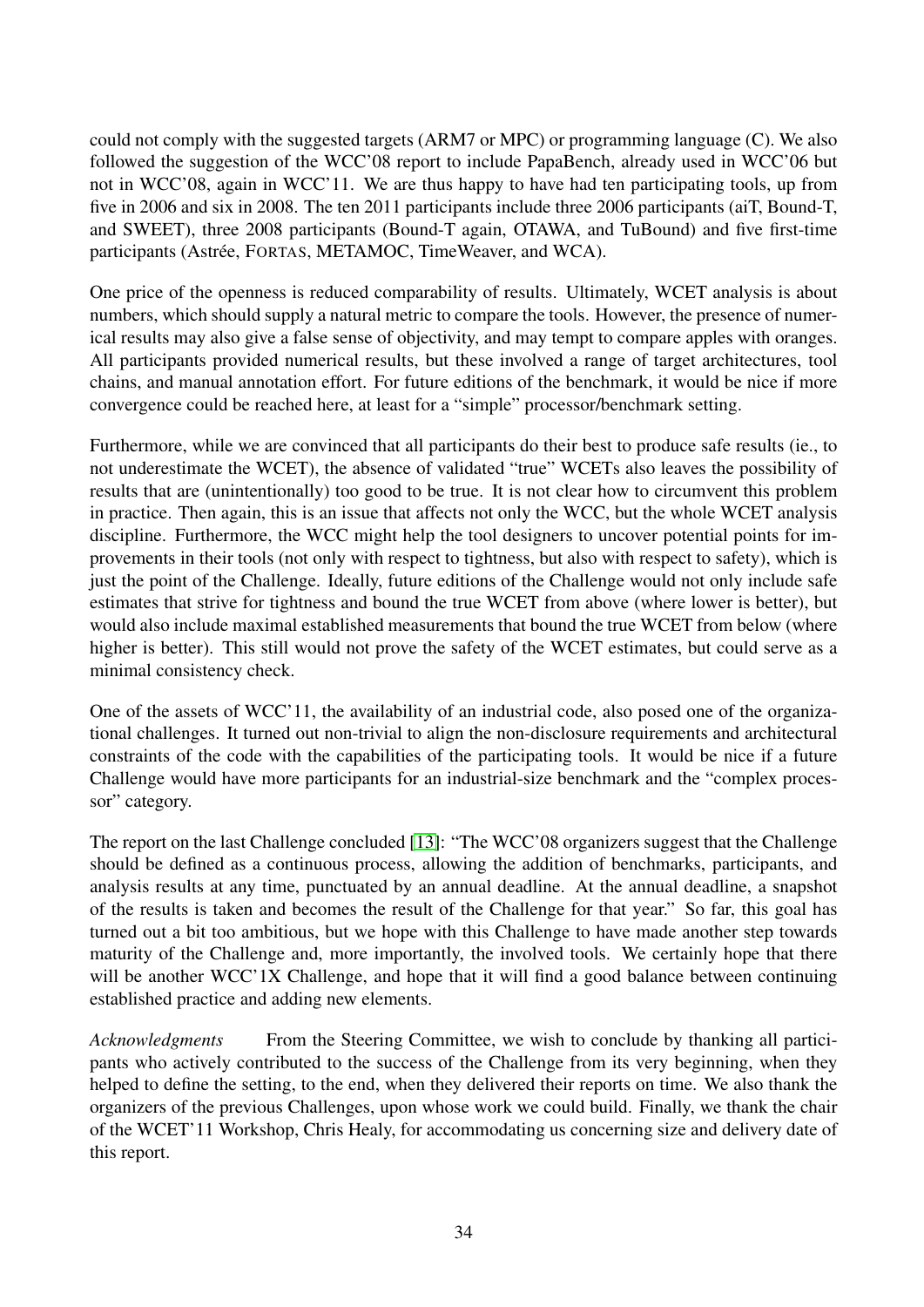## References

- <span id="page-34-3"></span>[1] Advanced RISC Machines, ARM7DMI Data Sheet. Document Number ARM DDI 0029E, Issue E, Aug. 1995.
- <span id="page-34-8"></span>[2] BALLABRIGA, C., CASSÉ, H., ROCHANGE, C., AND SAINRAT, P. OTAWA: An Open Toolbox for Adaptive WCET Analysis. In *Software Technologies for Embedded and Ubiquitous Systems*, S. Min, R. Pettit, P. Puschner, and T. Ungerer, Eds., vol. 6399 of *Lecture Notes in Computer Science*. Springer Berlin / Heidelberg, 2011, pp. 35–46.
- <span id="page-34-5"></span>[3] BÜNTE, S., ZOLDA, M., AND KIRNER, R. Let's get less optimistic in measurementbased timing analysis. In *Proc. 6th International Symposium on Industrial Embedded Systems (SIES'11)* (June 2011). To appear.
- <span id="page-34-4"></span> $[4]$  BÜNTE, S., ZOLDA, M., TAUTSCHNIG, M., AND KIRNER, R. Improving the confidence in measurement-based timing analysis. In *Proc. 14th IEEE International Symposium on Object/Component/Service-oriented Real-time Distributed Computing (ISORC'11)* (Mar. 2011).
- <span id="page-34-6"></span>[5] CLARKE, E., KROENING, D., AND LERDA, F. A tool for checking ANSI-C programs. In *Tools and Algorithms for the Construction and Analysis of Systems (TACAS 2004)* (2004), K. Jensen and A. Podelski, Eds., vol. 2988 of *Lecture Notes in Computer Science*, Springer, pp. 168–176.
- <span id="page-34-7"></span>[6] DALSGAARD, A. E., OLESEN, M. C., TOFT, M., HANSEN, R. R., AND LARSEN, K. G. METAMOC: Modular Execution Time Analysis using Model Checking. In *10th International Workshop on Worst-Case Execution Time Analysis (WCET 2010)* (Dagstuhl, Germany, 2010), B. Lisper, Ed., vol. 15 of *OpenAccess Series in Informatics (OASIcs)*, Schloss Dagstuhl–Leibniz-Zentrum für Informatik, pp. 113–123. The printed version of the WCET'10 proceedings are published by OCG (www.ocg.at) - ISBN 978-3-85403-268-7.
- <span id="page-34-10"></span>[7] GAMMA, E., HELM, R., JOHNSON, R., AND VLISSIDES, J. M. *Design Patterns: Elements of Reusable Object-Oriented Software*. Addison Wesley Professional, 1994.
- <span id="page-34-1"></span>[8] GUSTAFSSON, J. The worst case execution time tool challenge 2006. In *Proceedings of the Second International Symposium on Leveraging Applications of Formal Methods, Verification and Validation* (Washington, DC, USA, 2006), IEEE Computer Society, pp. 233–240.
- <span id="page-34-2"></span>[9] GUSTAFSSON, J. WCET Challenge 2006. Technical Report ISSN 1404-3041 ISRN MDH-MRTC-206/2007-1-SE, Mälardalen University, Jan. 2007.
- <span id="page-34-0"></span>[10] GUSTAFSSON, J., BETTS, A., ERMEDAHL, A., AND LISPER, B. The Mälardalen WCET benchmarks — past, present and future. In *Proc. 10th International Workshop on Worst-Case Execution Time Analysis (WCET'2010)* (Brussels, Belgium, July 2010), B. Lisper, Ed., OCG, pp. 137–147.
- <span id="page-34-9"></span>[11] GUSTAFSSON, J., ERMEDAHL, A., LISPER, B., SANDBERG, C., AND KÄLLBERG, L. ALF – a language for WCET flow analysis. In *Proc. 9th International Workshop on Worst-Case Execution Time Analysis (WCET'2009)* (Dublin, Ireland, June 2009), N. Holsti, Ed., OCG, pp. 1–11.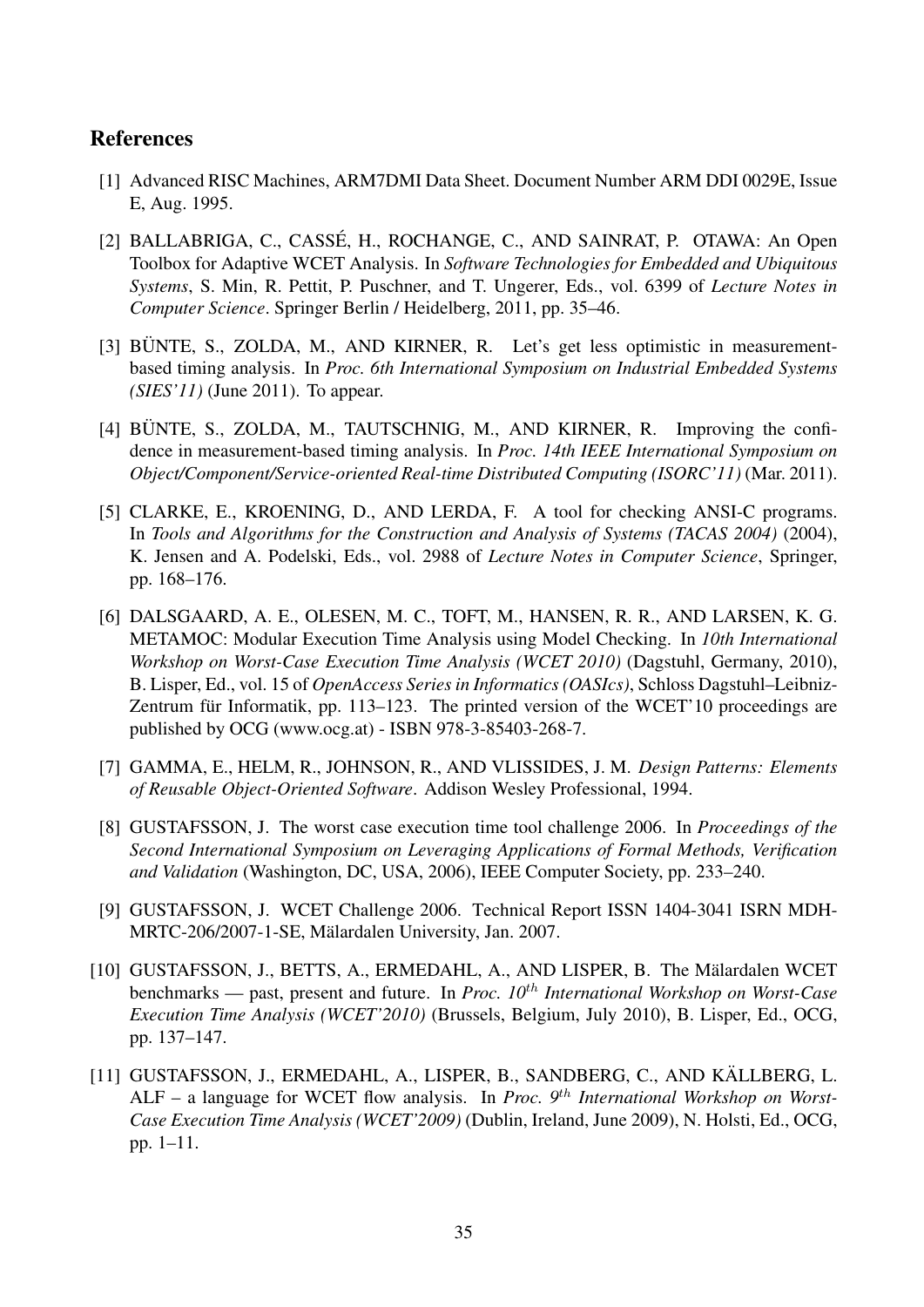- <span id="page-35-10"></span>[12] GUSTAFSSON, J., ERMEDAHL, A., SANDBERG, C., AND LISPER, B. Automatic derivation of loop bounds and infeasible paths for WCET analysis using abstract execution. In *Proc. 27th IEEE Real-Time Systems Symposium (RTSS'06)* (Dec. 2006).
- <span id="page-35-0"></span>[13] HOLSTI, N., GUSTAFSSON, J., BERNAT, G., BALLABRIGA, C., BONENFANT, A., BOUR-GADE, R., CASSE, H., CORDES, D., KADLEC, A., KIRNER, R., KNOOP, J., LOKU- ´ CIEJEWSKI, P., MERRIAM, N., DE MICHIEL, M., PRANTL, A., RIEDER, B., ROCHANGE, C., SAINRAT, P., AND SCHORDAN, M. WCET Tool Challenge 2008: Report. In *8th Intl. Workshop on Worst-Case Execution Time (WCET) Analysis* (Dagstuhl, Germany, 2008), R. Kirner, Ed., Schloss Dagstuhl—Leibniz-Zentrum fuer Informatik, Germany. also published in print by Austrian Computer Society (OCG) under ISBN 978-3-85403-237-3.
- <span id="page-35-1"></span>[14] HOLSTI, N., LåNGBACKA, T., AND SAARINEN, S. Using a Worst-Case Execution Time Tool for Real-Time Verification of the Debie Software. In *Data Systems in Aerospace (DASIA 2000)* (Sept. 2000), B. Schurmann, Ed., vol. 457 of ¨ *ESA Special Publication*.
- <span id="page-35-7"></span>[15] HOLZER, A., SCHALLHART, C., TAUTSCHNIG, M., AND VEITH, H. Fshell: Systematic test case generation for dynamic analysis and measurement. In *Proceedings of the 20th International Conference on Computer Aided Verification (CAV 2008)* (Princeton, NJ, USA, July 2008), vol. 5123 of *Lecture Notes in Computer Science*, Springer, pp. 209–213.
- <span id="page-35-8"></span>[16] HOLZER, A., SCHALLHART, C., TAUTSCHNIG, M., AND VEITH, H. Query-driven program testing. In *Proceedings of the Tenth International Conference on Verification, Model Checking, and Abstract Interpretation (VMCAI 2009)* (Savannah, GA, USA, Jan. 2009), N. D. Jones and M. Müller-Olm, Eds., vol. 5403 of *Lecture Notes in Computer Science*, Springer, pp. 151–166.
- <span id="page-35-9"></span>[17] HOLZER, A., SCHALLHART, C., TAUTSCHNIG, M., AND VEITH, H. How did you specify your test suite? In *Proceedings of the 25th IEEE/ACM International Conference on Automated Software Engineering (ASE 2010)* (Sept. 2010).
- <span id="page-35-12"></span>[18] HOLZMANN, G. The power of 10: rules for developing safety-critical code. *Computer 39*, 6 (June 2006), 95–99.
- <span id="page-35-6"></span>[19] HUBER, B., PUFFITSCH, W., AND SCHOEBERL, M. Worst-case execution time analysis driven object cache design. *Concurrency and Computation: Practice and Experience* (2011).
- <span id="page-35-3"></span>[20] INFINEON. *TriCore Compiler Writer's Guide*. <http://www.infineon.com>, 2003.
- <span id="page-35-5"></span>[21] INFINEON. C167CR/SR Data Sheet, 2005. <http://infineon.com>.
- <span id="page-35-4"></span>[22] INFINEON. *TriBoard TC1796 Hardware Manual*. <http://www.infineon.com>, 2005.
- <span id="page-35-2"></span>[23] INFINEON. *TC1796 User's Manual V2.0*. <http://www.infineon.com>, 2007.
- <span id="page-35-11"></span>[24] KALIBERA, T., PARIZEK, P., MALOHLAVA, M., AND SCHOEBERL, M. Exhaustive testing of safety critical Java. In *Proceedings of the 8th International Workshop on Java Technologies for Real-time and Embedded Systems (JTRES 2010)* (New York, NY, USA, 2010), ACM, pp. 164–174.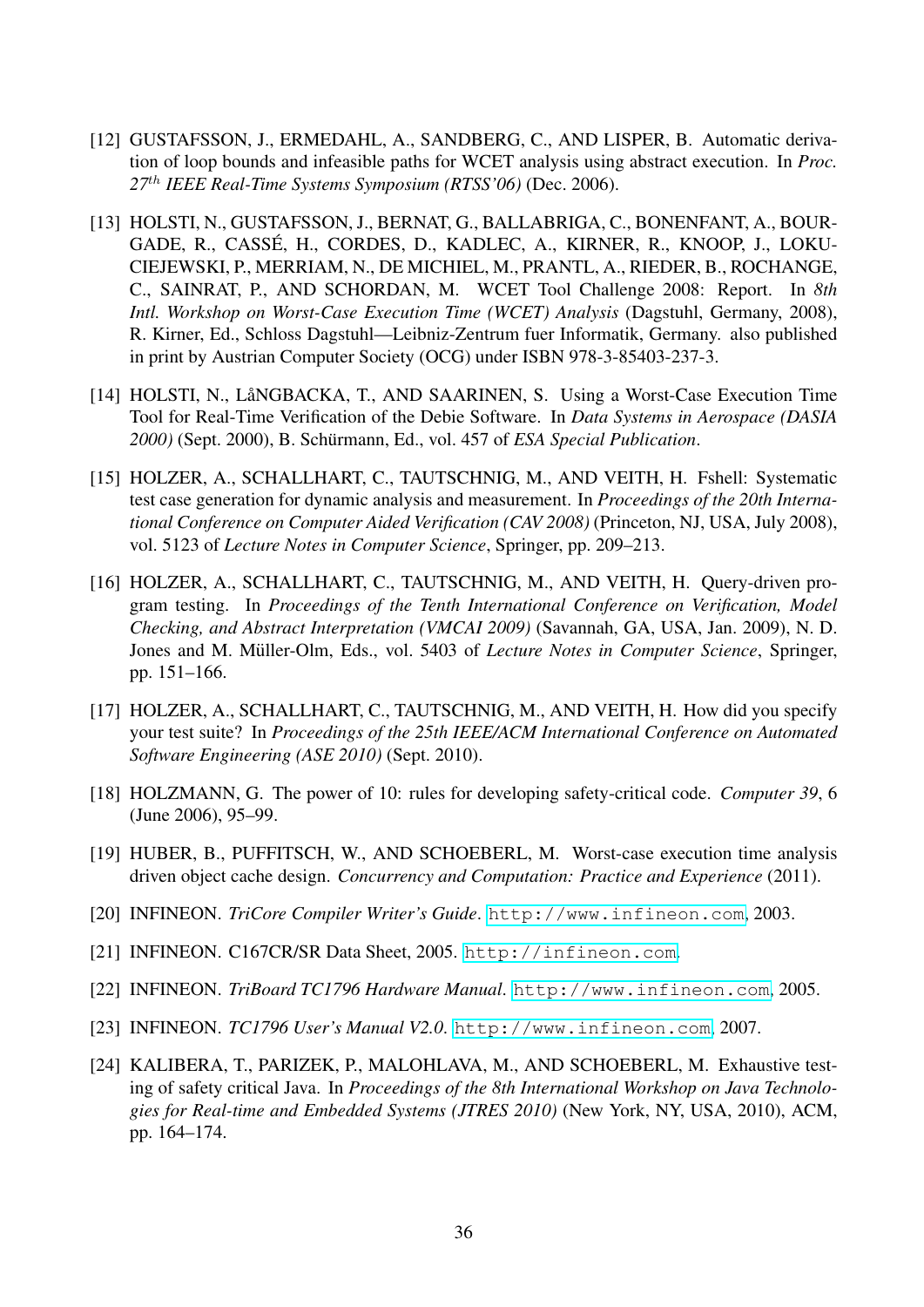- <span id="page-36-10"></span>[25] KNOOP, J., KOVACS, L., AND ZWIRCHMAYR, J. An Evaluation of WCET Analysis using Symbolic Loop Bounds. In *Proceedings of the 11th International Workshop on Worst-Case Execution Time Analysis (WCET 2011)* (Porto, Portugal, July 5, 2011). To appear.
- <span id="page-36-9"></span>[26] KNOOP, J., KOVACS, L., AND ZWIRCHMAYR, J. Symbolic Loop Bound Computation for WCET Analysis. In *Proceedings of the 8th International Andrei Ershov Memorial Conference— Perspectives of System Informatics (PSI 2011)* (Akademgorodok/Novosibirsk, Russia, June 27– July 1, 2011). To appear.
- <span id="page-36-5"></span>[27] LI, Y.-T. S., AND MALIK, S. Performance analysis of embedded software using implicit path enumeration. *SIGPLAN Notices 30* (Nov. 1995), 88–98.
- <span id="page-36-7"></span>[28] LISPER, B., ERMEDAHL, A., SCHREINER, D., KNOOP, J., AND GLIWA, P. Practical experiences of applying source-level WCET flow analysis on industrial code. In *Proc. 4th International Symposium on Leveraging Applications of Formal Methods (ISOLA'10), Part II* (Heraclion, Crete, Oct. 2010), T. Margaria and B. Steffen, Eds., vol. 6416 of *Lecture Notes in Computer Science*, Springer-Verlag, pp. 449–463.
- <span id="page-36-6"></span>[29] MICHIEL, M. D., BONENFANT, A., CASSÉ, H., AND SAINRAT, P. Static loop bound analysis of c programs based on flow analysis and abstract interpretation. In *RTCSA* (2008), pp. 161– 166.
- <span id="page-36-3"></span>[30] NASA ENGINEERING AND SAFETY CENTER. Technical Support to the National Highway Traffic Safety Administration (NHTSA) on the Reported Toyota Motor Corporation (TMC) Unintended Acceleration (UA) Investigation. Tech. rep., Technical Assessment Report, Dec. 2011.
- <span id="page-36-0"></span>[31] NEMER, F., CASSÉ, H., SAINRAT, P., BAHSOUN, J.-P., AND MICHIEL, M. D. Papabench: a free real-time benchmark. In *6th Intl. Workshop on Worst-Case Execution Time (WCET) Analysis* (Dagstuhl, Germany, 2006), F. Mueller, Ed., Internationales Begegnungs- und Forschungszentrum für Informatik (IBFI), Schloss Dagstuhl, Germany.
- <span id="page-36-1"></span>[32] PITTER, C., AND SCHOEBERL, M. A real-time Java chip-multiprocessor. *ACM Trans. Embed. Comput. Syst. 10*, 1 (2010), 9:1–34.
- <span id="page-36-8"></span>[33] PRANTL, A., KNOOP, J., SCHORDAN, M., AND TRISKA, M. Constraint solving for highlevel WCET analysis. In *Proceedings of the 18th Workshop on Logic-based Methods in Programming Environments (WLPE 2008)* (Udine, Italy, Dec. 12, 2008), pp. 77–89.
- <span id="page-36-11"></span>[34] PRANTL, A., SCHORDAN, M., AND KNOOP, J. TuBound - A Conceptually New Tool for Worst-Case Execution Time Analysis. In *Post-Workshop Proceedings of the 8th International Workshop on Worst-Case Execution Time Analysis (WCET 2008)* (Prague, Czech Republic, July 1, 2008), vol. 237, Austrian Computer Society, pp. 141–148. Also: Schloß Dagstuhl - Leibniz-Zentrum für Informatik, Germany, 2008, ISBN 978-3-939897-10-1, 8 pages.
- <span id="page-36-2"></span>[35] RADIO TECHNICAL COMMISSION FOR AERONAUTICS. RTCA/DO-178B, Software Considerations in Airborne Systems and Equipment Certification, 1992.
- <span id="page-36-4"></span>[36] RATSIAMBAHOTRA, T., CASSÉ, H., AND SAINRAT, P. A versatile generator of instruction set simulators and disassemblers. In *Proceedings of the 12th international conference on Symposium on Performance Evaluation of Computer & Telecommunication Systems* (Piscataway, NJ, USA, 2009), SPECTS'09, IEEE Press, pp. 65–72.